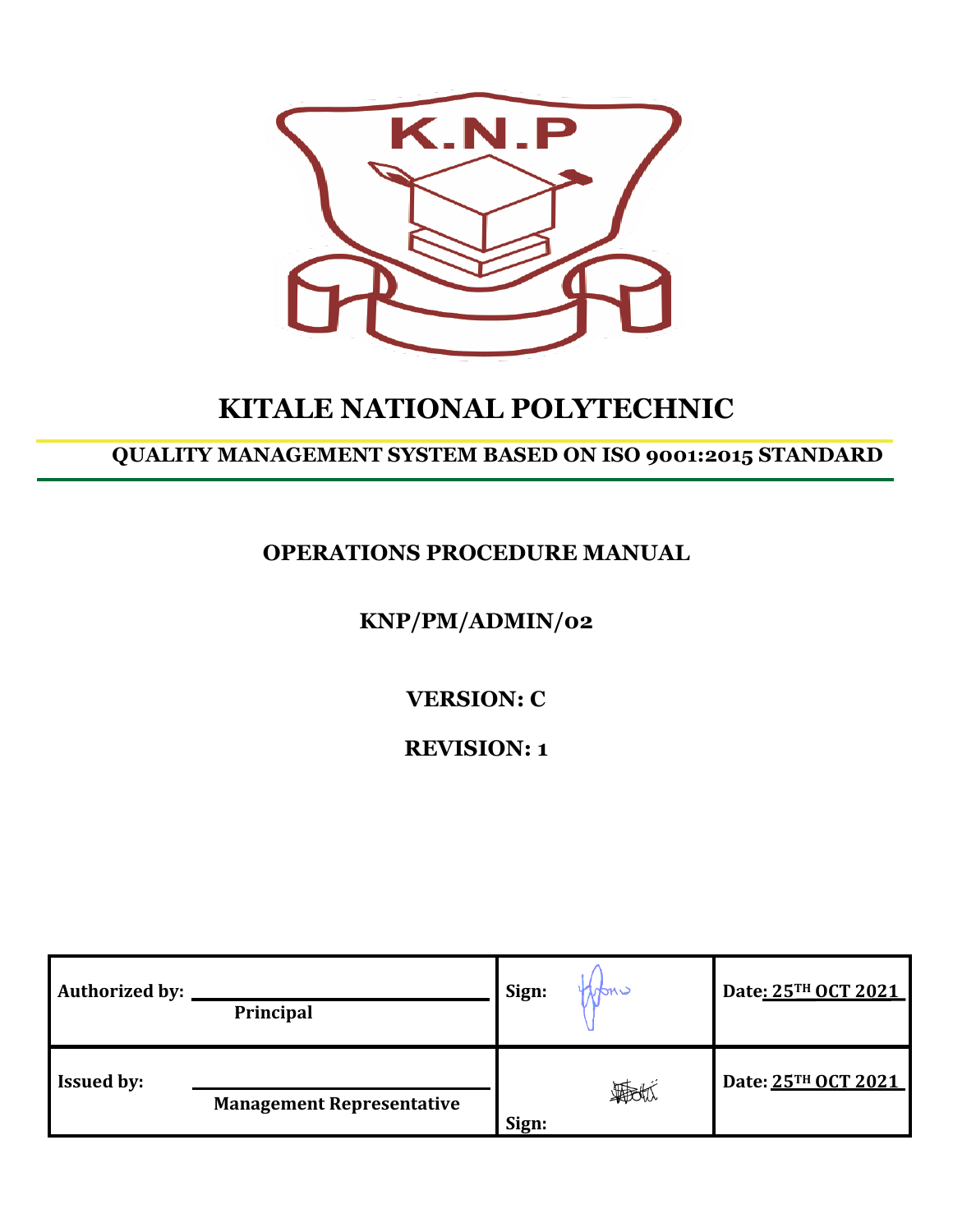

**PROCEDURE MANUAL**

### **TABLE OF CONTENTS**

| PROCEDURE NUMBER 6: MANAGEMENT OF PRODUCTION UNITS 25          |
|----------------------------------------------------------------|
| PROCEDURE NUMBER 7: REVIEWING OF THE STRATEGIC PLAN  31        |
| PROCEDURE NUMBER 8: MANAGEMENT OF LEAVE OF ABSENCE  35         |
|                                                                |
|                                                                |
|                                                                |
|                                                                |
|                                                                |
| PRCEDURE NUMBER 14: CUSTOMER COMPLAINTS AND COMPLIMENTS 56     |
|                                                                |
| PROCEDURE NUMBER 17: PC PREPARATION, IMPLEMENTATION AND        |
|                                                                |
| PROCEDURE NUMBER 18: CLEARANCE OF STAFF AND STUDENTS 69        |
| <b>PROCEDURE NUMBER 19: HANDLING OF ATTACHEES AND TEACHING</b> |
|                                                                |
|                                                                |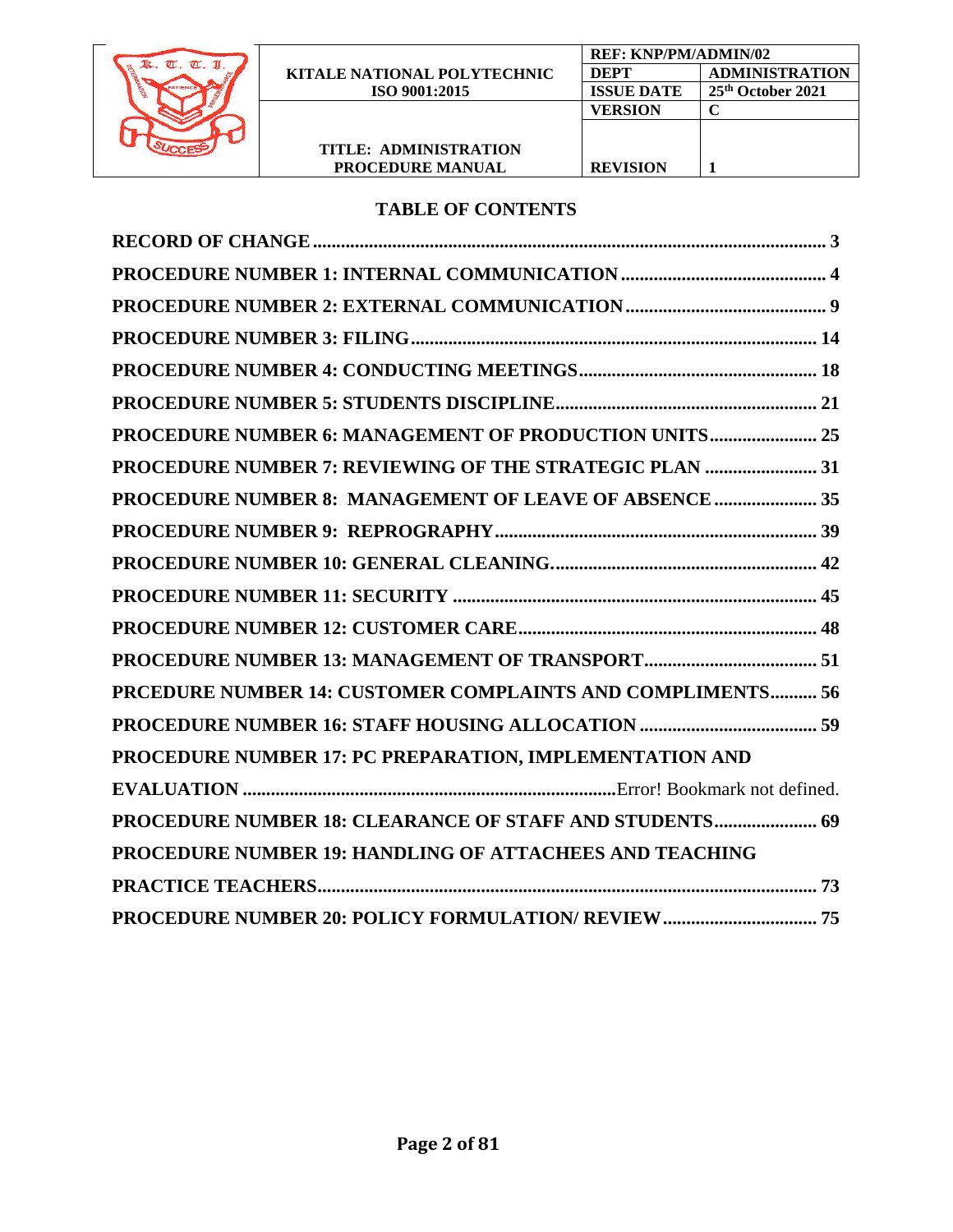

### <span id="page-2-0"></span>**RECORD OF CHANGE**

| $\overline{1}$ .  |  |  |
|-------------------|--|--|
|                   |  |  |
| $\overline{2}$ .  |  |  |
| $\overline{3}$ .  |  |  |
| 4.                |  |  |
| 5.                |  |  |
| $\overline{6}$ .  |  |  |
| 7.                |  |  |
| 8.                |  |  |
| 9.                |  |  |
| 10.               |  |  |
| $\overline{11}$ . |  |  |
| 12.               |  |  |
| 13.               |  |  |
| $\overline{14}$ . |  |  |
| 15.               |  |  |
| 16.               |  |  |
| 17.               |  |  |
| 18.               |  |  |
| 19.               |  |  |
| 20.               |  |  |
| 21.               |  |  |
| 22.<br>23.        |  |  |
| 24.               |  |  |
| 25.               |  |  |
| 26.               |  |  |
| 27.               |  |  |
| 28.               |  |  |
| 29.               |  |  |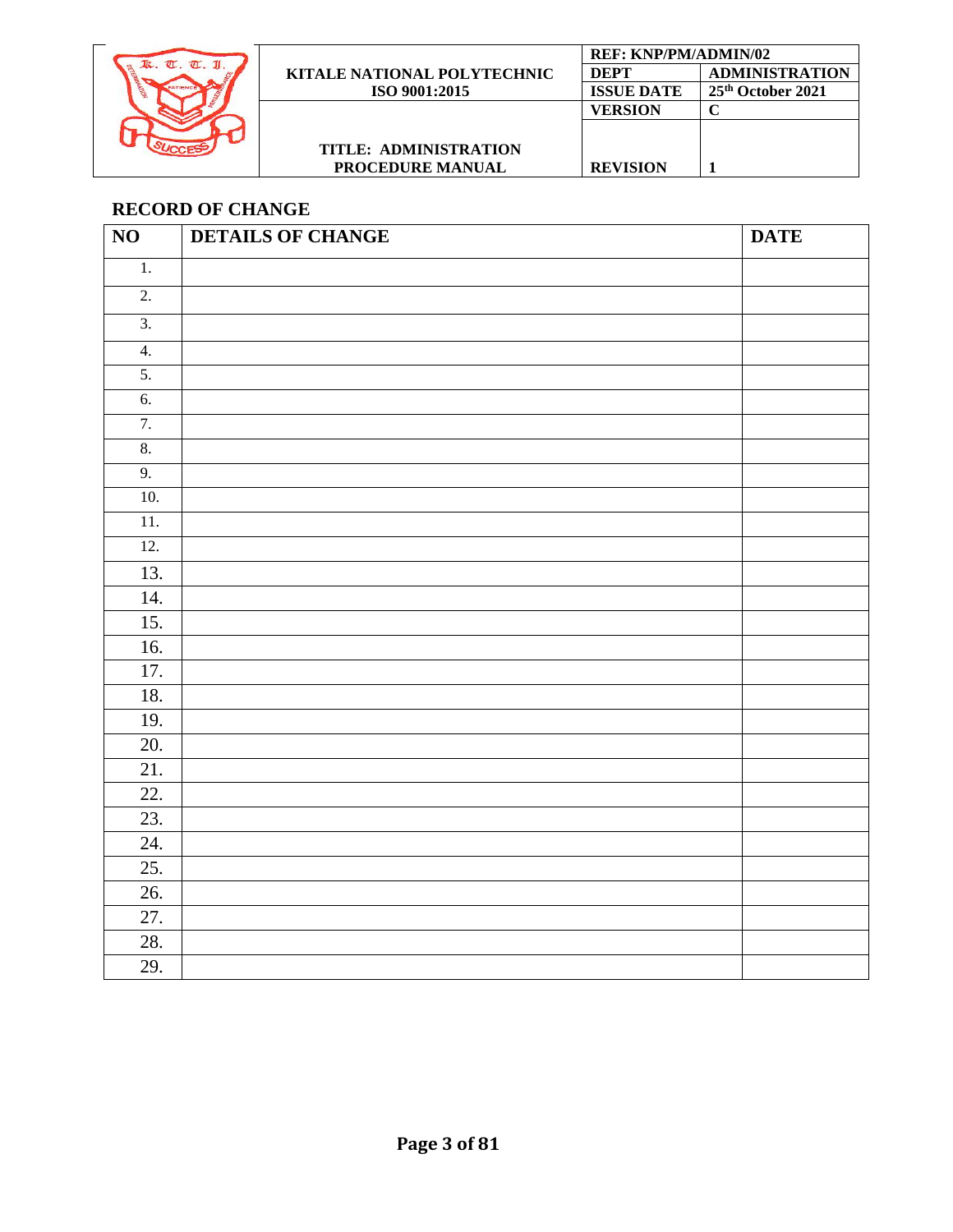

### <span id="page-3-0"></span>**PROCEDURE NUMBER 1: INTERNAL COMMUNICATION**

### **1.0 GENERAL**

# **1.2 PURPOSE**

The purpose of this procedure is to ensure effective and efficient communication within The Polytechnic.

# **1.2 SCOPE**

This procedure applies to all modes of communication within The Polytechnic.

### **1.3 REREFENCE**

- a) Academic policy
- b) Organogram

# **1.4 DEFINITION OF TERMS**

- a) HOD Head of Department
- b) KNP –Kitale National Polytechnic
- c) DP admin –Deputy Principal Administration

# **1.5 PRINCIPAL RESPONSIBILITY**

The Deputy Principal Administration for administration issues and deputy principal academics for academic issues shall ensure that this procedure is strictly adhered to.

# **1.6 INTERFACES/INTERACTIONS**

- a) Finance for facilitation of funds
- c) Procurement for provision of materials
- d) All staff for co-operation

# **1.7 PERFORMANCE TARGET**

The performance shall be measured through the overall performance of the Department basing on;

| PERFORMANCE TARGET      | MONITORING AND MEASUREMENT                     |
|-------------------------|------------------------------------------------|
| Effective communication | <b>Review Internal Customers Feedback</b>      |
|                         | Review Record of acknowledgement,              |
|                         | Complaints/Compliments and evidence of action. |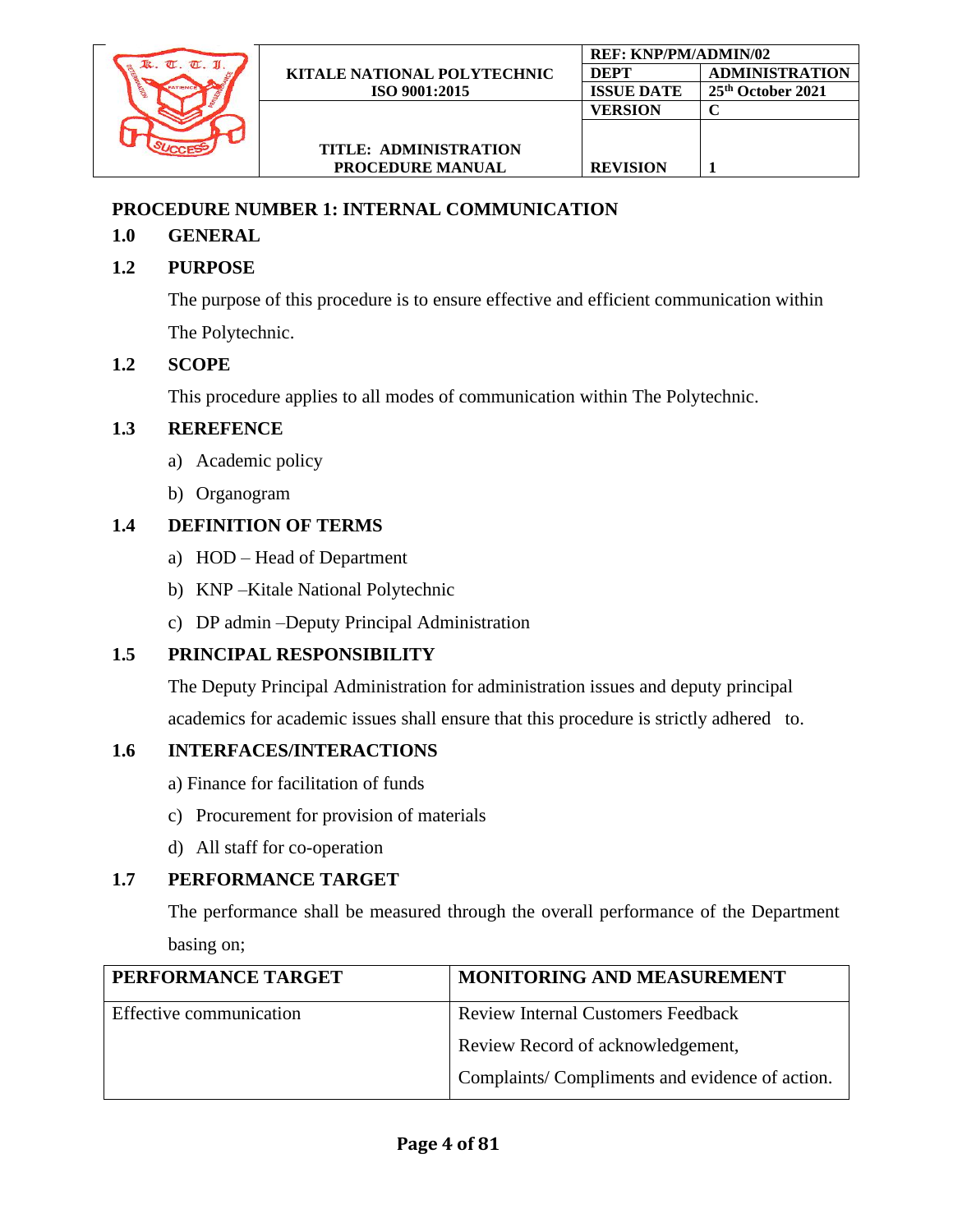|                        |                                    | <b>REF: KNP/PM/ADMIN/02</b> |                       |
|------------------------|------------------------------------|-----------------------------|-----------------------|
| $\sigma$<br>$\sigma$ . | <b>KITALE NATIONAL POLYTECHNIC</b> | <b>DEPT</b>                 | <b>ADMINISTRATION</b> |
|                        | ISO 9001:2015                      | <b>ISSUE DATE</b>           | 25th October 2021     |
|                        |                                    | <b>VERSION</b>              |                       |
|                        |                                    |                             |                       |
|                        | <b>TITLE: ADMINISTRATION</b>       |                             |                       |
|                        | <b>PROCEDURE MANUAL</b>            | <b>REVISION</b>             |                       |
|                        |                                    |                             |                       |

| Timely communications | Review the time when communication was made        |
|-----------------------|----------------------------------------------------|
|                       | against the time indicated in the context document |
|                       | (communication).                                   |
|                       | Review complaints/compliments.                     |

### **1.8 RESOURCES**

The resources to be used in the process are listed below:-

- a) Tools equipment and machines
- b) Personnel
- c) Funds/resources
- d) Facilities

### **1.9 INPUTS AND OUTPUTS**

| <b>INPUTS</b>           | <b>OUTPUTS</b>        |
|-------------------------|-----------------------|
| Stationary              | Memos                 |
| Communication mode      | Letters               |
| Delivery book/notes     | Emails                |
| Personnel               | Minutes of meetings   |
| Need for communication. | Filled delivery book. |
| Funds                   |                       |
| Communication mode      |                       |
| Personnel               |                       |
| Delivery book           |                       |

#### **2.0 METHOD**

- 2.1 The following shall constitute the official modes of communication within The Polytechnic.
	- a) Memos
	- b) Letters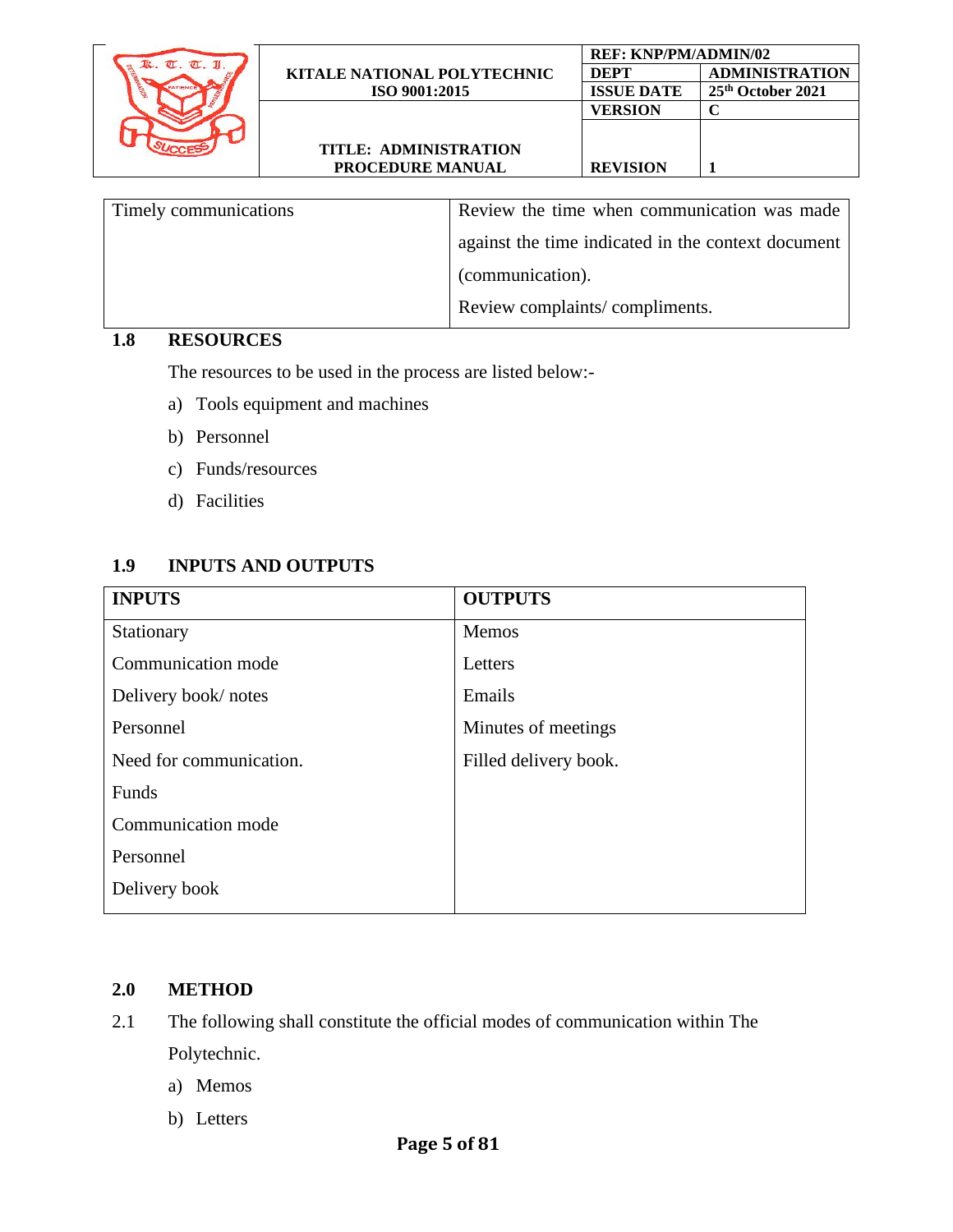

- c) telephone calls (when documented)
- d) notices
- e) Emails
- f) meetings
- g) verbal communication (when documented)
- h) Bulk SMS
- i) WhatsApp

### **2.2 MEMOS**

- 2.2.1 Memos at The Polytechnic shall be used to pass information from senior officers to their juniors.
- 2.2.2 Any senior officer with an intention of passing information to his/her junior officer shall write a memo as per the format of the memo
- 2.2.3 The senior officer shall then give the memo to The Polytechnic messenger for onward transmission to the details of the relevant officer/areas.
- 2.2.4 The relevant officers shall be required to take action as per the details of the memo.

### **2.3 LETTERS**

- 2.3.1 Letters at The Polytechnic shall be used to pass information at all levels both vertical and horizontal communication
- 2.3.2 Any member of staff with a need to communicate an official matter shall write a letter and forward it to the relevant authority through their immediate supervisor. The sender of the letter shall ensure that the details are recorded in the delivery book. For personal letters the sender shall directly forward to the respective officer
- 2.3.3 The sender of the letter shall ensure that the recipient acknowledges receipt of the letter by signing in the delivery book
- 2.3.4 The recipient of the letter shall respond to the details of the letter appropriately.

#### **2.4 TELEPHONE CALLS (WHEN DOCUMENTED)**

2.4.1 Telephone calls shall be used by any officer to pass information at all levels within The Polytechnic. This shall include the use of the intercom and the official mobile phone.

### **Page 6 of 81**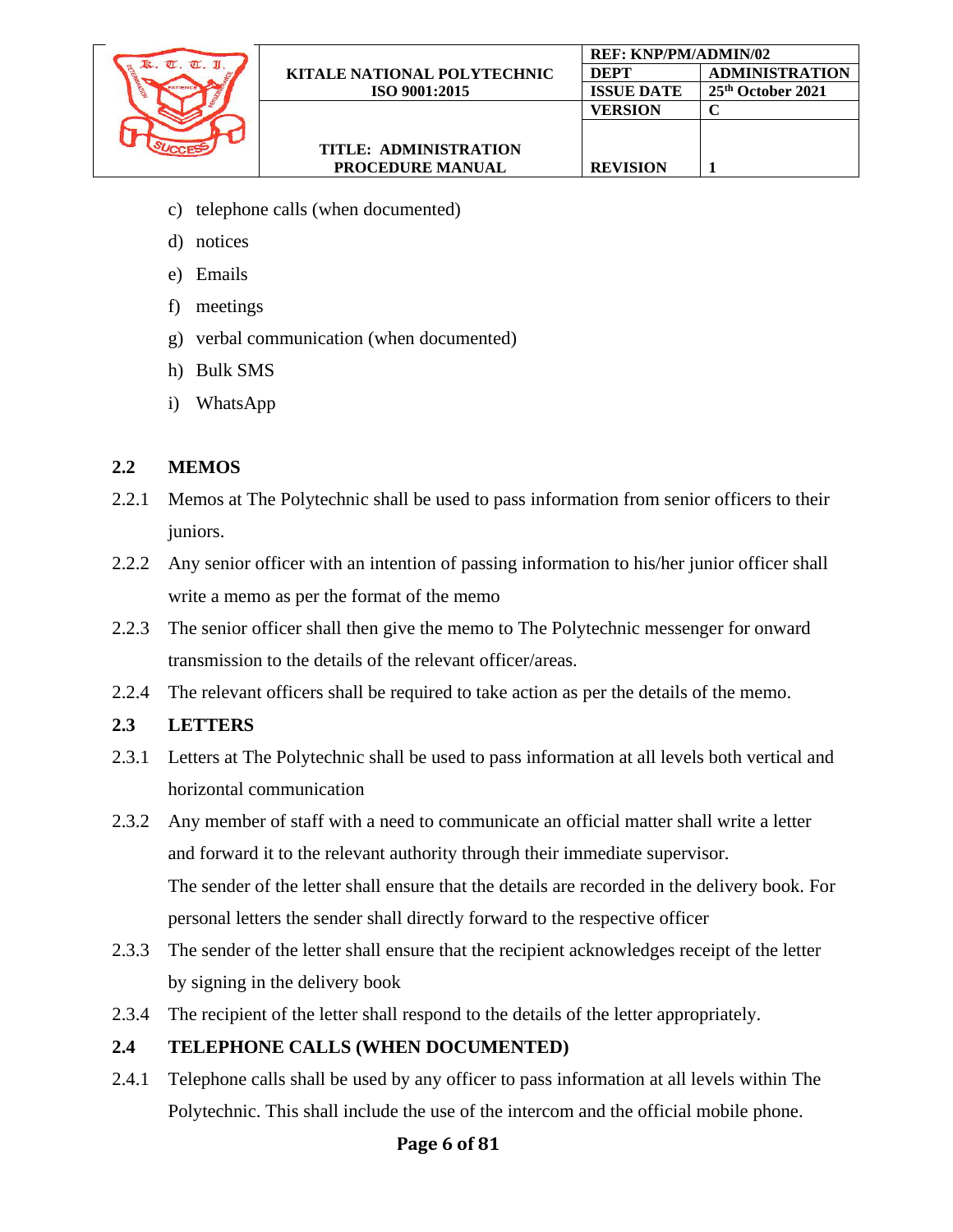

2.4.2 For the intercom, the caller shall directly pass the information to the intended person.

**REF: KNP/PM/ADMIN/02**

**VERSION C**

**REVISION 1**

**DEPT ADMINISTRATION ISSUE DATE 25th October 2021**

2.4.3 For information passed through telephone calls, the documented information shall be maintained as outlined in 2.1 (c) above.

### **2.5 NOTICES**

- 2.5.1 Notices shall be used to pass information from senior officers to their juniors or across board (horizontal communication)
- 2.5.2 Any member of staff with the need to pass information shall write a notice and pass it to the institute office messenger for onward transmission to The Polytechnic's notice board and to the principal's secretary for filing.
- 2.5.3 The Polytechnic messenger shall ensure that outdated notices are withdrawn from all notice boards.

#### **2.6 E-MAILS**

2.6.1 E-mails shall be used by any officer to pass information at all levels within The Polytechnic as per the institute ICT policy 2014.

#### **2.7 MEETINGS**

2.7.1 Meetings shall be held as per the meeting procedure number 4 in this manual

### **2.8 VERBAL COMMUNICATION (WHEN DOCUMENTED)**

- 2.8.1 Verbal communication shall be used to pass information at all levels within The Polytechnic.
- 2.8.2 The originator of the message shall ensure that this is followed by some form of document i.e. (a) (b) as outlined in 2.1 above
- 2.8.3 This procedure shall be deemed complete upon the recipient taking appropriate action as per the detail of the communication.

#### **2.9 Bulk SMS**

 **Bulk** SMS communication shall be used to pass information at all levels within The Polytechnic.

2.9.2 The originator of the message shall ensure that this is followed by some form of document i.e. (a) (b) as outlined in 2.1 above

### **Page 7 of 81**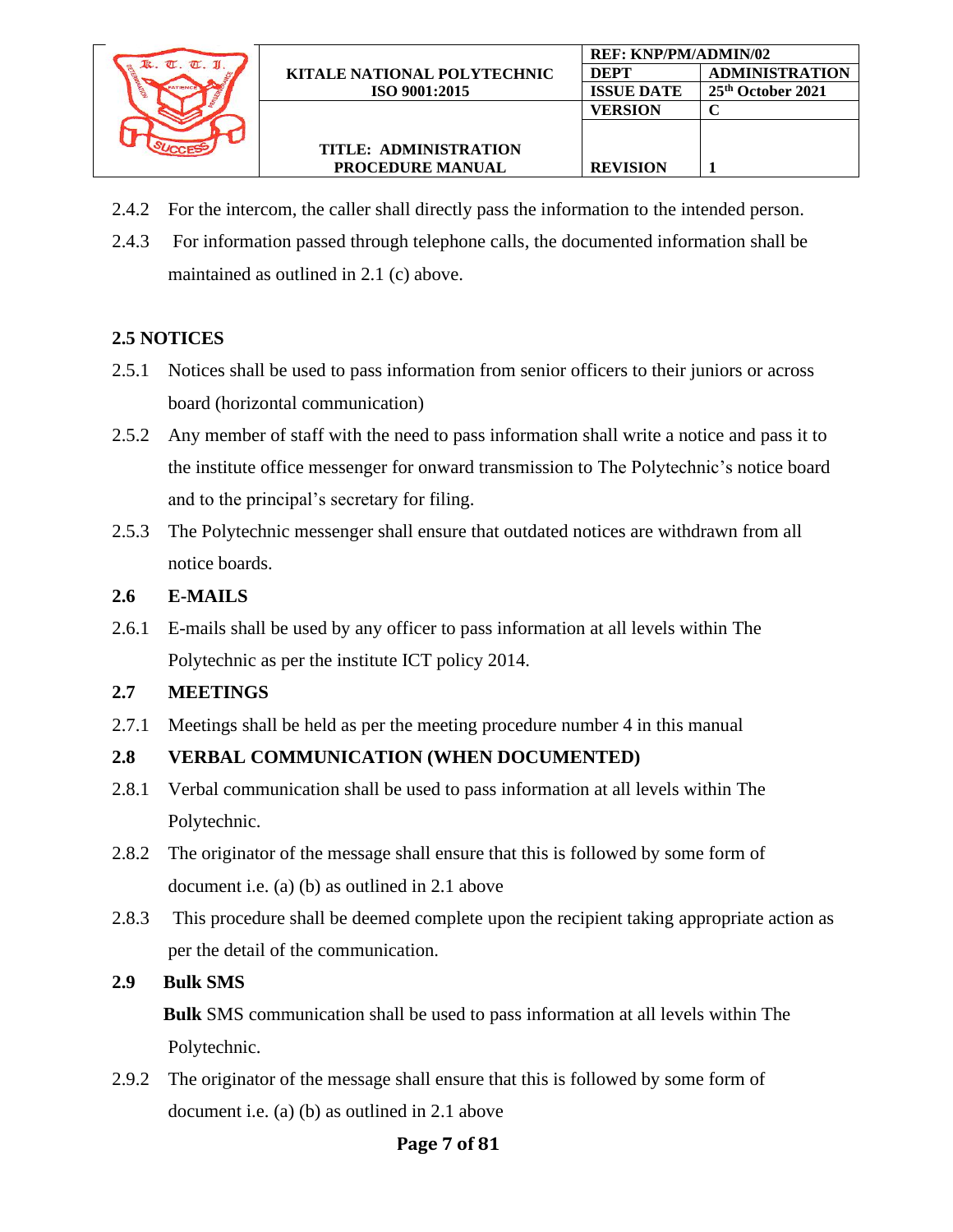

**REVISION 1**

2.9.3 This procedure shall be deemed complete upon the recipient taking appropriate action as per the detail of the communication.

### **2.10 WhatsApp**

WhatsApp communication shall be used to pass information at all levels within The Polytechnic.

- 2.10.2 The originator of the message shall ensure that this is followed by some form of document i.e. (a) (b) as outlined in 2.1 above
- 2.10.3 This procedure shall be deemed complete upon the recipient taking appropriate action as per the detail of the communication.

- a) Memos
- b) Letters
- c) E-mails
- d) Minutes of meetings
- e) Filled delivery book.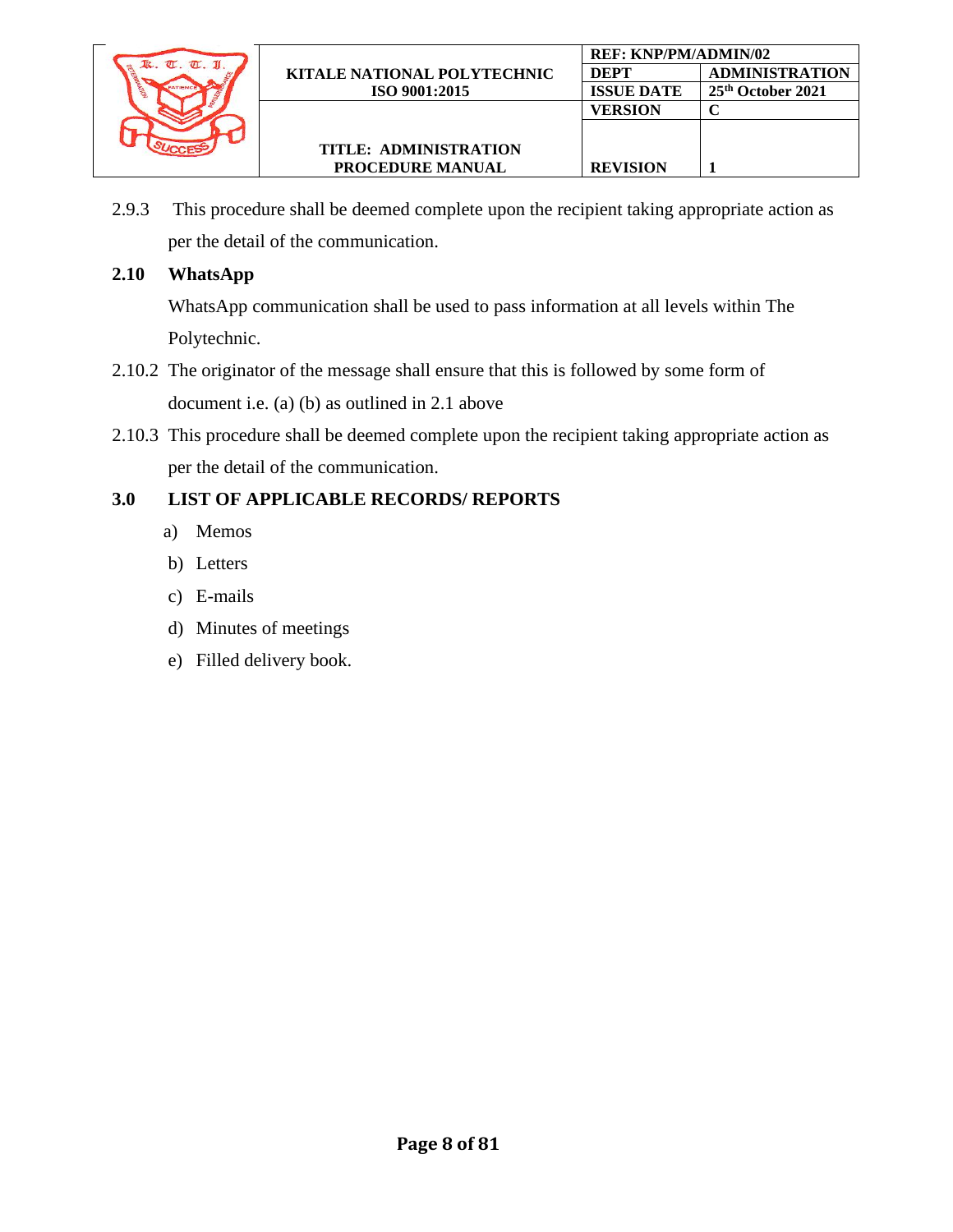

### <span id="page-8-0"></span>**PROCEDURE NUMBER 2: EXTERNAL COMMUNICATION**

### **1.0 GENERAL**

### **1.1 PURPOSE**

The purpose of this procedure is to ensure effective and efficient communication between The Polytechnic and her customers,

### **1.2 SCOPE**

The procedure applies to all modes of external communication

### **1.3 REFERENCE**

NONE

### **1.4 DEFINITION OF TERMS**

HOD – Head of Department

### **1.5 PRINCIPAL RESPONSIBILITY**

The Principal shall ensure that this procedure is strictly adhered to.

### **1.6 INTERFACES/INTERACTIONS**

a) All departments for cooperation and submission of requests/ information

### **1.7 PERFORMANCE TARGET**

The performance shall be measured through the overall performance of the Department basing on;

| PERFORMANCE TARGET      | MONITORING AND MEASUREMENT                                                                               |
|-------------------------|----------------------------------------------------------------------------------------------------------|
| Effective communication | Review External Customers Feedback(Record of<br>Acknowledgment, Complaints, Compliments)                 |
| <b>Timeliness</b>       | Review the time of receipt of content $&$ date vis-a-<br>vis record of dispatch and the service charter. |

### **1.8 RESOURCES**

The resources to be used in the process are listed below:-

a) Personnel

- b) Funds/resources
- c) Facilities (computer, printer, phones)

### **Page 9 of 81**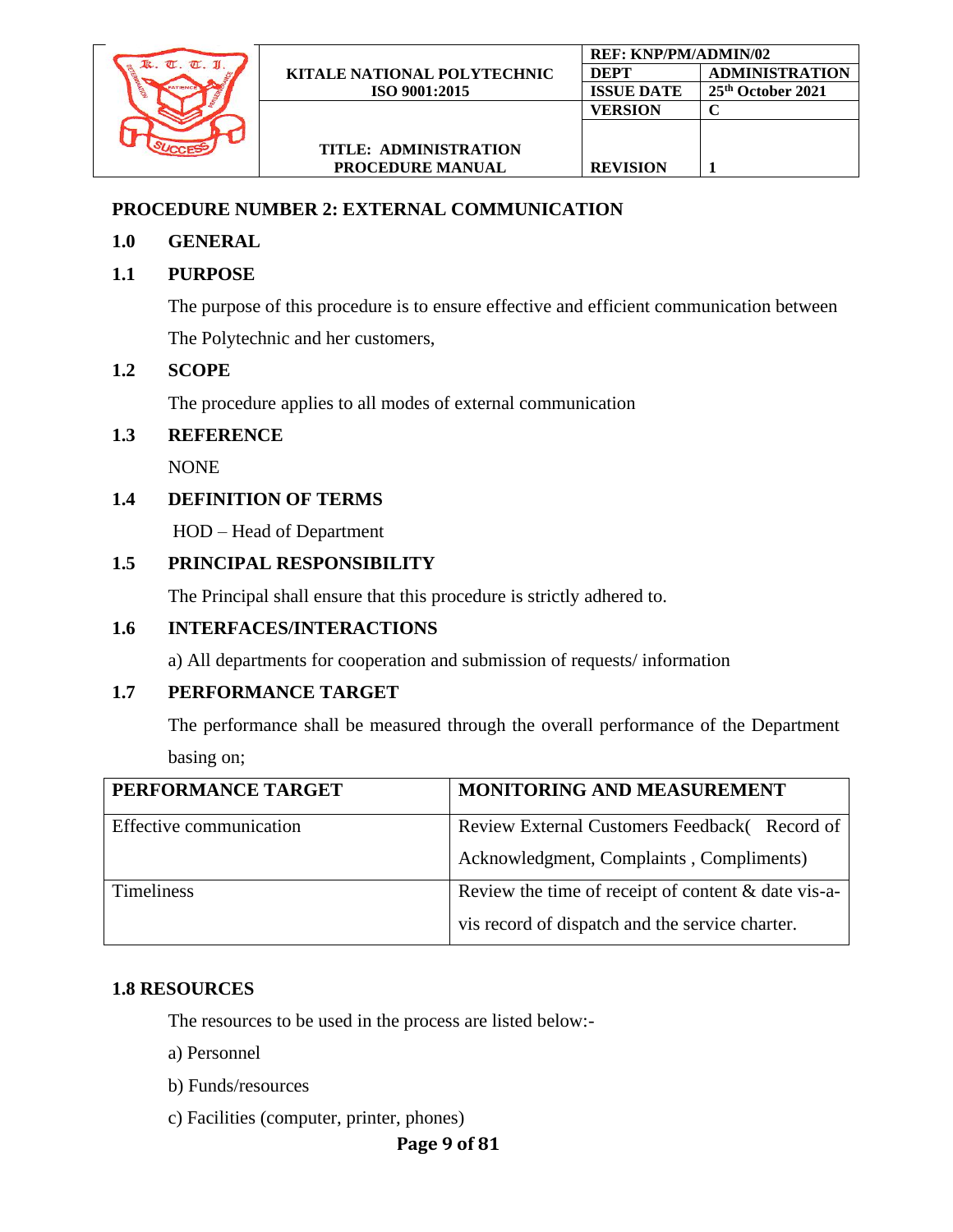

# **1.9 INPUTS AND OUTPUTS**

| <b>INPUTS</b>       | <b>OUTPUTS</b>                             |
|---------------------|--------------------------------------------|
| Content/Information | Filled delivery book, Customers feedback/  |
| Funds               | Acknowledgment, letters, emails, record of |
| Communication mode  | dispatch                                   |
| Personnel           |                                            |
| Delivery book       |                                            |

### **2.0 METHOD**

- 2.1 External communication at The Polytechnic shall involve both incoming and outgoing communication
- 2.2 The institute receives information/communication from its customers in the following modes
	- a) letters
	- b) Emails
	- c) Telephone calls

### **2.3 LETTERS**

- 2.3.1 All letters to The Polytechnic shall be received by the secretary to the principal who shall sort them based on the subject content, open and stamp the official letters and record them in the incoming mail register
- 2.3.2 The principal's secretary shall then forward all the opened and stamped letters to the principal and the personal letters as indicated on the address.
- 2.3.3. The principal shall read the letters make appropriate recommendation on the way forward and forward them to the secretary for onward transmission to the relevant officers as indicated.
- 2.3.4 For the personal letters the principal's secretary shall forward them to The Polytechnic messenger who shall place them in the relevant staff pigeon holes(in case of teaching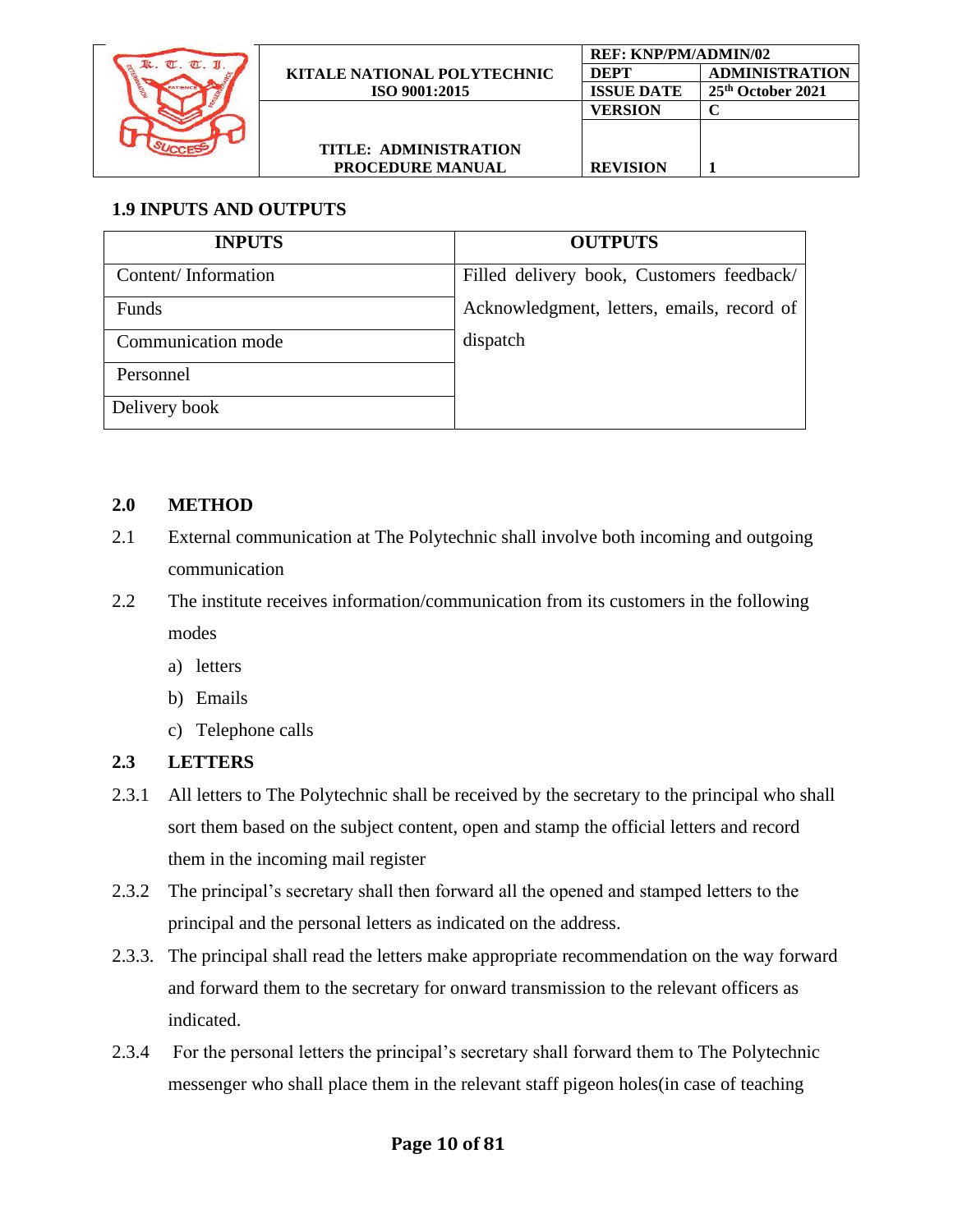

staff) or hand over to relevant BOG staff( or place them in the appropriate tray if not delivered).

**REF: KNP/PM/ADMIN/02**

**VERSION C**

**REVISION 1**

**DEPT ADMINISTRATION ISSUE DATE 25th October 2021**

### **2.4 E- MAILS**

- 2.4.1 The principal's secretary shall check the official email address for any mail sent on a daily basis.
- 2.4.2 She/he shall then print all the emails and pass them to the principal for appropriate action.
- 2.4.3 The principal shall then read through the E-mails, make appropriate recommendation and forward them to the secretary for onward transmission to the relevant officer(s) as indicated

### **2.5 TELEPHONE CALLS**

2.5.1 The respective officers receiving the calls shall be required to act appropriately based on the relayed message.

### **2.6 MEETINGS**

2.6.1 The Polytechnic shall conduct meetings with her customers and stakeholders as per the meetings procedure number 4 in the general operations procedure manual.

### **2.7 OUTGOING COMMUNICATION**

#### **2.7.1 LETTERS**

- 2.7.1.1. The sender of the letter shall draft the letter and forward it to the principal through the relevant HODs for approval.
- 2.7.1.2 The principal shall read through the letter and approve it based on
	- a) Appropriateness of the subject content
	- b) Availability of resources.
- 2.7.1.3 In the event the letter is not approved, the principal shall revert it to the sender with recommendation for amendments.
- 2.7.1.4 The principal's secretary shall type and address the original copy, make a copy of the signed letter and file it as per the filing procedure number 3 in this manual and hand it over to The Polytechnic's messenger for dispatch as per the appropriate mode.
- 2.7.1.6 The principal's secretary shall record the details of the outgoing mail in the outgoing mail register

### **Page 11 of 81**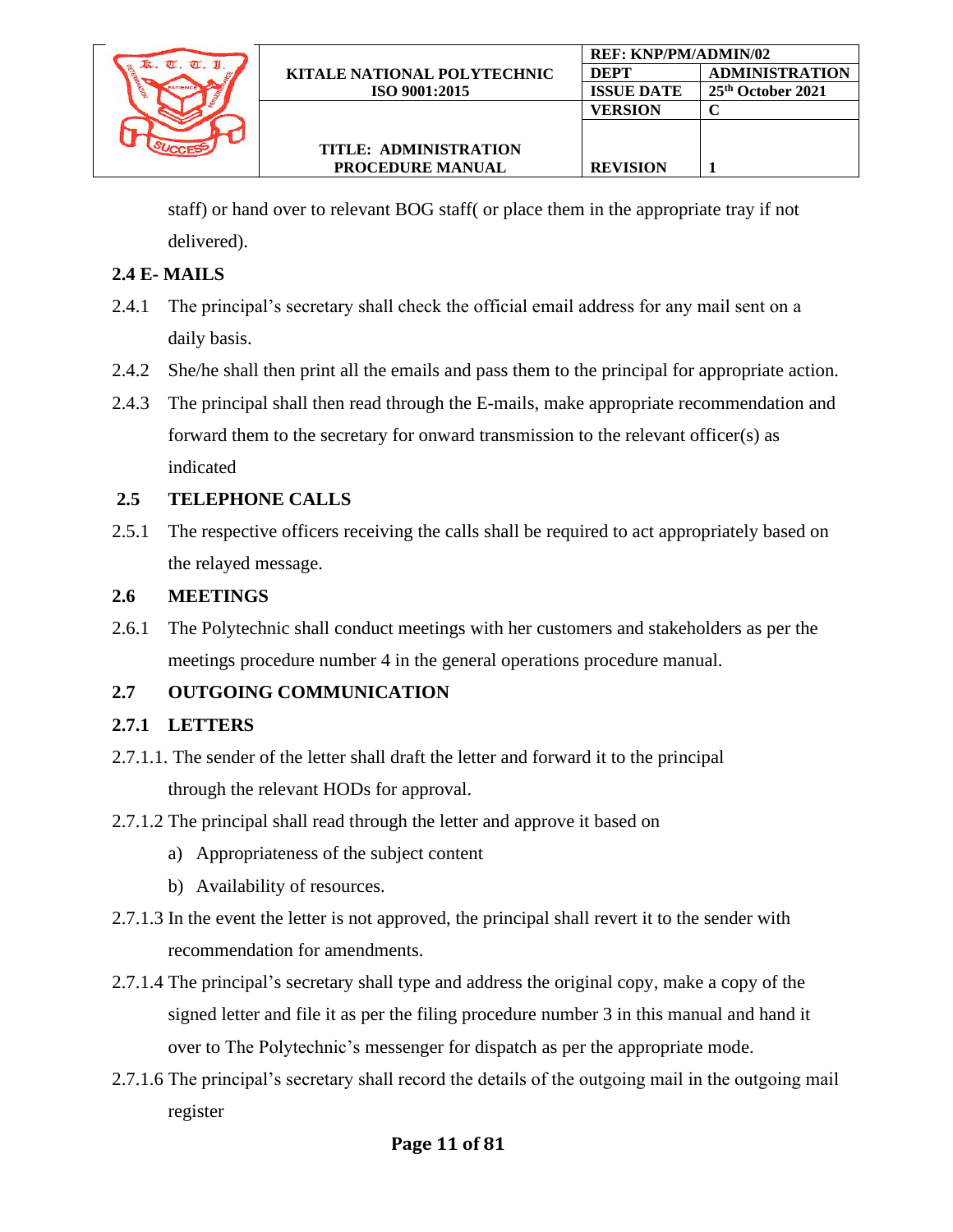

**REF: KNP/PM/ADMIN/02**

**VERSION C**

**REVISION 1**

**DEPT ADMINISTRATION ISSUE DATE 25th October 2021**

### **2.8 E MAILS**

- 2. 8.1 the sender shall draft the email and forward it to the principal through the relevant HOD for approval.
- 2.8.2 The principal shall read through the draft email and approve it based on
	- a) Appropriateness of the subject content
	- b) Availability of resources
- 2.8.3 In the event of the principal disapproving the draft email, he/she shall communicate this to the sender through relevant HOD with recommendations for amendment.
- 2.8.4 Upon approval, the principal shall forward it to the secretary who shall type and send the E-mail through The Polytechnic official E-mail address and copy the same to the principal's official E-mail address and hand in a copy to the sender.

### **2.9 TELEPHONE CALLS**

2.9.1 Outgoing telephone calls shall be made by authorized officers upon facilitation by the Principal.

The authorized officers' shall include:

- a) The Polytechnic's Principal
- b) The Deputy Principals
- c) The Registrar (admissions)
- d) The Registrar (Administration)
- e) Dean of students
- f) All HODs
- g) The Finance officer
- 2.9.2 All outgoing calls details shall be recorded in the outgoing calls register

#### **2.12 MEETINGS**

2.12.1 The Polytechnic shall hold meeting with her customers and stakeholders as per the procedure on conducting meetings number 4 in the general operations procedure manual.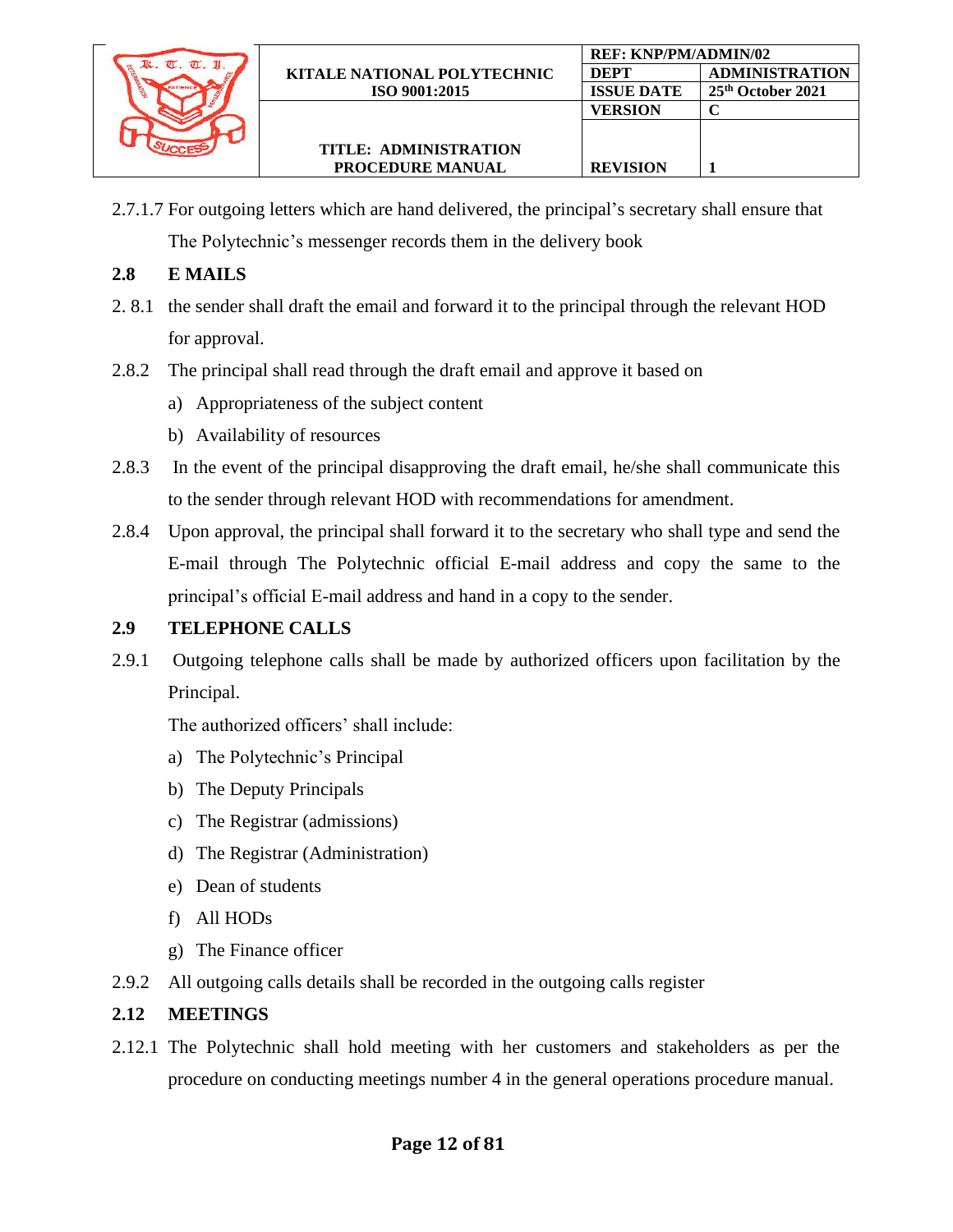

2.12.2 The procedure shall be deemed complete upon the relevant officers taking appropriate action as per the details of the communication.

- a) Filled delivery book
- b) Customers feedback
- c) Acknowledgment
- d) Letters
- e) E-mails
- f) Record of dispatch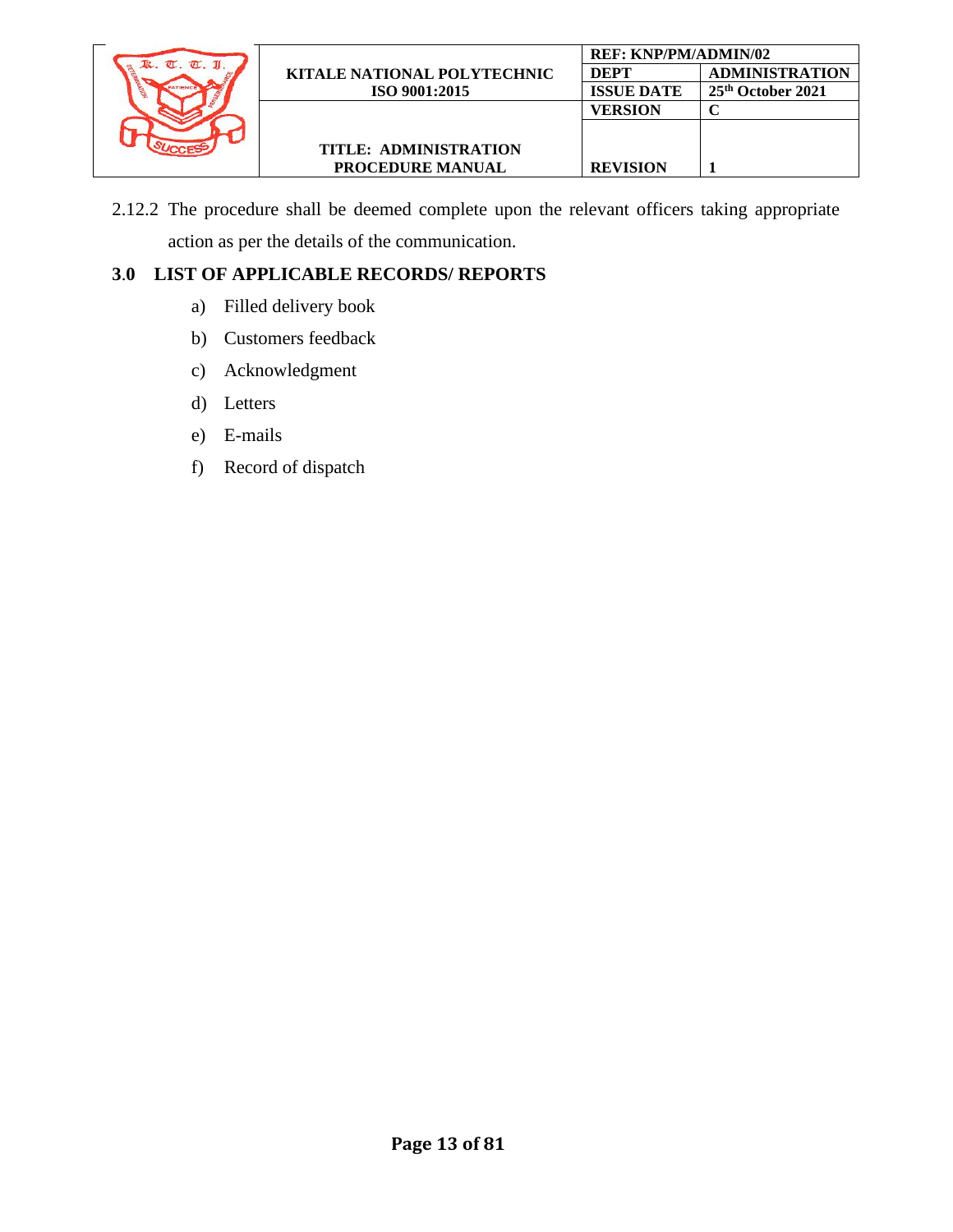

### <span id="page-13-0"></span>**PROCEDURE NUMBER 3: FILING**

### **1.0 GENERAL**

### **1.1 PURPOSE**

The purpose of this procedure is to ensure effective and efficient filing is done at the Polytechnic.

### **1.2 SCOPE**

This procedure applies to all the filing done at The Polytechnic.

### **1.3 REFERENCES**

NONE

### **1.4 TERMS AND DEFINITIONS**

NONE

### **1.5 PRINCIPAL RESPONSIBILITY**

The Registrar Administration shall ensure that this procedure is adhered to.

### **1.6 INTERFACES/INTERACTIONS**

- a) Stores for provision of files
- b) Procurement office for purchase of required files and stationary
- c) All staff for provision of information for filing

### **1.7. PERFORMANCE TARGET**

The performance shall be measured through the overall performance of the Department basing on;

| PERFORMANCE TARGET            | <b>MONITORING AND MEASUREMENT</b>                     |
|-------------------------------|-------------------------------------------------------|
| 100% Security of information  | Comparing the file movement register with the files   |
|                               | in the registry.                                      |
|                               | Counterchecking the folio sheet with what is filed    |
| Easy retrieval of information | Review the clarity of labels, cataloging and indexing |
|                               | Monitor time taken to retrieve a file.                |
| 100% Safety and Security of   | Physical observation of the security status of the    |
| information store             | storage area                                          |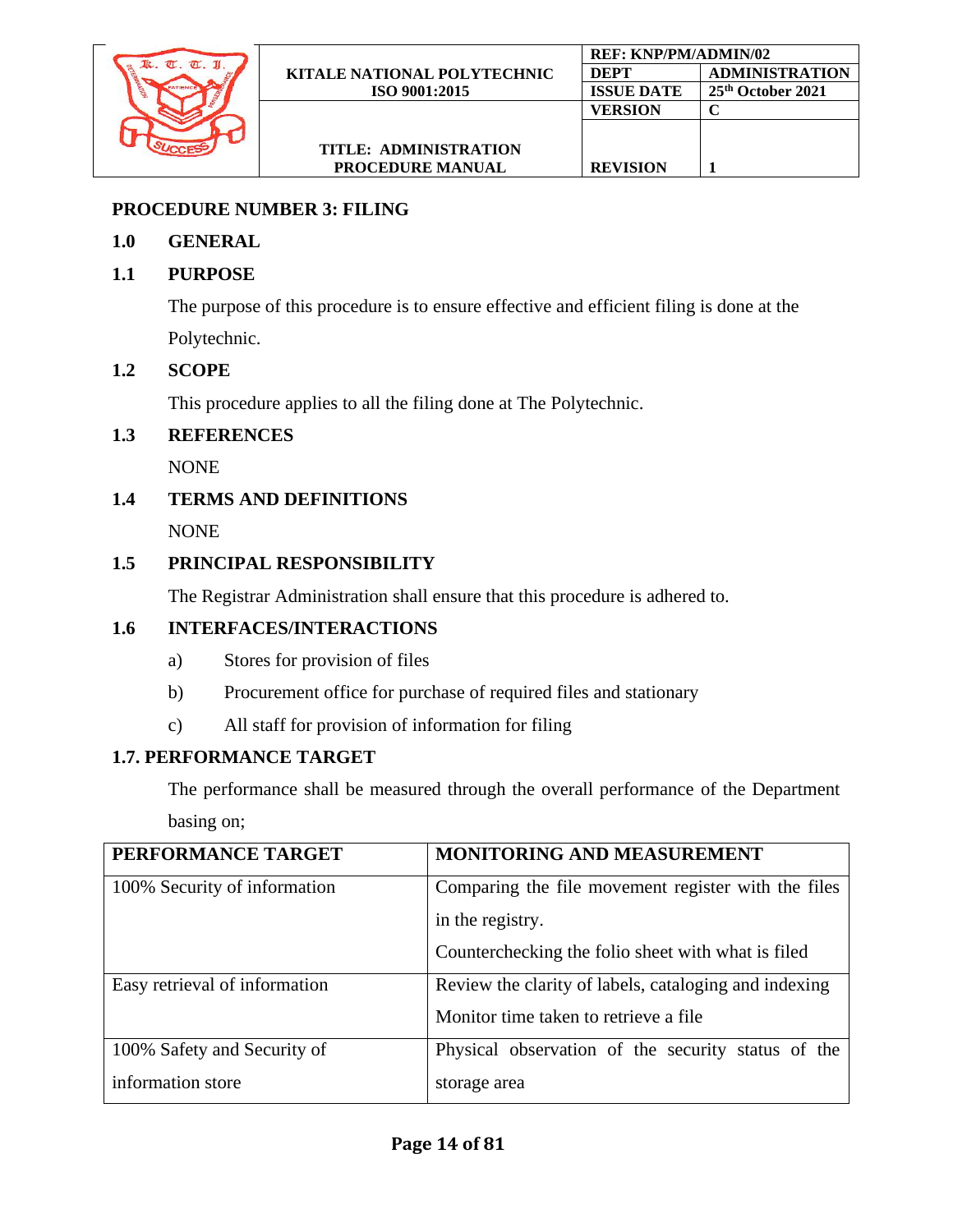

### **1.8 RESOURCES**

The resources to be used in the process are listed below:-

- a) Tools equipment and machines
- b) Personnel
- c) Funds
- d) Facilities

### **1.9 INPUTS AND OUTPUTS**

| <b>INPUTS</b>                            | <b>OUTPUTS</b>                             |
|------------------------------------------|--------------------------------------------|
| Files                                    | Clearly labeled, folioed and secured file, |
| <b>Stapler</b>                           | Updated file movement register.            |
| Staple pins                              |                                            |
| Information to be filed                  |                                            |
| Paper punch machine                      |                                            |
| Stationary                               |                                            |
| File movement register and folio sheets. |                                            |

#### **2.0 METHOD**

- 2.1 Filing at The Polytechnic shall be done at two levels
	- a) Central administration
	- b) Departmental level

### **2.2 IDENTIFICATION OF FILES**

- 2.2.1 All files at The Polytechnic shall be identified through indexing as follows.
	- a) The first part shall be KNP denoting Kitale National Polytechnic followed by slash:/KNP/
	- b) The second part shall be the department where the file has originated followed by a slash.
	- c) the third part shall be the type of file followed by a slash
	- d) The forth part shall be the subject content of the file followed by a slash

### **Page 15 of 81**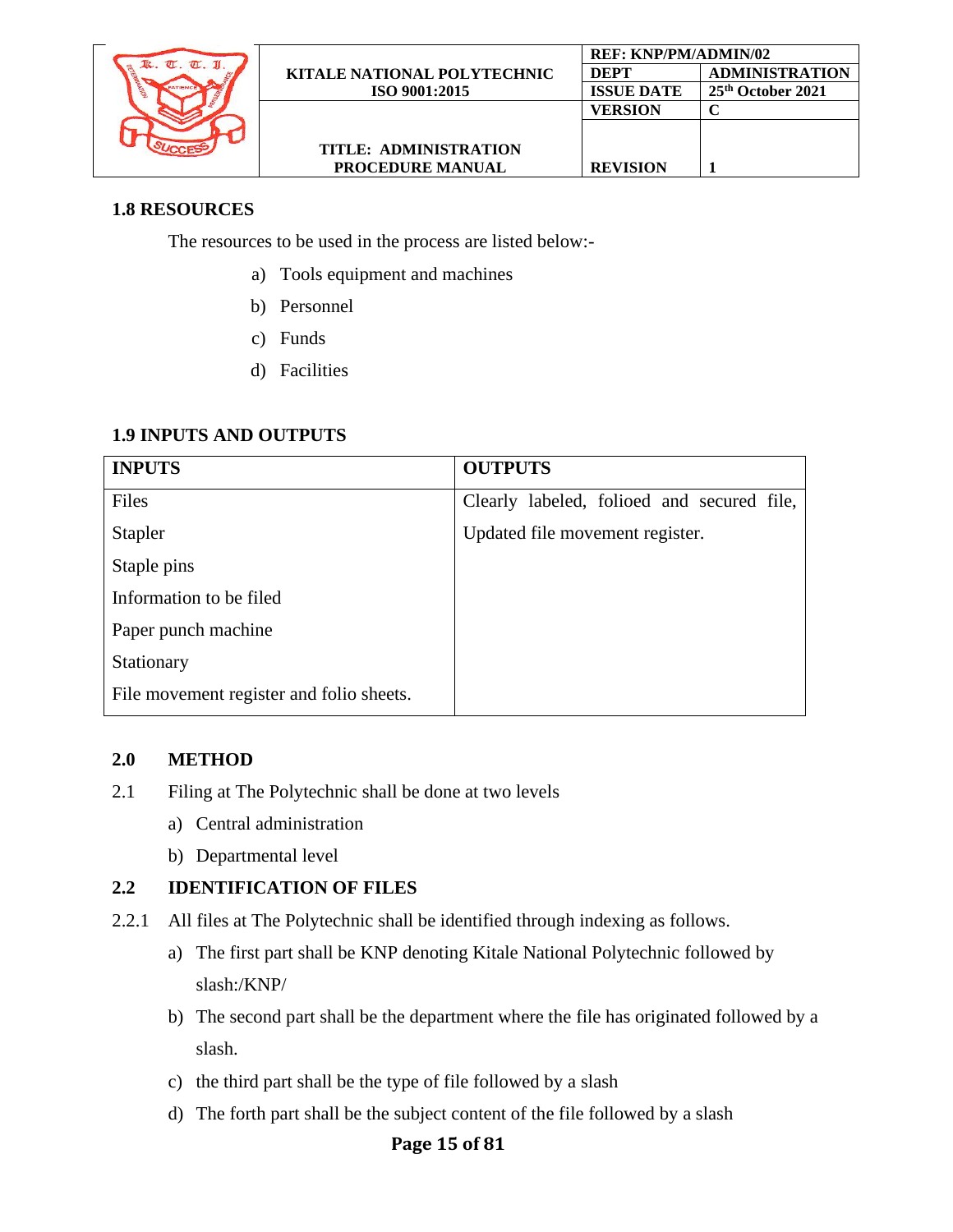

e) The last part shall be the volume of the file

EXAMPLE

KNP/ADM/CF/MHE/VOL 1

### KNP/MECH/CF/SD/VOL 1

- 2.3 Filing at the central department shall be done at two categories
	- a). Confidential files which will contain sensitive files which are assessed by authorized person e.g. employee personal records, Governing Council minutes and staff details at the departmental level.
	- b). General files contain general information accessible to authorized persons. They include records like circulars from TSC, letters from the various stakeholders, schemes of work at departmental level etc.

### **2.4 FOLIOING**

- 2.4.1 The Secretary to the Principal shall receive all records, sort as per the subject content.
- 2.4.2 The secretary to the principal shall then file the records as per the folio number given in the respective file and enter these details in the folio sheet of the file at the end of every day.
- 2.4.3 The secretary to the principal shall then return the file and keep it in a lockable cabinet for protection from damage,
- 2.4.4 At the departmental level, the respective HOD shall ensure that all the records received are sorted (for confidential and general records) as per the subject content, give the record a folio number as per the folio sheet in the respective file.
- 2.4.5 The respective HOD shall then ensure that the records are filed as per the folio number given in the respective file and the folio number details entered in the folio sheet of the file.
- 2.4.6 All files shall be kept under the custody of the respective HODs in lockable cabinets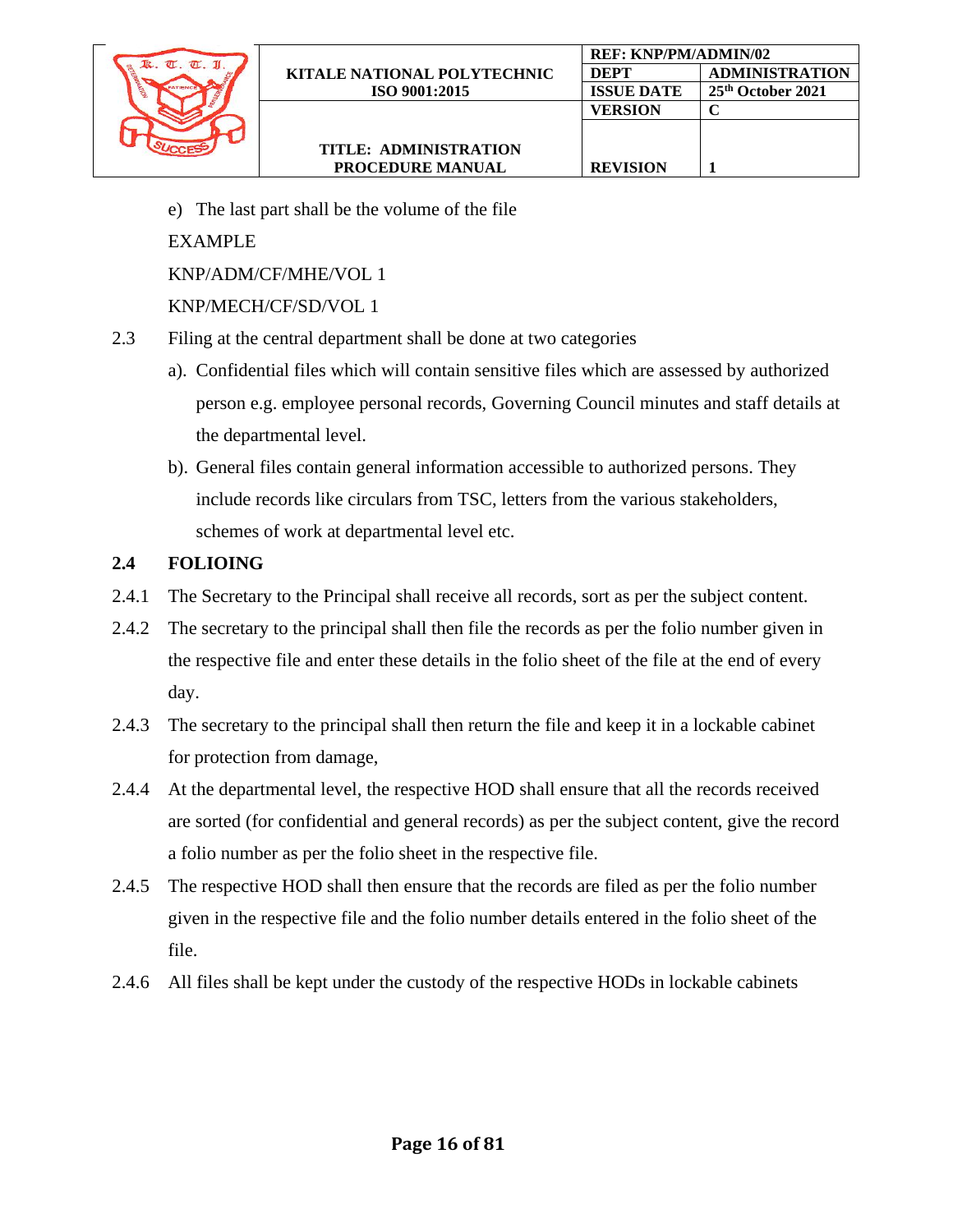

2.5.1 In the event that any member of staff of KNP is in need of a file for a specific use, he/she shall contact the principal's secretary for files under the administration or the respective HOD for departmental files.

**REVISION 1**

- 2.5.2 The principal's secretary or the respective HOD shall ensure the borrower records details of the file in the file control register
- 2.5.3 If the borrower cannot be issued with the file, the principal's secretary/respective HOD shall advise the borrower to seek approval for the same from the relevant authority.
- 2.5.4 The procedure shall be deemed complete upon the borrower returning the file and signing off the details from the file control register.

- a) Clearly labeled files
- b) Folioed and secured files
- c) Updated file movement register.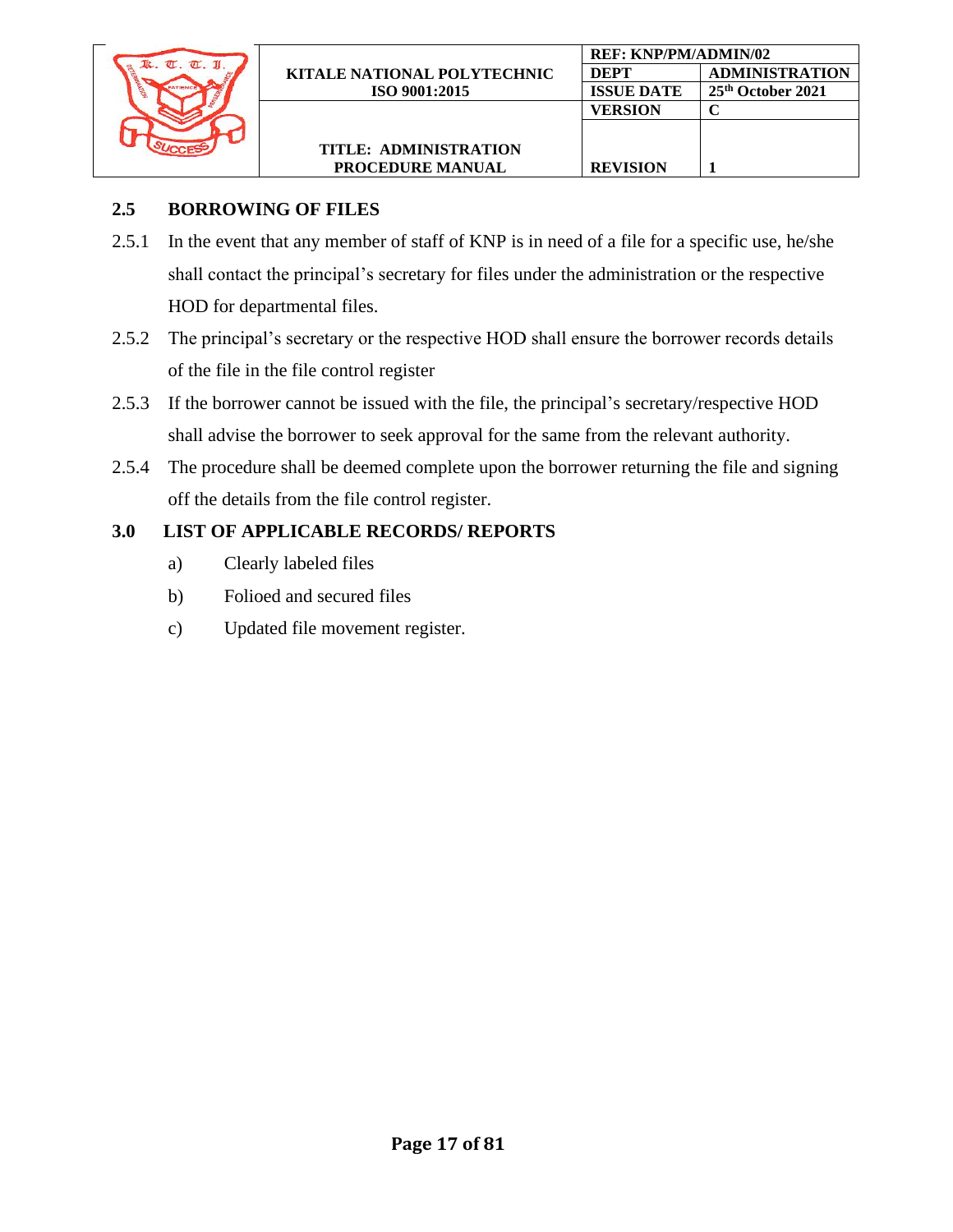

### <span id="page-17-0"></span>**PROCEDURE NUMBER 4: CONDUCTING MEETINGS**

### **1.0 GENERAL**

### **1.1 PURPOSE**

The purpose of this procedure is to ensure effectiveness and efficiency in conducting both online and physical meetings

### **1.2 SCOPE**

The procedure applies to all meetings in KNP.

### **1.3 REFERENCES**

- a) KNP-calendar of events
- b) KNP academic policy 2018 Revised Edition

### **1.4 TERMS DEFINITION**

D/P Admin – Deputy Principal Administration

### **1.5 PRINCIPAL RESPONSIBILITY**

The deputy principal admin for administration issues and deputy principal academics for Academics issues shall ensure adherence to this procedure.

### **1.6 INTERFACES/INTERACTIONS**

a) All departments for cooperation and information

b) Students' council for information, participation,

### **1.7 PERFORMANCE TARGET**

The performance shall be measured through the overall performance of the Department basing on;

| PERFORMANCE TARGET                | <b>MONITORING AND MEASUREMENT</b>                               |
|-----------------------------------|-----------------------------------------------------------------|
| Adherence to the meeting agenda   | Review agenda against the minutes                               |
| Total adherence to the timeliness | Review notices against time of starting and ending<br>(minutes) |

### **1.8 RESOURCES**

The resources to be used in the process are listed below:-

### **Page 18 of 81**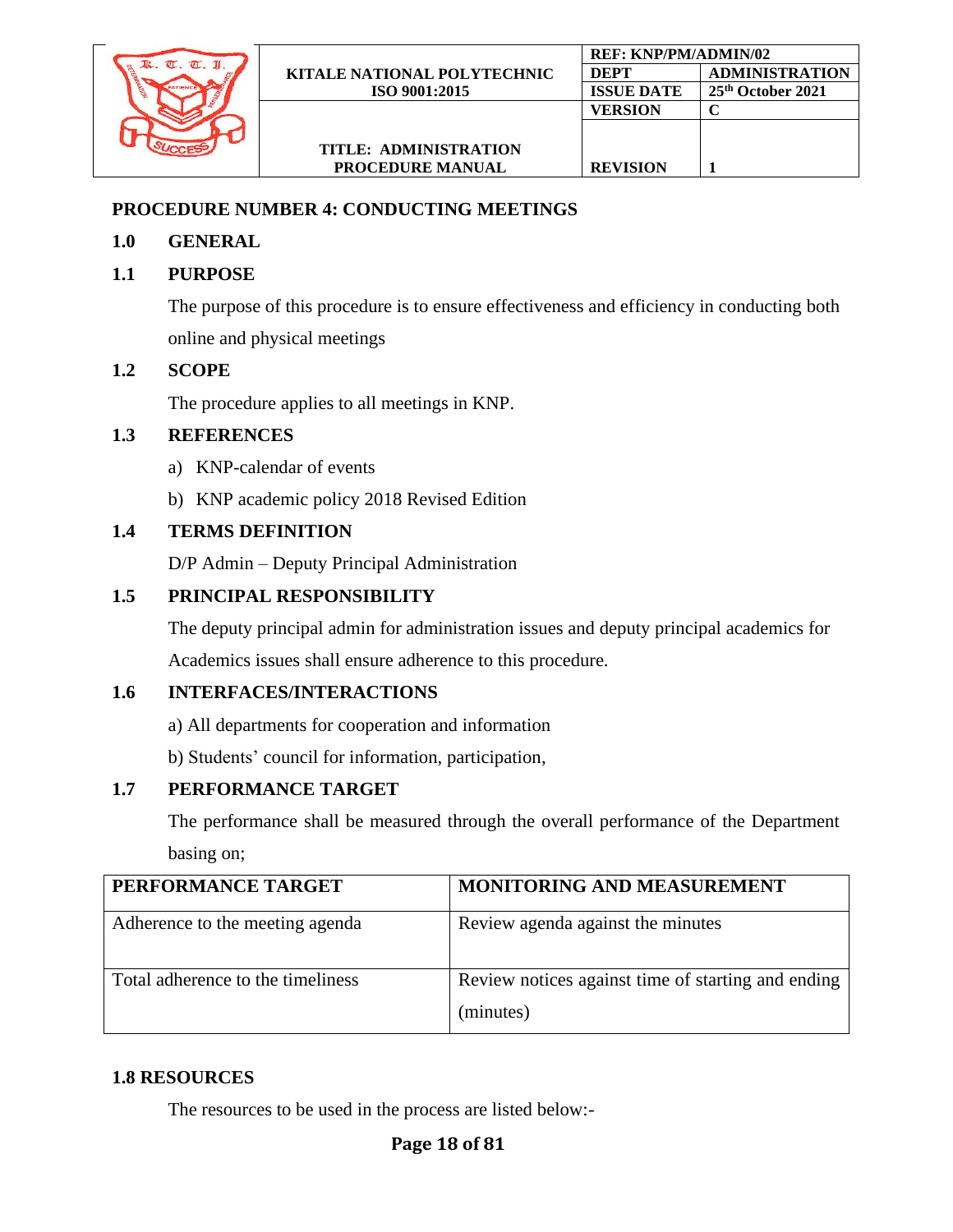

- a) Stationary- computers, foolscaps, pens, printers
- b) Human resource
- c) Finance
- d) Infrastructure

### **1.9 INPUTS AND OUTPUTS**

| <b>INPUTS</b>                   | <b>OUTPUTS</b>          |
|---------------------------------|-------------------------|
| Personnel                       | Filled attendance sheet |
| Schedule of meetings            | <b>Minutes</b>          |
| <b>Notices</b>                  | Signed minutes          |
| Agenda                          | Record of circulation   |
| Attendance sheet                |                         |
| Minutes of the previous meeting |                         |

#### **2.0 METHOD**

- 2.1 Both Online and physical Meetings within The Polytechnic shall be of two types
	- a) Scheduled meetings
	- b) Unscheduled meetings
- 2.2.2 This procedure shall start with the convener of both online and physical meeting communicating to the members of the meeting as per internal communications procedure in the general operations procedures manual at least seven days to the date of either of the meeting .The communication shall detail
	- a) Date of meeting
	- b) Venue/Link
	- c) Time
- 2.2.3 A day before either of the meeting the convener shall ensure that the venue is prepared, minutes of the previous meeting and any other modalities as pertaining the meeting are ready.
- 2.2.4 On the day of either meeting the convener shall
	- a) Call the meeting to order
	- b) Establish the quorum depending on the type of meeting.

#### **Page 19 of 81**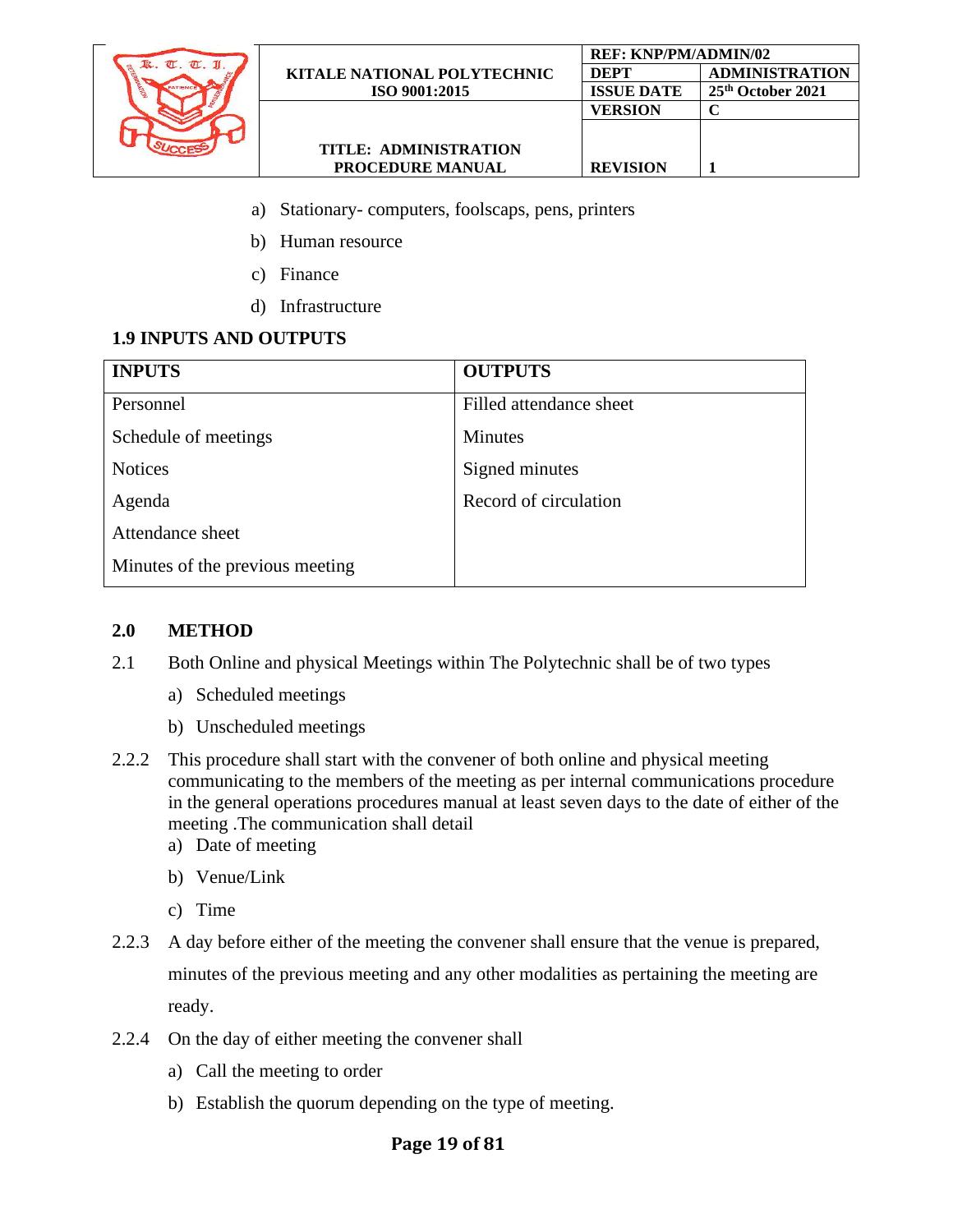

**REVISION 1**

- 2.2.5 In the event of no quorum, the convener of the either meeting shall adjourn the meeting at this point for further consultation.
- 2.2.6 If the quorum is adequate, the convener shall call upon the chairperson to proceed with the meeting as follows
	- NB/ the convener of the meeting is the secretary to the meeting unless otherwise stated.
	- a) The chairperson shall open the meeting and call upon the members to register.
	- b) Calls upon the secretary to read out the agenda go through the previous meeting's minutes.
	- c) Ensure that members confirm the minutes
	- d) Ensure handling of the matters arising
	- e) Shall ensure deliberation of the agenda of the day
- 2.2.7 Either of the meeting shall be adjourned upon exhaustive deliberation of the day's agenda.
- 2.2.8 The convener of either meeting shall prepare the minutes of the meeting; ensure counter signing of the previous minutes by the chairperson and the secretary and filing as per filing procedure.

### **2.3 Unscheduled online or physical meeting/urgent online/physical meetings**

- 2.3.1 The activity shall start with the need arising for urgent online or physical meeting
- 2.3.2 The convener shall communicate to the respective officers on the need to hold the urgent said meeting.
- 2.3.3 Upon assembling or logging in, the chairman of the committee shall cal the said meeting to order and ensure deliberation of the agenda of the day.
- 2.3.4 The procedure shall be deemed complete upon chairperson adjourning the meeting.

- a) Filled attendance sheet
- b) Minutes
- <span id="page-19-0"></span>c) Record of circulation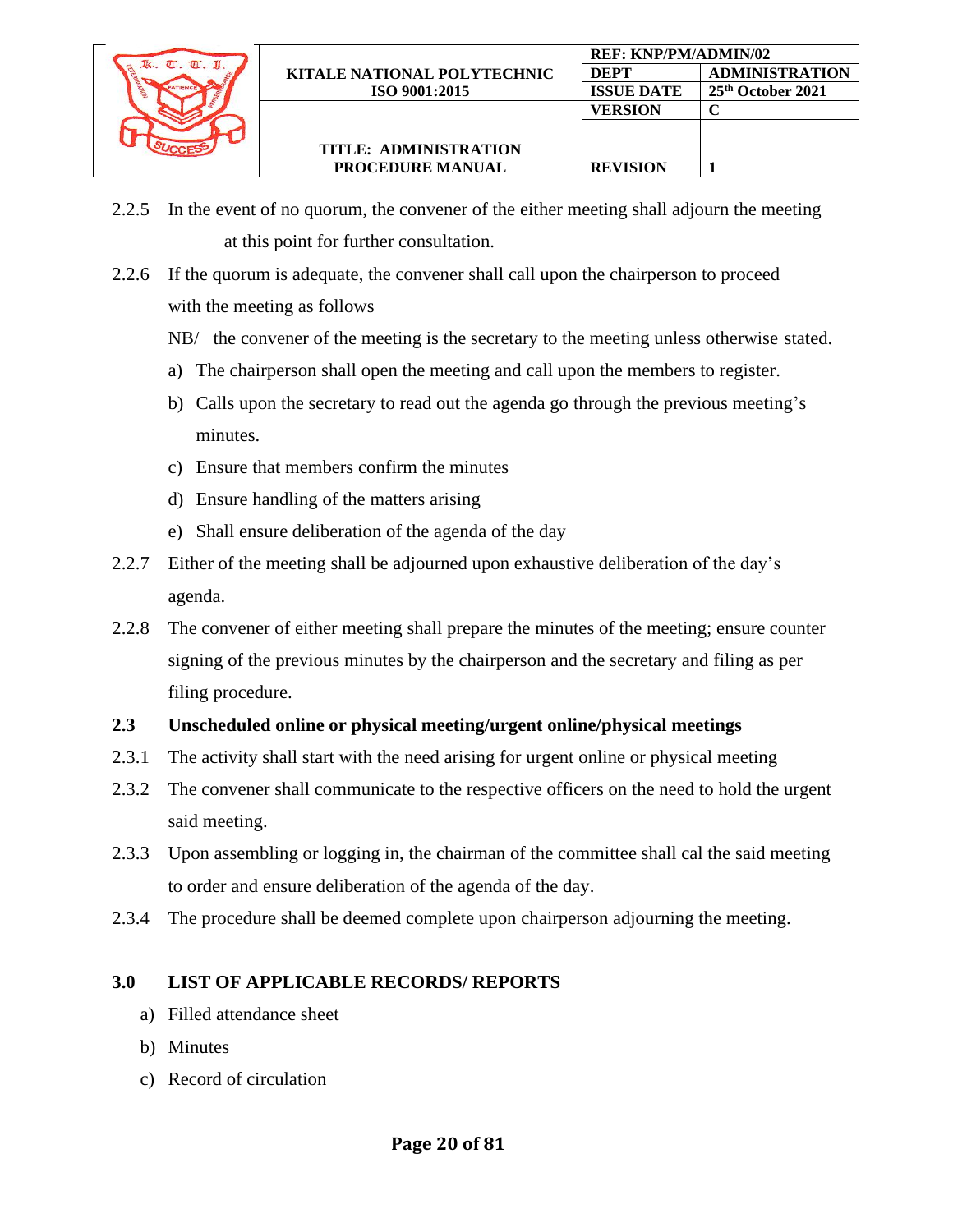

### **PROCEDURE NUMBER 5: STUDENTS DISCIPLINE**

### **1.0 GENERAL**

# **1.1 PURPOSE**

This procedure is to ensure effective, efficient and fair handling of disciplinary issues in KNP.

# **1.2 SCOPE**

This procedure covers all disciplinary cases amongst students in KNP.

# **1.3 REFERENCES**

- a) KNP College rules and regulations
- b) KNP hostel rules and regulations
- c) Laws of Kenya (criminal act)
- **d)** KNP Academic policy

# **1.4 DEFINITION OF TERMS**

- a) KNP -Kitale National Polytechnic
- b) DP ADMIN Deputy Principal Administration
- c) DOS Dean of students
- d)  $G&C$  Guidance and counseling
- e) MOD Master/mistress on duty
- f) SC Student council
- g) GC Governing Council
- h) DC –disciplinary committee

# **1.5 RESPOSIBILITY**

The deputy Principal Admin shall ensure that this procedure is adhered to: The Deputy Principal Administration shall ensure this procedure is adhered

# **1.6 INTERFACES/INTERACTIONS**

- a) Principal for information and decision making
- b) Disciplinary committee for decision making
- c) Board of Management for information
- d) Students for information

# **Page 21 of 81**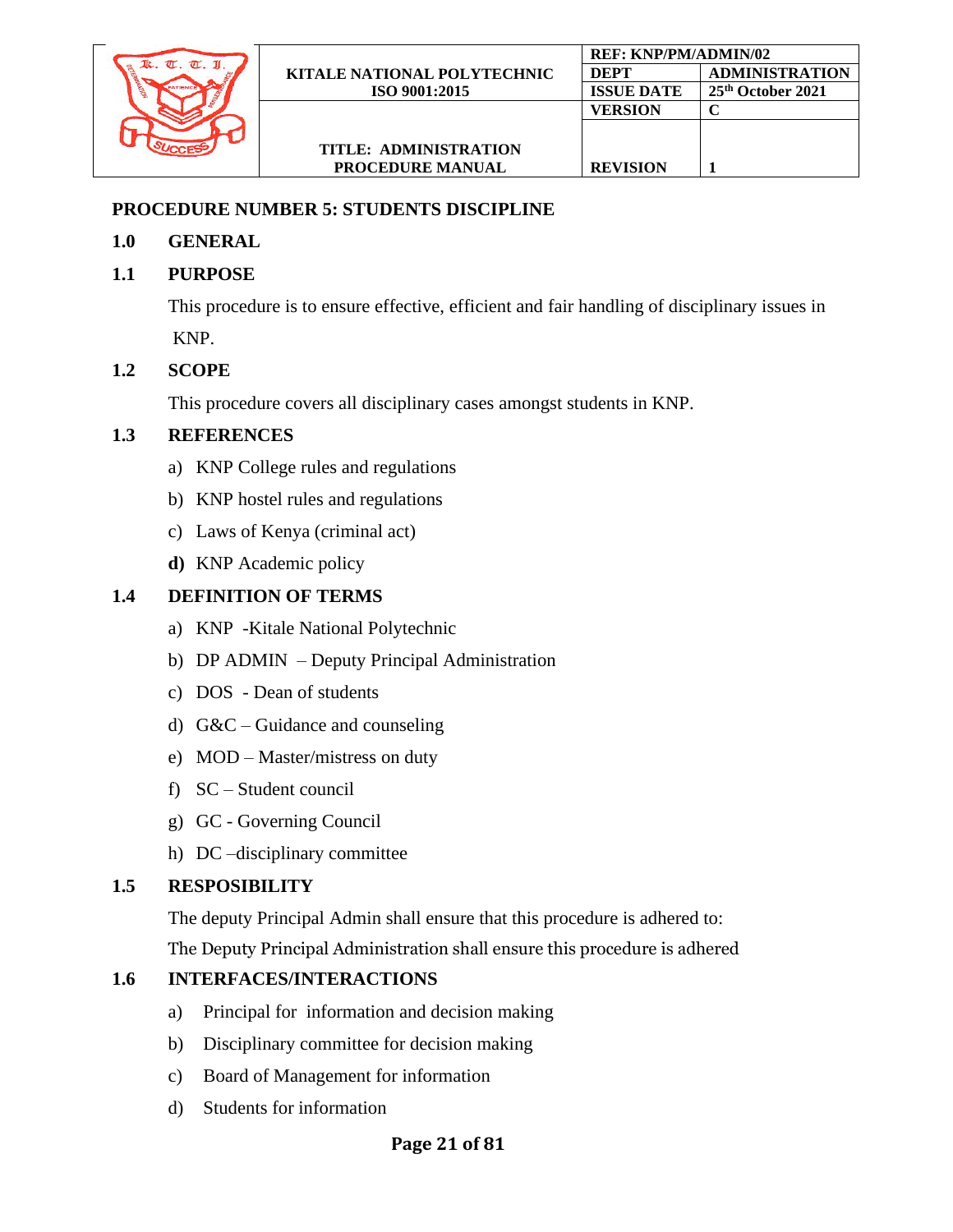

**REF: KNP/PM/ADMIN/02**

**VERSION C**

**REVISION 1**

**DEPT ADMINISTRATION ISSUE DATE 25th October 2021**

- e) Students Council for discussion & decision making
- f) Registrar's office for record keeping
- g) Dean's office for information
- h) HODs for information
- i) Security for information and implement
- j) Catering for information
- k) Teaching staff for information

#### **1.6 PERFORMANCE TARGET**

The performance shall be measured through the overall performance of the Department basing on;

| PERFORMANCE TARGET             | <b>MONITORING AND MEASUREMENT</b>           |  |  |  |
|--------------------------------|---------------------------------------------|--|--|--|
| Disciplined students           | Comparing number of cases handled currently |  |  |  |
|                                | against previous on termly basis.           |  |  |  |
| Fairness                       | Comparing the action taken with applicable  |  |  |  |
|                                | disciplinary tools                          |  |  |  |
| Timely handling and resolution | Comparing the action time with applicable   |  |  |  |
|                                | disciplinary tools                          |  |  |  |

#### **1.7 RESOURCES**

The resources to be used in the process are listed below:-

- 1 Personnel
- 2 Stationary
- 3 Media

#### **1.8 INPUTS AND OUTPUTS**

| <b>INPUTS</b>   | <b>OUTPUTS</b>               |
|-----------------|------------------------------|
| Stationery      | Disciplined students         |
| Occurrence book | Record of indiscipline cases |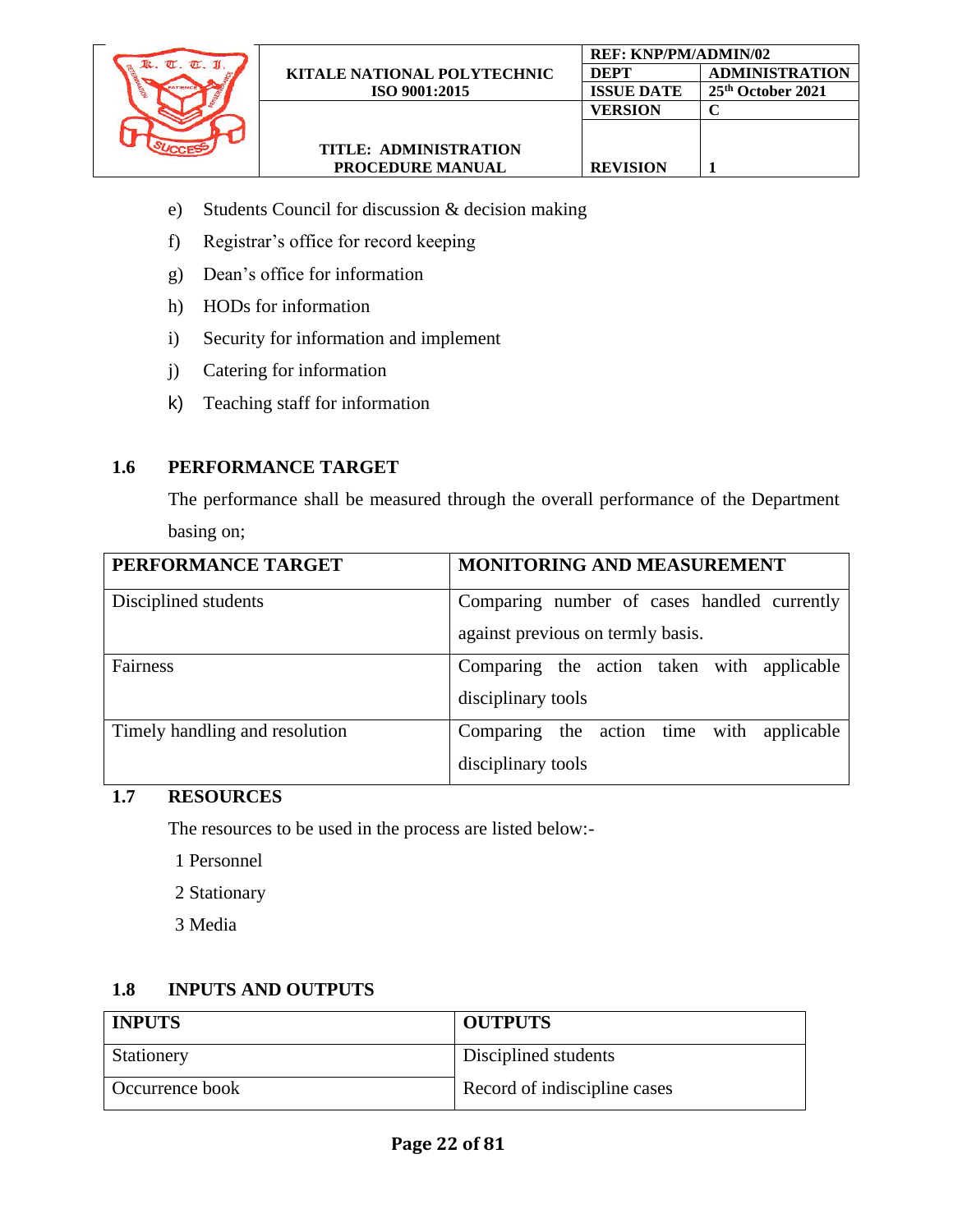

| Rules & regulations |
|---------------------|
| Academic policy     |
| Class/hostel lists  |

#### **2.0 METHOD**

- **2.1** This procedure shall start when the DOS receives disciplinary case either through SC or by individual students and members of staff. The DOS shall determine whether to refer the case to
	- a) the deputy principal admin. for disciplinary action
	- b) to the head of G&C

This shall depend on the magnitude of the case and the effects to the students or institute.

- 2.2 Upon receipt of a disciplinary case from the DOS, the DP admin shall determine whether to;
	- a) Give a verbal/ written warning
	- b) Separate the student(s) from the rest
	- c) Refer case to the police
- 2.2.1 This shall be based on:
	- a) Contravening the laws of the land (police case)
	- b) The impact the offence has on the general well being of The Polytechnic.
- 2.3 In the event of a verbal/written warning, the DP admin shall issue a verbal/written warming to the offender and direct them to write an apology letter in duplicate
- 2.3.1 Upon receipt of the apology letter, the DP admin shall give it to the registrar's office for filing as per the filing procedure number 3 in this manual
- 2.3.2 The DP admin shall then note details and nature of the offence in disciplinary book
- 2.4.I In cases of separation the DP admin shall write a suspension letter detailing the date when the student and the bona fide guardian/parent shall appear to the DC and make adequate copies as per the reprographic procedure.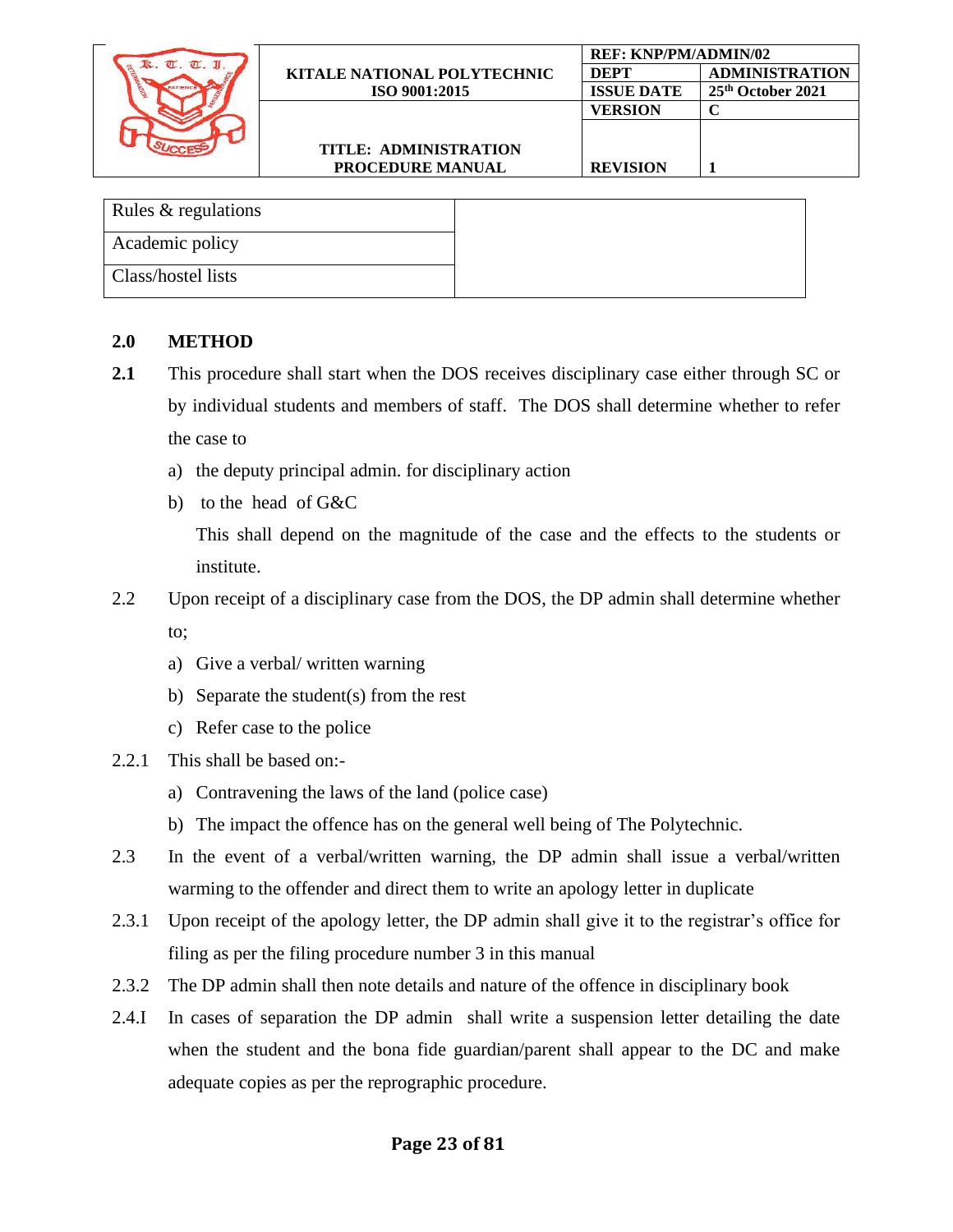

**REVISION 1**

- 2.4.2 The DP admin shall then ensure that copies of the suspension letter are sent to the parents of the student, the students file, DOS, housekeeper, boarding master, G&C Coordinator, cateress, security, relevant HOD, chairperson SC and the student himself/herself
- 2.4.3 The DP admin shall then ensure that the student is escorted out of The Polytechnic compound by the security personnel
- 2.4.3 The DP admin shall then inform members of the D.C of the suspension and the date of hearing.
- 2.4. 4 On the scheduled date of hearing the DP Admin shall convene the DC meeting to deliberate on the case
- 2.4.5 In the event the student has not met the conditions in 2.4 above, the DP admin shall call off the meeting and inform the student and his/her guardian to comply with the specified requirements
- 2.4.6 If the student meets the condition in 2.4 above the case shall be heard on its own merit and a decision shall be made based on
	- a) The seriousness of the case
	- b) Prevailing conditions
- 2.4.7 For cases which the DC cannot resolve, the meeting refers them to the C.O.G. through the principal.
- 2.4.8 If the GC cannot resolve then, they shall refer it to the director of education for appropriate action
- **Note:** In the event that the Principal/Deputy principal encounters a disciplinary case before its reported to the D.O.S, he/she shall take appropriate disciplinary action and inform the D.O.S for information and documentation
- 2.5 **Police cases**
- 2.5.1 The DP admin shall refer cases which contravene the laws of the land to the police and record the details of the case in the disciplinary book
- 2.5.2 The DP admin shall then communicate to the parents /guardian of the student as per external communications procedure informing them of the offence and action taken,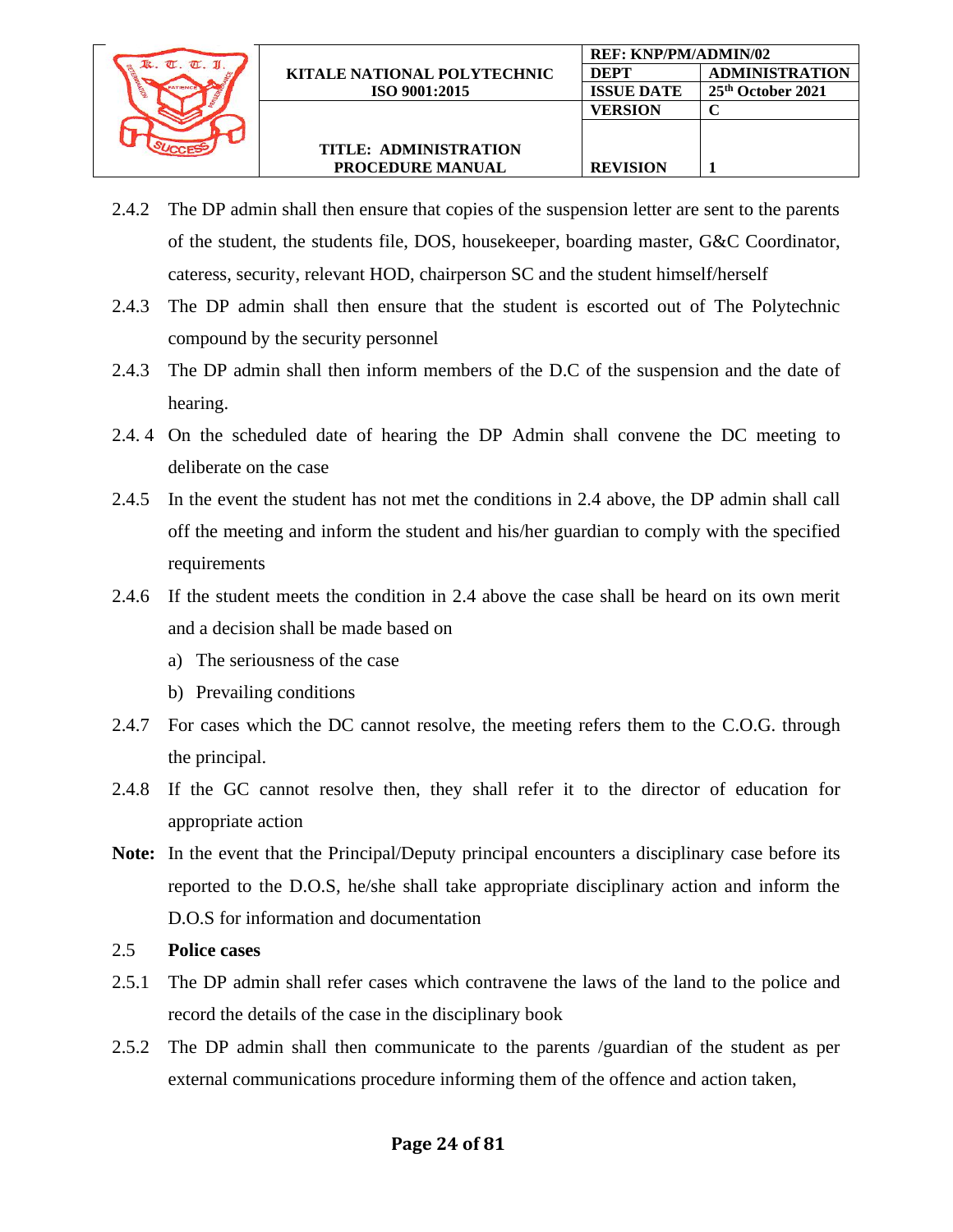

**REVISION 1**

- 2.6 In cases of separation or police case, this procedure shall be deemed complete when the DP admin shall communicate as per internal communication procedure number 1 in this manual to the registrar, the DOS and the respective HOD.
- 2.7 For cases referred to G&C department, the G&C coordinator shall assign a counselor to the student depending on the nature of the case.
- 2.7.1 The counselor shall be required to give a progress report to the G&C coordinator after every two weeks until the issue is resolved.
- 26.2 In the event the counselor cannot handle the issue he/she shall communicate to the guidance and counseling coordinator as per internal communications procedure who shall take an appropriate action.
- 2.7 This procedure shall be deemed complete upon guidance and counseling coordinator Preparing a report and forwarding it to the DOS for information and any recommendations as necessary

- a) Filled disciplinary book
- b) Evidence of action taken
- c) Minutes of disciplinary committee meeting
- <span id="page-24-0"></span>d) Communications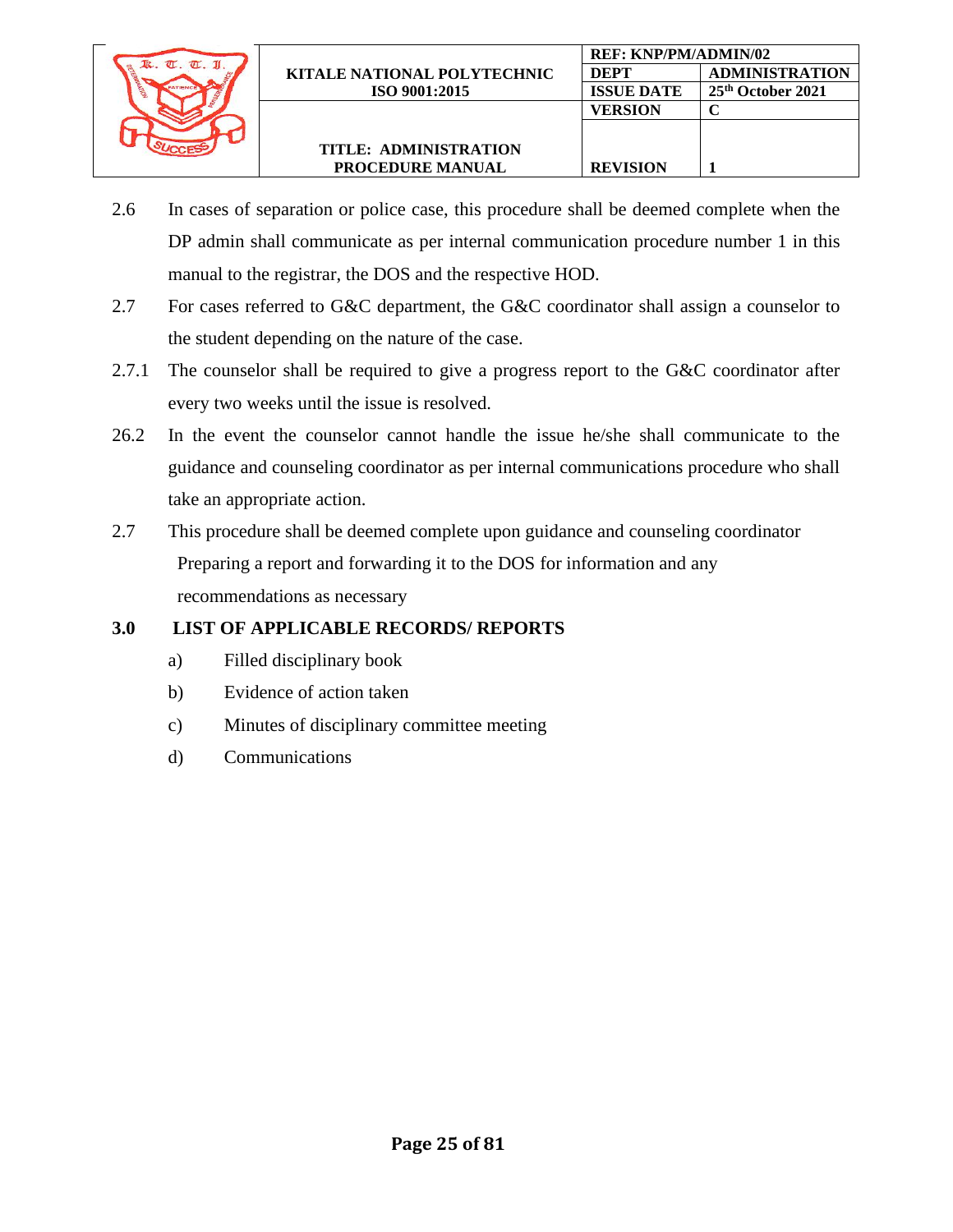

# **PROCEDURE NUMBER 6: MANAGEMENT OF PRODUCTION UNITS**

### **1.0 GENERAL**

### **1.1 PURPOSE**

The purpose of this procedure is to ensure efficiency and effectiveness in the management of production units.

### **1.2 SCOPE**

This procedure applies to the management of all production units in KNP

### **1.3 REFERENCES**

- a) IGA remuneration schedule
- b) Production unit policy
- c) Academic policy 2018 Revised Edition

### **1.4 DEFINITION OF TERMS**

- a) IGA –income generating activities
- b) PU Production units
- c) PUC production unit coordinator
- d) DPUC departmental production unit coordinator

### **1.5 PRINCIPAL RESPONSIBILITY**

The P.U.C shall ensure that his procedure is adhered to and maintained.

#### **1.6 INTERFACES/INTERACTIONS**

- a) Enterprise units for information in regard to income generation
- b) Procurement department for provision of materials
- c) Principal for advice, consultation and approval

### **1.7 PERFORMANCE TARGET**

The performance shall be measured through the overall performance of the Department basing on;

| PERFORMANCE TARGET                     | MONITORING AND MEASUREMENT |
|----------------------------------------|----------------------------|
| Effective income generating activities | Revenue collection         |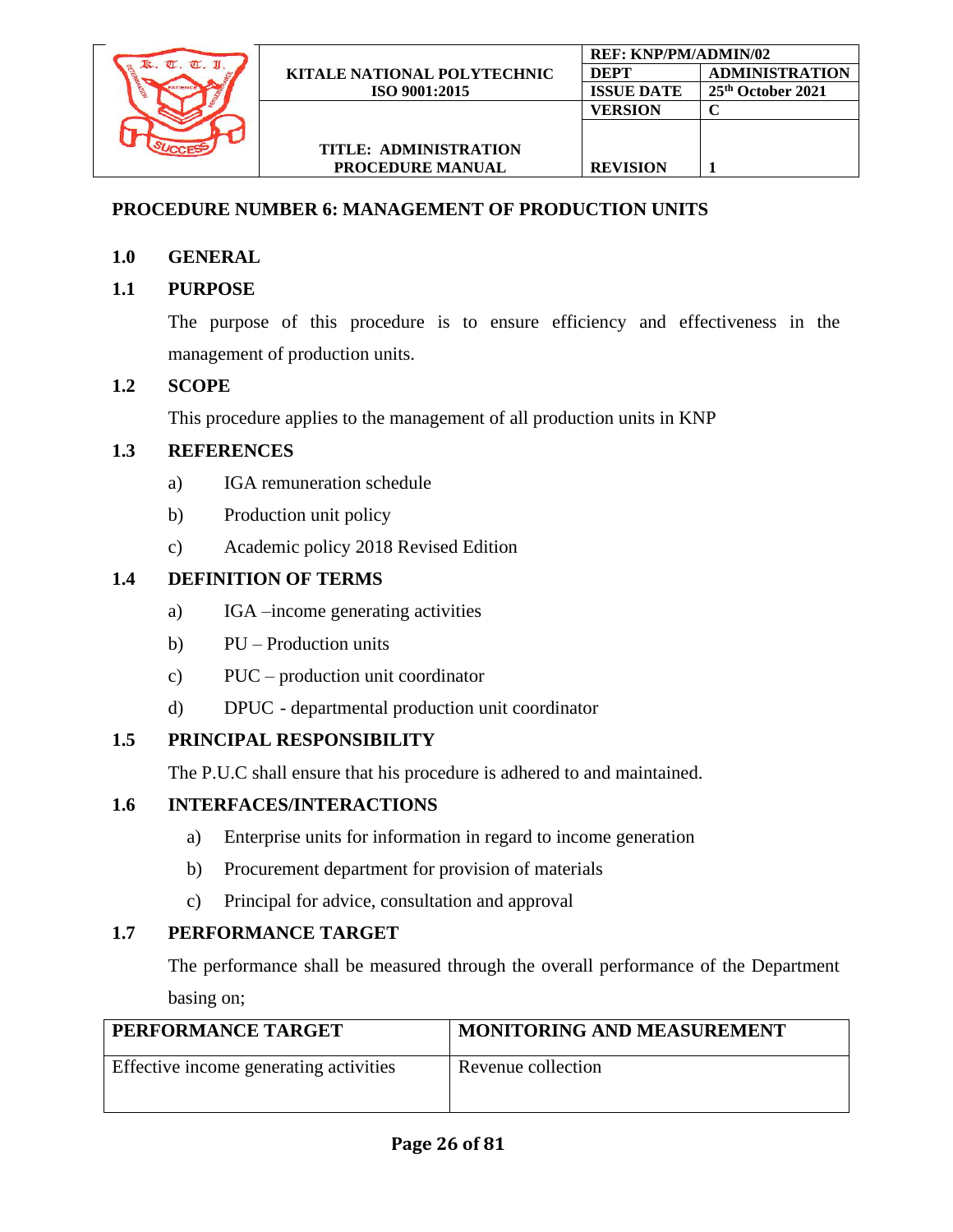|            |                                    | <b>REF: KNP/PM/ADMIN/02</b> |                               |
|------------|------------------------------------|-----------------------------|-------------------------------|
| $\sigma$ . | <b>KITALE NATIONAL POLYTECHNIC</b> | <b>DEPT</b>                 | <b>ADMINISTRATION</b>         |
|            | ISO 9001:2015                      | <b>ISSUE DATE</b>           | 25 <sup>th</sup> October 2021 |
|            |                                    | <b>VERSION</b>              |                               |
|            |                                    |                             |                               |
|            | TITLE: ADMINISTRATION              |                             |                               |
|            | <b>PROCEDURE MANUAL</b>            | <b>REVISION</b>             |                               |
|            |                                    |                             |                               |

| Prudent absorption of funds allocated- | Review the budget vis-à-vis the expenditure      |
|----------------------------------------|--------------------------------------------------|
| Competitive products/service-          | Review the customers' feedback and the record of |
|                                        | income generated.                                |

#### **1.8 RESOURCES**

The resources to be used in the process are listed below:-

- a) Equipment (Tools/ machine)
- b) Human resource
- c) Finance
- d) Infrastructure

### **1.9 INPUTS AND OUTPUTS**

| <b>INPUTS</b>                 | <b>OUTPUTS</b>               |
|-------------------------------|------------------------------|
| Raw materials                 | Finished products/Goods      |
| Part time Training Programmes | Customer feedback tools      |
| Training materials            | Training                     |
| Polytechnic facilities        | <b>Quality products</b>      |
| <b>Students</b>               | Filled attendance forms      |
| <b>Consultation services</b>  | Competent graduates          |
|                               | Record of Revenue collection |
|                               | Satisfied customers          |

#### **2.0 METHOD**

- 2.1 The production units activities at The Polytechnic shall include:
	- a) Part time training programs
	- b) Consultancy services
	- c) Hire of The Polytechnic facilities
	- d) Production of goods to external customers

### **Page 27 of 81**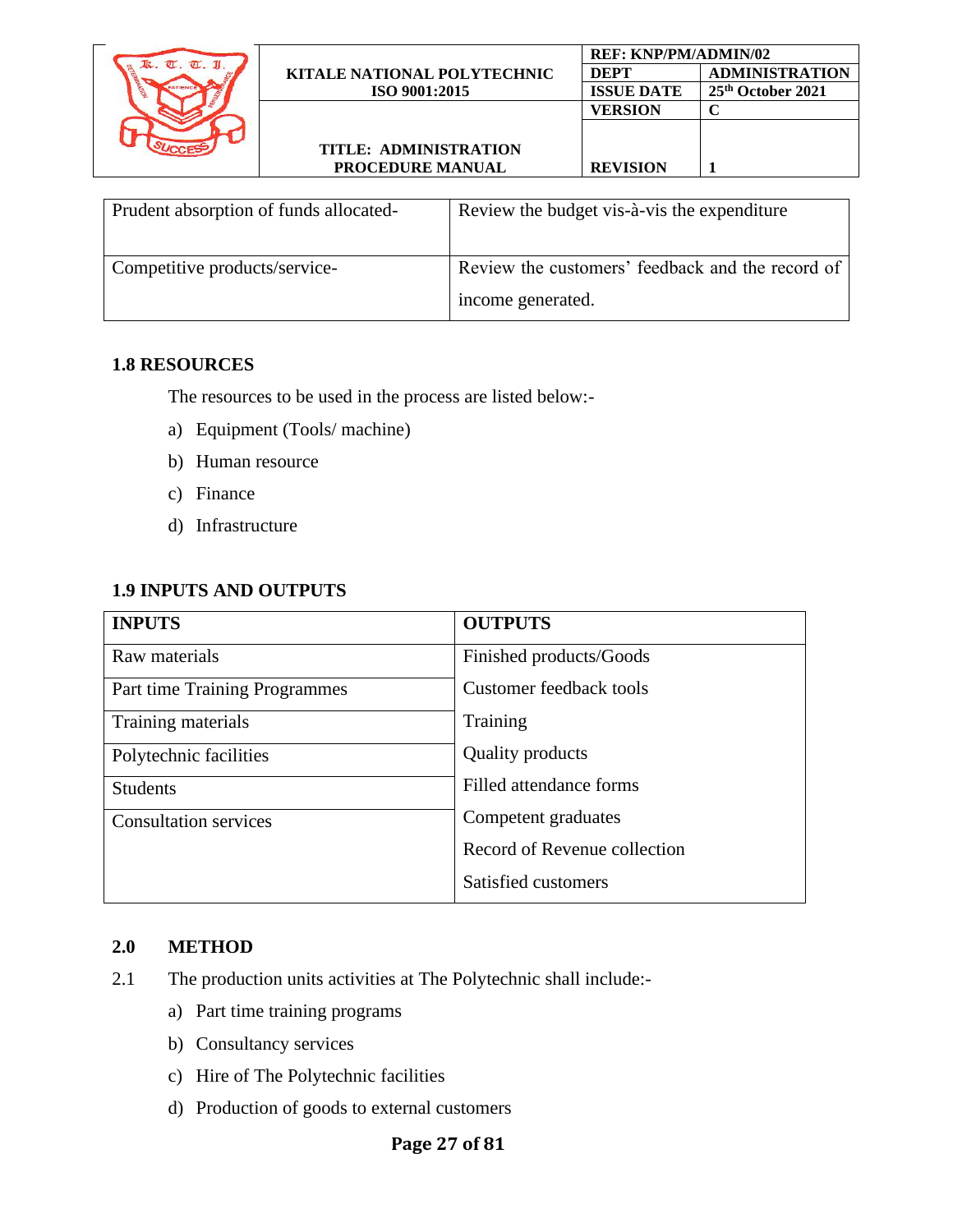

### **2.2 PART TIME TRAINING PROGRAMS**

- 2.2.1 This procedure shall start after students have been admitted for part-time programs as per the admission procedure.
- 2.2.2 The DPUC shall communicate to the students as per internal part-time timetable made as per the time tabling procedure in the curriculum procedures manual.
- 2.2.3 Upon receipt of the timetable the respective DPUC in consultation with the respective HODs shall prepare workload as per the workload procedure in the curriculum procedures manual.
- 2.2.4 The respective DPUC shall ensure the concerned lecturer adequately prepares for and attend to the lessons as per the procedures on course outline, record of work and lesson notes and procedures on conducting theory and practical lessons (where applicable)
- 2.2.5. The respective lecturers shall set, moderate, administer, mark, grade and release exams as per the procedures on the same as stipulated in the curriculum implementation procedures manual.
- 2.2.6 This activity shall be deemed complete on issuance of transcripts to the successful candidates as per the Result Slips and Transcripts issuance procedure in the curriculum implementation procedures manual.

### **2.3 CONSULTANCY SERVICES**

- 2.3.1 This activity shall start when the PUC receives a request from the client as per external communication procedure in this manual for consulting services.
- 2.3.2 Upon receipt of the communication, the PUC shall in consultation with the relevant DPUC and the Principal reply to the customer as per external communication procedure inviting them to sign a contract commitment agreement form
- 2.3.3 The PUC shall ensure that the tasks stated in the contract are accomplished within the agreed schedule as per the commitment agreement signed.
- 2.3.4 This activity shall be deemed complete upon the fulfillment of the contract as per the commitment agreement signed and the completion report written, signed by the resource person or client.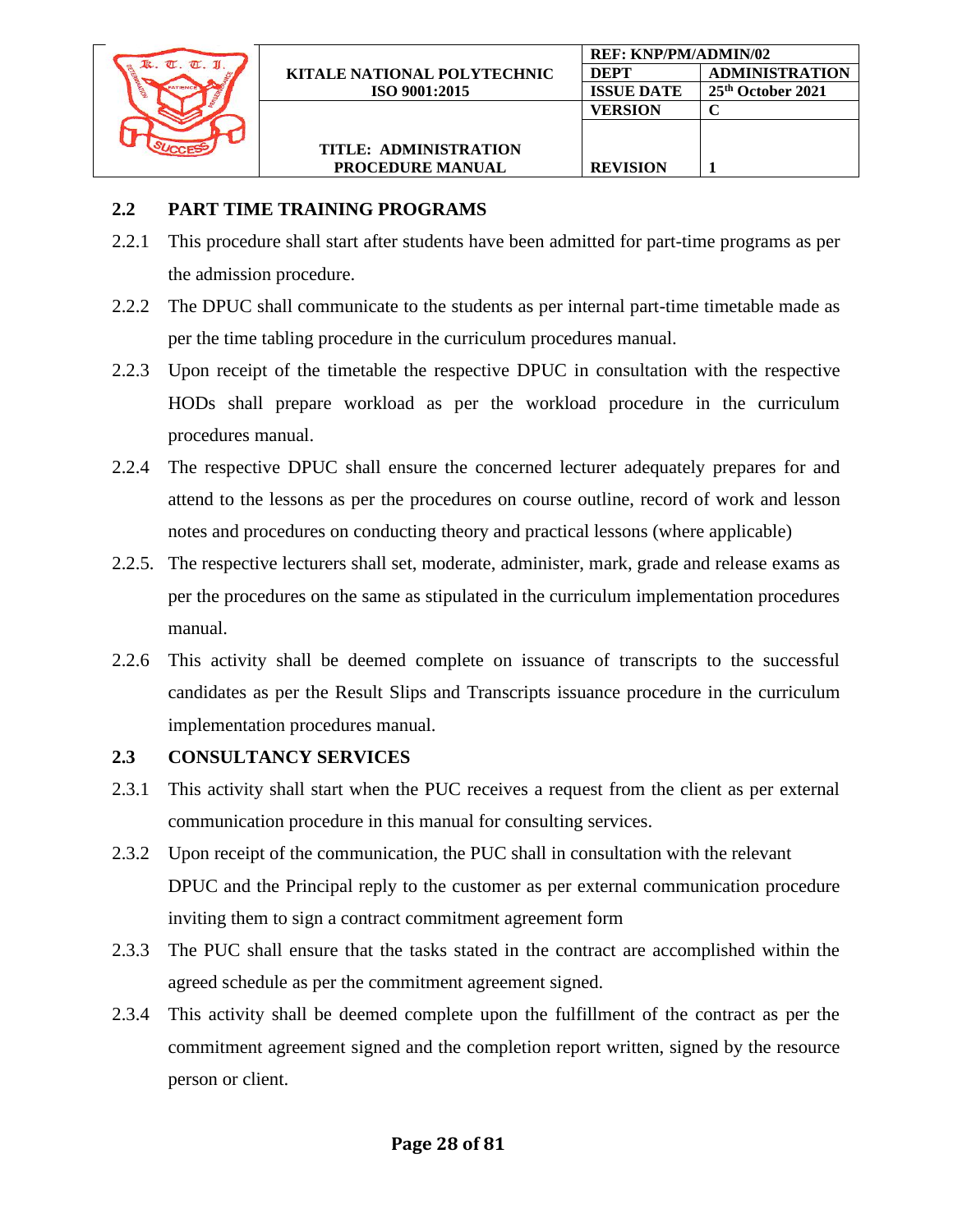

# **2.4 HIRE OF THE POLYTECHNIC FACILITIES**

- 2.4.1 The activity shall start when PUC receives a request from a client as per external communication for hire of The Polytechnic facility.
- 2.4.2 upon receipt of the communication, the PUC shall in consultation with the registrars reply to the customer as per external communication confirming acceptance or non-acceptance of the request based on the:
	- a) Availability of the facility/equipment
	- b) Impact of the intended activity on learning environment
- 2.4.3 Upon acceptance the PUC shall inform the client as per the external communication on terms and payments as per hire of facilities rates. This activity shall be deemed complete upon the use of the facility as per the agreed terms and payment made.

# **2.5 PRODUCTION OF GOODS**

- 2.5.1 The activity shall start when the PUC receives a request from client for goods as per external communication
- 2.5.2 Upon receipt of the communication the PUC shall in consultation with the relevant DPUC and principal invite the client to sign a commitment agreement.
- 2.5.3 The PUC shall ensure that goods stated in the contract are produced within the agreed schedule as per commitment agreement signed.
- 2.5.4 This activity shall be deemed complete upon collection of the goods and signing of the delivery note.

# **2.6. I.G.A PAYMENT**

- 2.6.1 The PUC shall ensure that the PU claim forms are dully filled in accordance with I.G.A remuneration schedule and payment made to the relevant personnel within one week of completion of the services and goods.
- 2.6.2 In case of training the I.G.A form be dully filled monthly as per the IGA remuneration schedule for training purposes and followed as in 2.6.1
- 2.6.3 This procedure shall be deemed complete upon payment to the relevant facilitators in the I.G.A. is made as per the payment procedure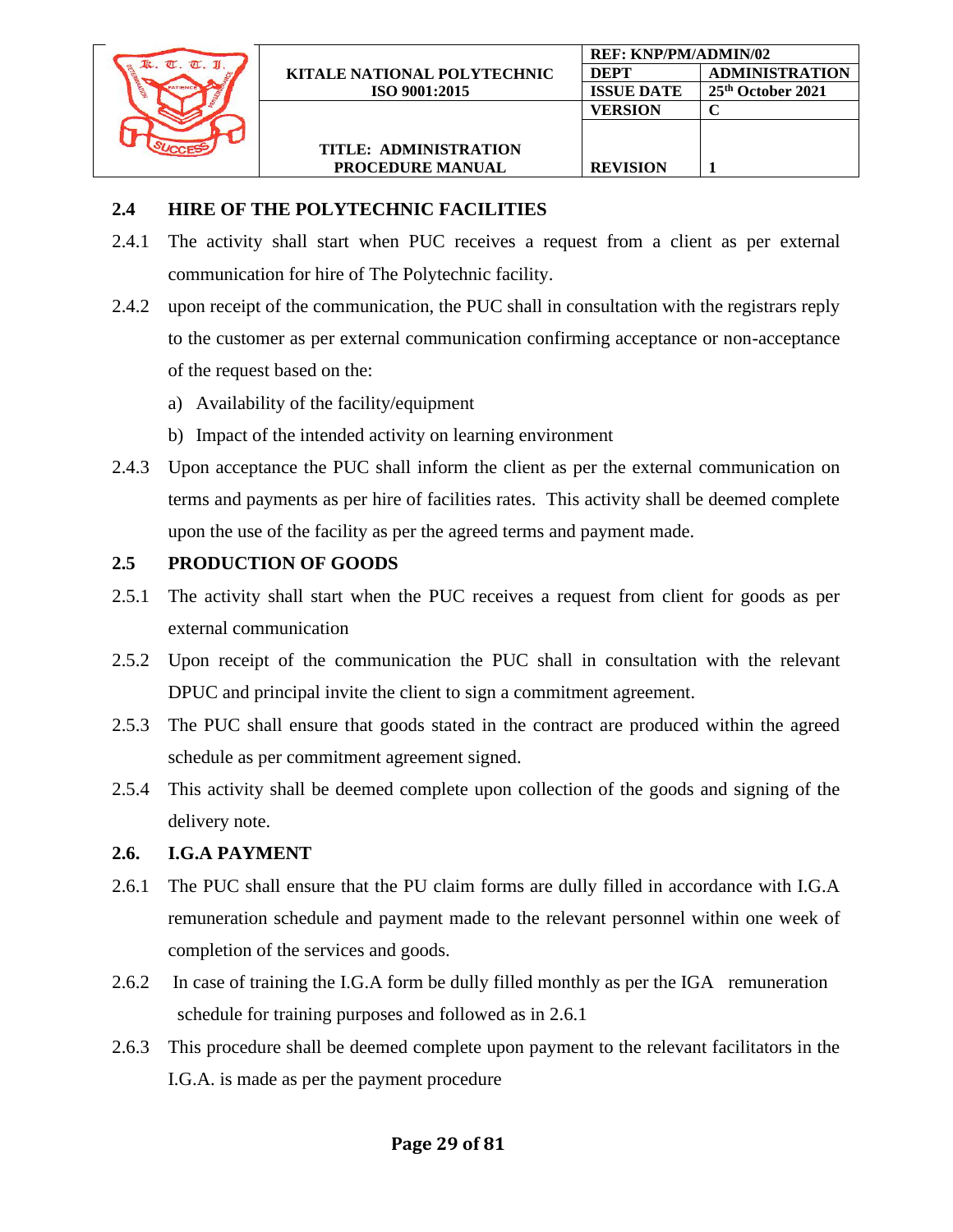

**REVISION 1**

- a) Quarterly and annual Reports
- b) Filled attendance forms
- c) Record of Revenue collection
- d) Customer feedback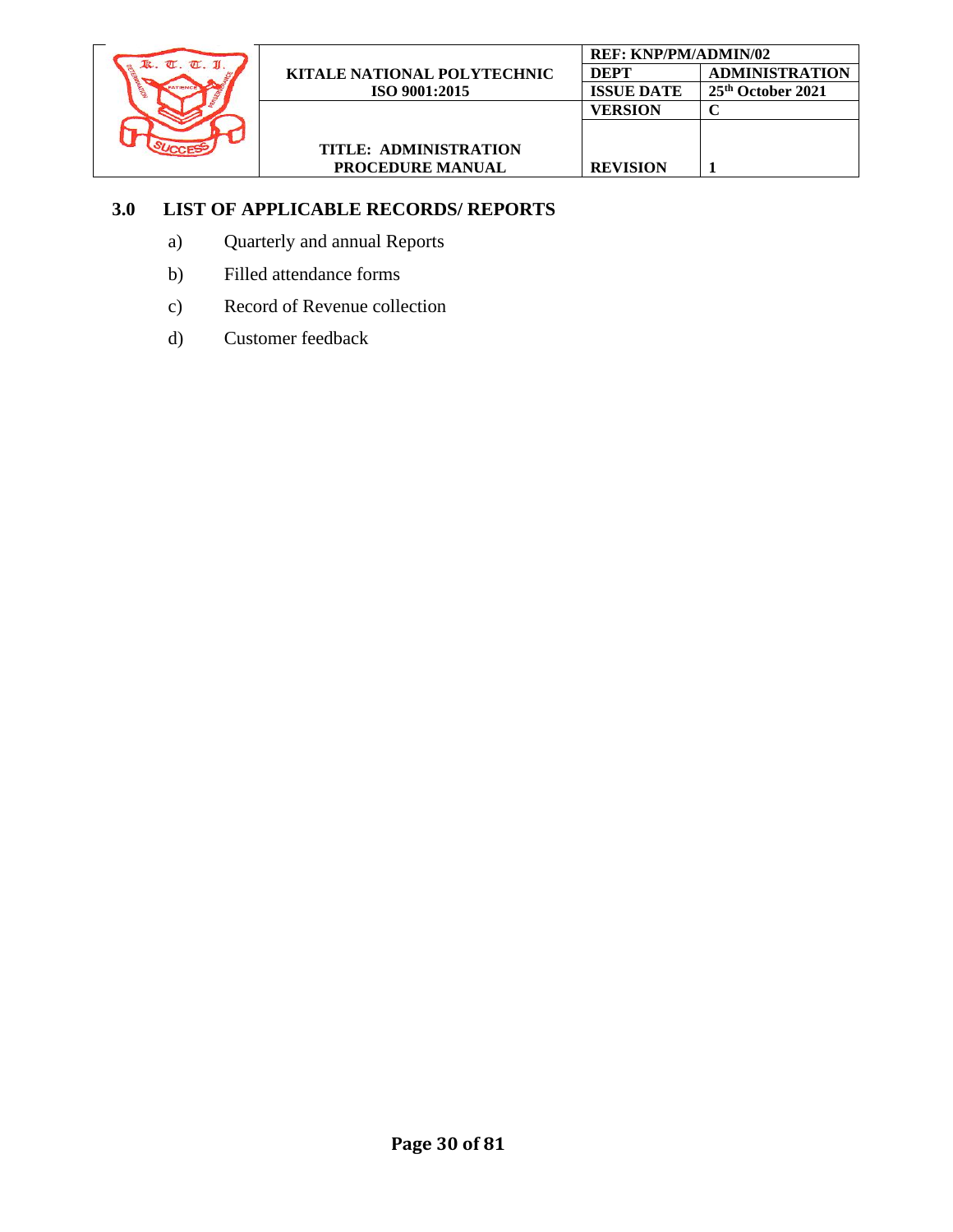

# <span id="page-30-0"></span>**PROCEDURE NUMBER 7: REVIEWING OF THE STRATEGIC PLAN**

### **1.0 GENERAL**

### **2.1 PURPOSE**

The purpose of this procedure is to ensure effective and efficient review of the Strategic Plan.

### **1.2 SCOPE**

The procedure shall cover review of KNP strategic plan.

### **1.3 REFERENCE**

- a) Vision 2030 guidelines
- b) Current policy guidelines from MOE
- c) GOK guidelines
- d) Millennium development goals (MDG)

### **1.4 TERMS AND DEFINITIONS**

- a) GC Governing Council
- b) GOK Government of Kenya
- c) MOE -Ministry of Education
- d) MDG Millennium Development Goals
- e) HODs Head of Department

### **1.5 PRINCIPAL RESPONSIBILITY**

The deputy principal admin shall ensure that this procedure is adhered to.

### **1.6 INTERFACES/INTERACTIONS**

- a) All departments to ensure the strategic plan is reviewed
- b) Deputy Principal Administration for convening a meeting of the SP review committee
- c) Council for review and approval of the SP
- d) Principal for communicating to the Council comments to the chairman of the SP review committee

### **1.7 PERFORMANCE TARGET**

The performance shall be measured through the overall performance of the Department basing on;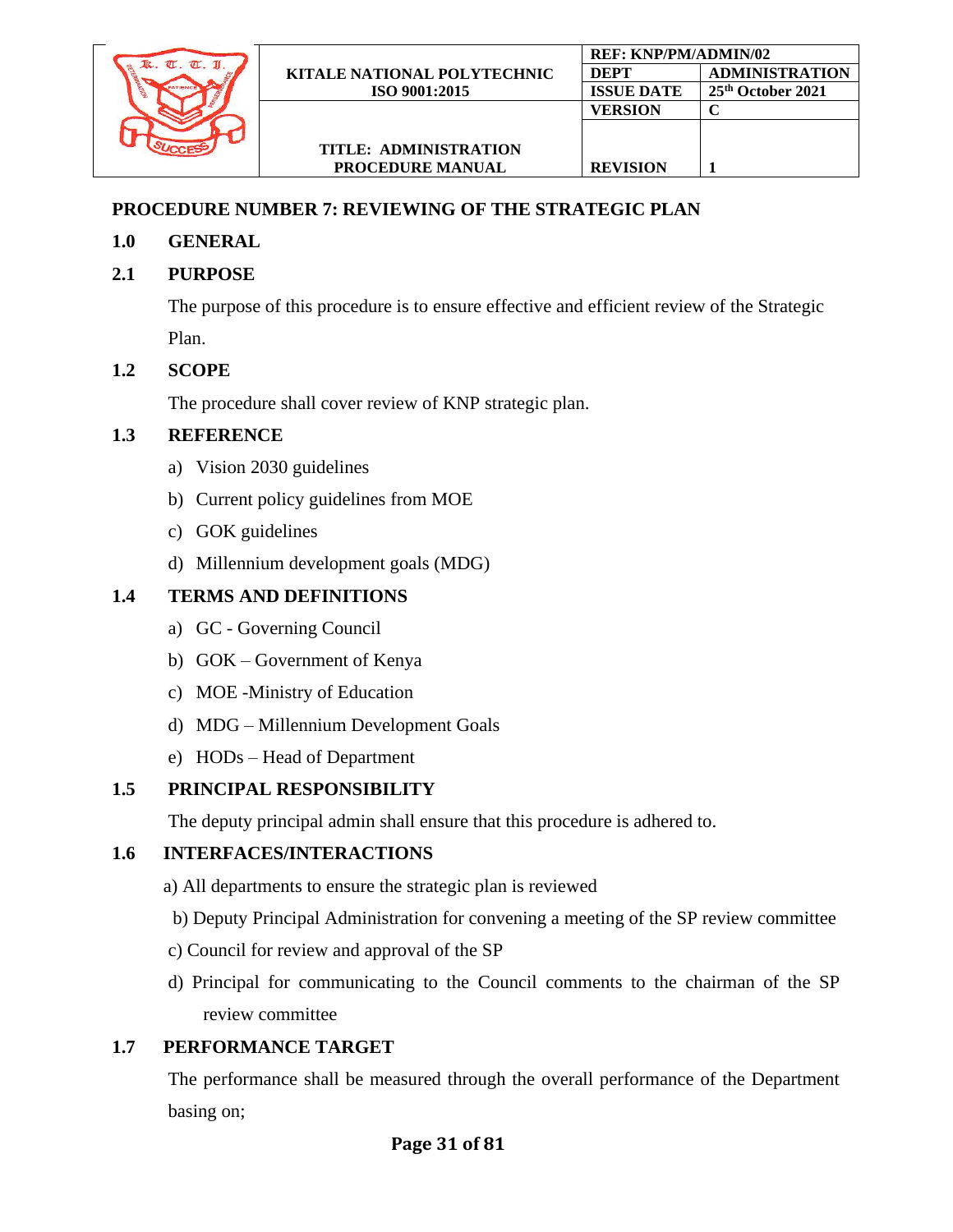

| PERFORMANCE TARGET                     | <b>MONITORING AND MEASUREMENT</b>                                                                                           |
|----------------------------------------|-----------------------------------------------------------------------------------------------------------------------------|
| Effective review of the strategic plan | See evidence of approvals                                                                                                   |
| Timely review of the strategic plan    | Compare the time of expiry of the previous SP<br>against the time when the current SP was approved<br>and became effective. |

# **1.8 RESOURCES**

The resources to be used in the process are listed below:-

- a) Tools equipment and machines
- b) Personnel
- c) Funds
- d) Facilities

### **1.9 INPUTS AND OUTPUTS**

| <b>INPUTS</b>                                                           | <b>OUTPUTS</b>                           |  |
|-------------------------------------------------------------------------|------------------------------------------|--|
| Communication on the expiry of the Reviewed and approved Strategic Plan |                                          |  |
| Strategic Plan                                                          | Minutes of the SP meetings               |  |
| previous strategic plan                                                 | Evidence of launch of the reviewed SP,   |  |
| Vision, Mission, Core mandate, Core values                              | records of distribution of copies of the |  |
| and Objectives                                                          | reviewed SP.                             |  |

### **2.0 METHOD**

- 2.1 This procedure shall start when the Polytechnic receives communication that the strategic plan requires review. The communication shall be from the stakeholders and industries of interest with The Polytechnic
- 2.2 Upon receipt of the communication the deputy principal admin shall convene a meeting of this strategic plan committee as per the meetings procedure no 4 in this manual.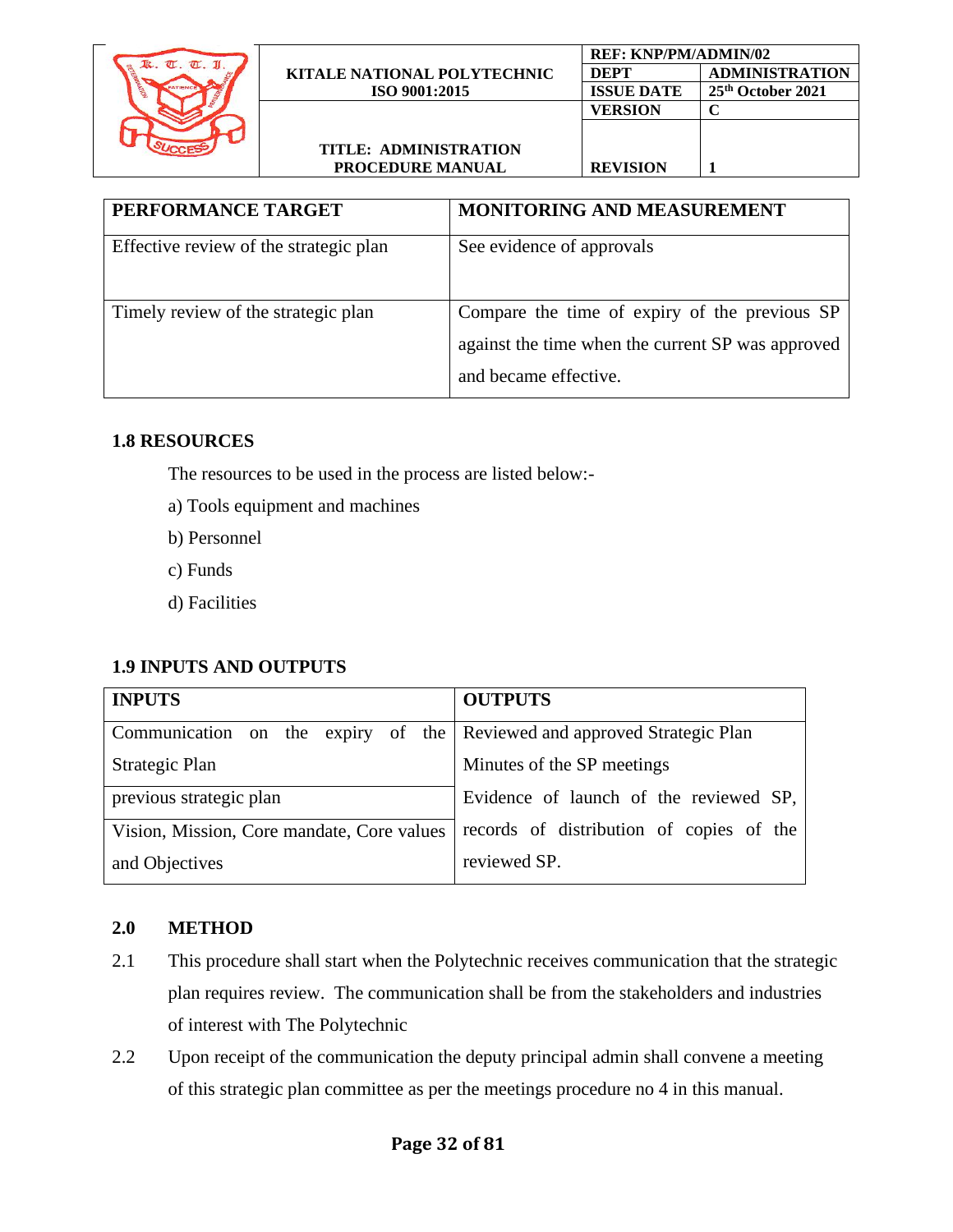

- 2.3 The strategic planning committee shall consider the need as per the communication in 2.1 above and make recommendations to the principal on the same who shall then forward the same to the BOG for approval.
- 2.3.1 In approving BOG shall consider the concern raised by the stakeholders and interested industries.
- 2.3.2 In the event that the Council does not approve the principal shall communicate the same to the chairman SP committee as per the internal communication procedure in this manual.
- 2.3.3 The chairman of the SP shall then convene a meeting as per the meetings procedure in this manual to discuss the amendments as recommended by the BOG.
- 2.3.4 Upon approval the principal shall then communicate the same to the strategic planning committee through the chairperson as per internal communication procedure in this manual.
- 2.4 The chairperson SP committee shall then convene a meeting as per the meetings procedure number 4 in this manual to review the strategic plan as the communication in 2.1 above
- 2.5 The chairperson of the SP committee shall forward the reviewed SP draft to the principal for ratification based on criteria 2.3.1 above.
- 2.6 In the event, that the draft is not satisfactory, the principal; shall communicate to the chairperson, SP committee with recommendations for amendment.
- 2.7 upon ratification, the principal shall forward the ratified draft SP to the board for approval as per criteria in 2.3.1 above
- 2.8 In the event of disapproval, the board shall make recommendations and communicate to the principal who shall then ensure amendments.
- 2.9 upon approval, the board shall adopt the draft SP as The Polytechnic's strategic plan and this procedure shall be deemed complete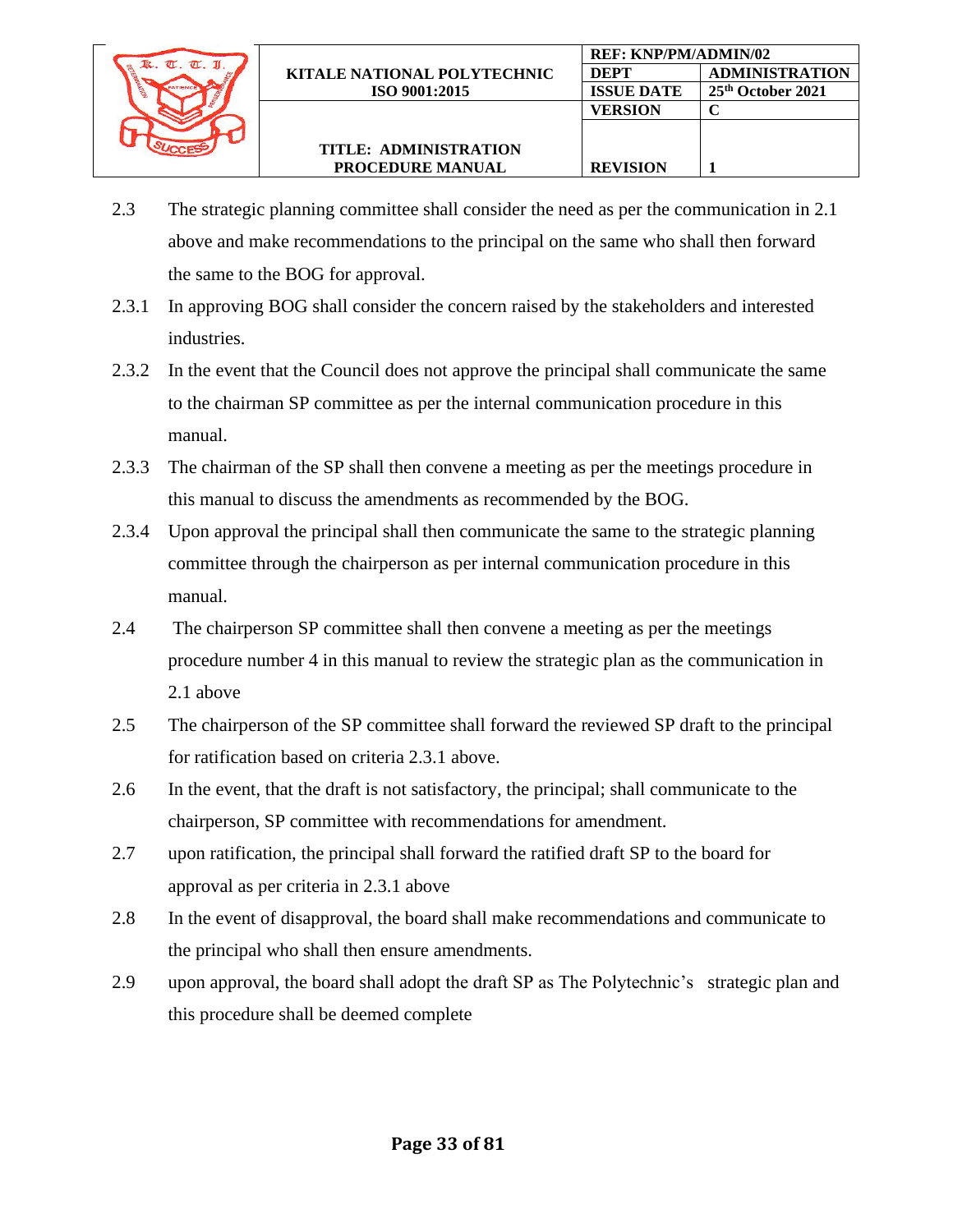

- a) Reviewed and approved strategic plan
- b) Minutes of the SPC meetings
- c) Evidence of launch of the reviewed SP
- d) Records of distribution of copies of the reviewed SP.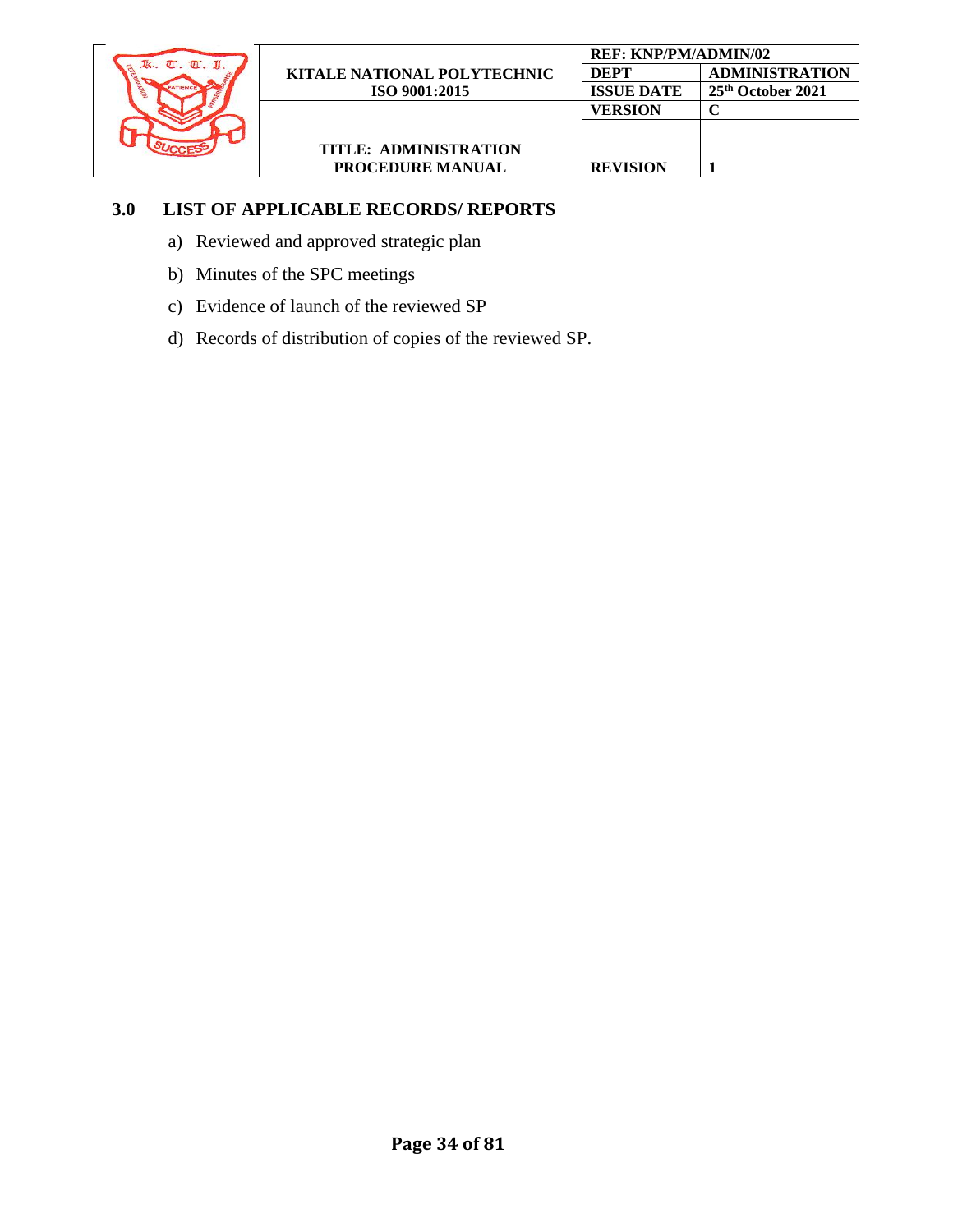

### <span id="page-34-0"></span>**PROCEDURE NUMBER 8: MANAGEMENT OF LEAVE OF ABSENCE**

- **1.0 GENERAL**
- **1.1 PURPOSE**

The purpose of this procedure is to ensure effectiveness and efficiency in issuance of leave of absence.

### **1.2 SCOPE**

This procedure shall cover all leaves of absence in KNP.

### **1.3 REFERENCES**

- a) PSC Code of conduct
- b) Current Workers manual from the ministry of labor
- c) Academic policy (2018 Revised Edition)

### **1.4 DEFINITION OF TERMS**

- a) PSC Public Service Commission
- b) AP Academic Policy 2018 Revised Edition
- c) GC Governing Council
- d) DP ADMIN Deputy Principal administration
- e) DOS Dean of Students
- f) HOS Head of Section

#### **1.5 PRINCIPAL RESPONSIBILITY**

The deputy principal admin shall ensure that this procedure is strictly observed.

#### **1.6 INTERFACES/INTERACTIONS**

- a) All teaching and non- teaching staff for submission of leave requests
- b) HODs for verification of leave applications

### **1.7 PERFORMANCE TARGET**

The performance shall be measured through the overall performance of the Department basing on;

| PERFORMANCE TARGET                     | <b>MONITORING AND MEASUREMENT</b>                  |
|----------------------------------------|----------------------------------------------------|
| Fairness in the management of leave of | Review application of leave of absence against the |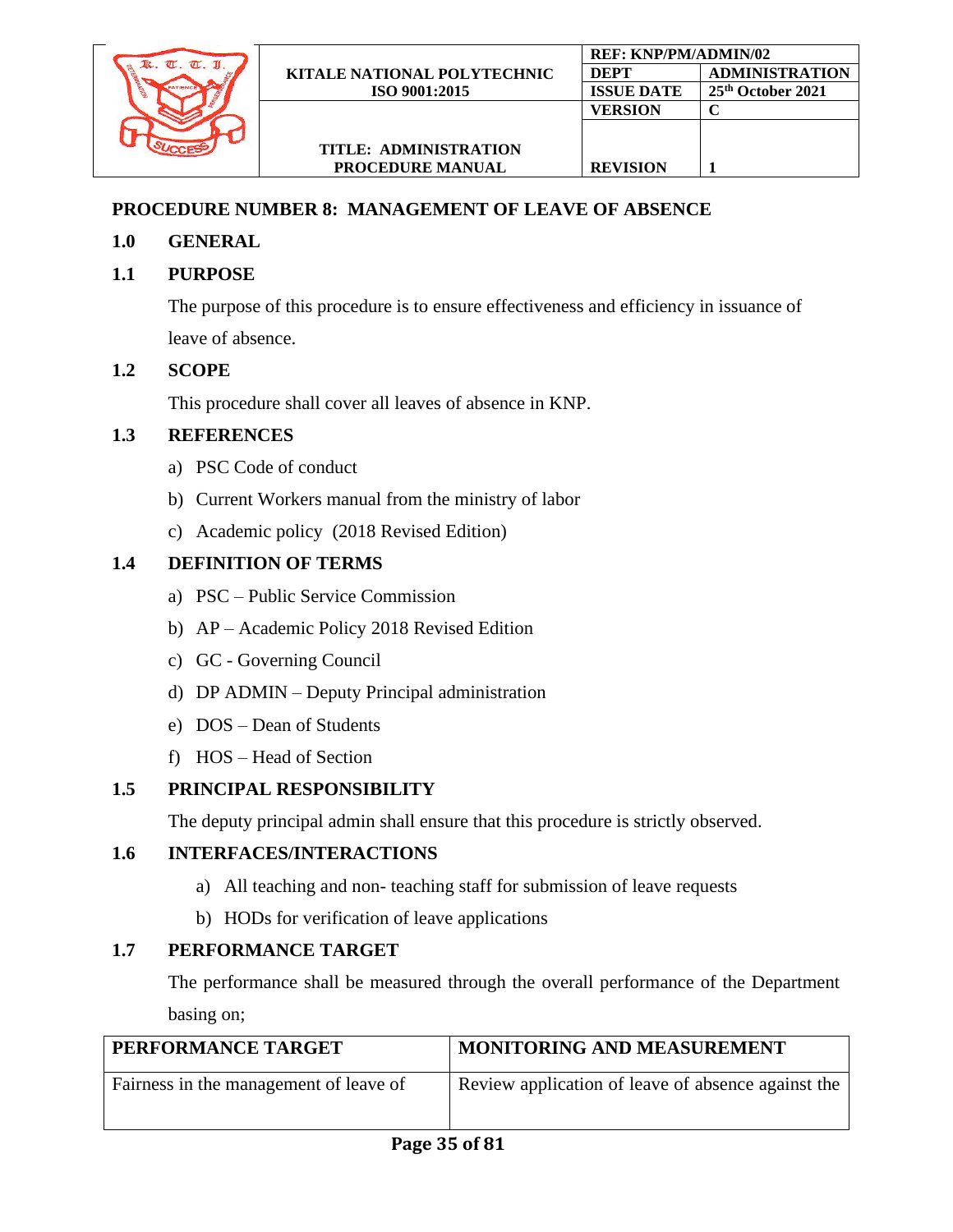|                                    | <b>REF: KNP/PM/ADMIN/02</b> |                       |
|------------------------------------|-----------------------------|-----------------------|
| <b>KITALE NATIONAL POLYTECHNIC</b> | DEPT                        | <b>ADMINISTRATION</b> |
| ISO 9001:2015                      | <b>ISSUE DATE</b>           | 25th October 2021     |
|                                    | VERSION                     |                       |
|                                    |                             |                       |
| <b>TITLE: ADMINISTRATION</b>       |                             |                       |
| <b>PROCEDURE MANUAL</b>            | <b>REVISION</b>             |                       |
|                                    |                             |                       |

| absence                    | approved leave of absence forms and the           |
|----------------------------|---------------------------------------------------|
|                            | requirements (leave schedule and other applicable |
|                            | requirements)                                     |
|                            | Time of submission of request against time of     |
| Timely processing of leave | approval and the stipulated timeline              |

#### **1.8 RESOURCES**

The resources to be used in the process are listed below:-

- a) Stationary- printing papers, computers
- b) Personnel
- c) Funds

### **1.9 INPUTS AND OUTPUTS**

| <b>INPUTS</b>          | <b>OUTPUTS</b>                |
|------------------------|-------------------------------|
| Leave of absence forms | Approved leave of absence     |
| Leave schedule         | Communications                |
|                        | Handing / taking over reports |

#### **2.0 METHOD**

#### **2.1 Leave of absence for teaching staff**

This procedure shall commence upon a member of staff presenting himself/herself to the Deputy Principal Administration and requesting for the leave of absence form and duly complete the form

- 2.1.2 The requesting teacher shall identify a teacher in the same specialization who shall stand in for him/her during his/her absence and the teacher identified shall sign the leave of absence form
- 2.1.3 The requesting teacher shall then forward the form to the respective HOD for information and verification based on availability of the teacher standing in and/or if not available the HOD the necessary arrangement before endorsing the form.
- 2.1.4 The teacher shall then forward the form back to the DP admin for endorsement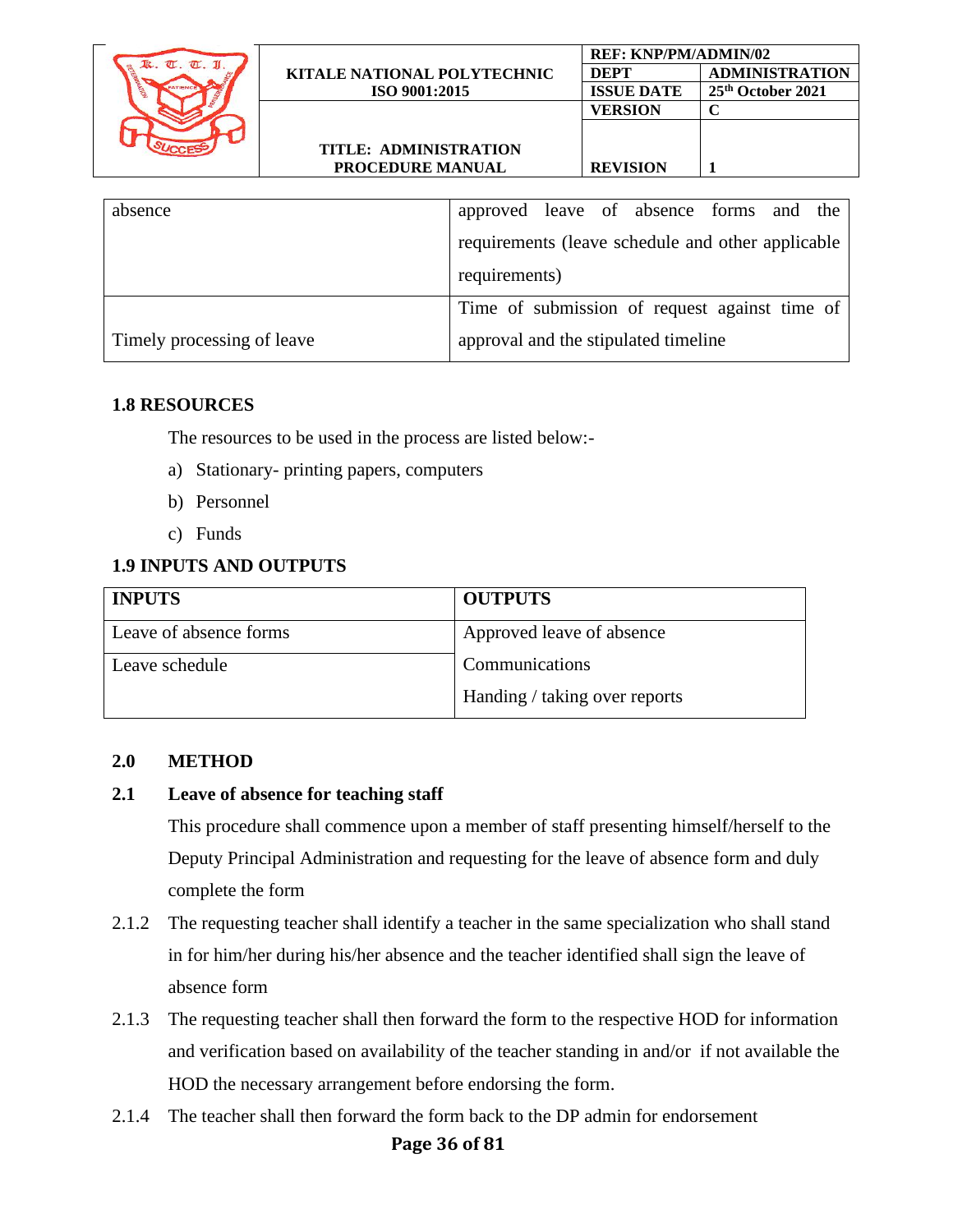

2.1.5 This activity shall be deemed complete when the leave form is signed by the DP admin, the original form given to the applicant, duplicate filed in the leave of absence file and the triplicate in the personal file.

**REF: KNP/PM/ADMIN/02**

**VERSION C**

**REVISION 1**

**DEPT ADMINISTRATION ISSUE DATE 25th October 2021**

2.1.6 In case of a teacher seeking a maternity or paternity leave, the teacher shall follow the TSC code of regulations.

### **2.2.0 Leave of absence for Council staff**

- 2.2.1 This activity shall commence upon a member of GC staff presenting himself/herself to the Registrar Administration and requesting for the leave of absence form
- 2.2.2 The member of GC staff shall fill the leave of absence application form giving personal details, reason for leave and number of days to be away as stipulated in the form.
- 2.2.4 The GC member of staff shall forward the form to be approved by his/her head of section. In the event that it is approved, the head of section shall identify somebody to stand in. If it is not approved the HOS shall return to the staff with recommendations. Upon approval the HOS shall ensure that the GC member of staff forwards the form to the registrar for endorsement.
- 2.2.5 This activity shall be deemed complete when the Registrar Administration signs the form and a copy is filed in the personal file.
- **2.3.0 Leave of absence for students**
- 2.3.1 This activity shall commence when a student presents himself/herself to the dean of students and requests for a leave of absence form
- 2.3.2 The student shall fill the form in Quadruplicate giving personal details, reason for absence and number of days to be away as stipulated in the form
- 2.3.3 The student shall take the form to his/her HOD for verification and approval guided by the details filled in the form.
- 2.3.4 After verification the student shall take the form back to the DOS for endorsement. In the event of maternity leave or course deferment, the DOS shall notify the principal in writing.
- 2.3.5 This procedure shall be deemed complete when the DOS signs the form and a copy filed in the personal file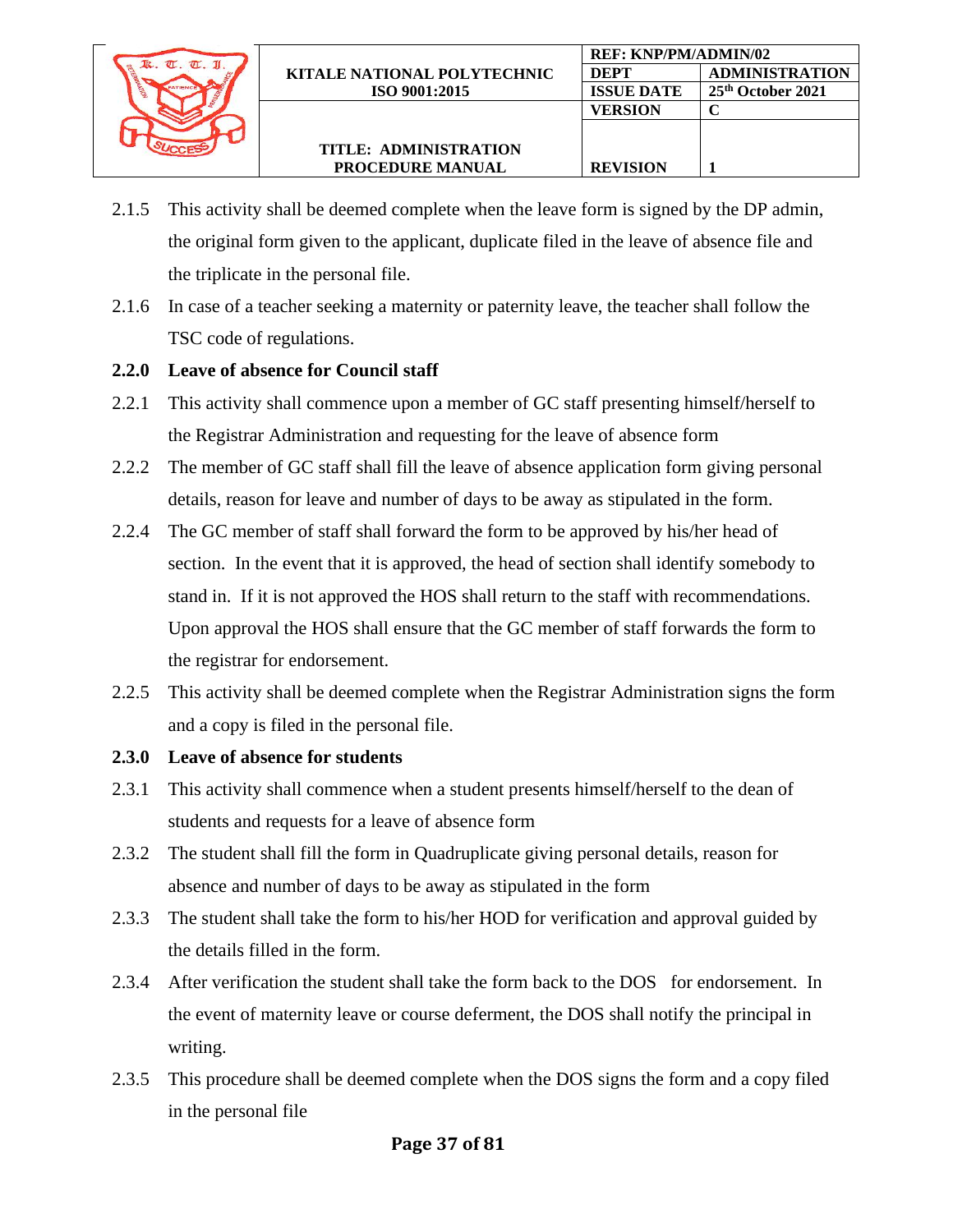

## **3.0 LIST OF APPLICABLE RECORDS/ REPORTS**

- a) Approved leave of absence
- b) Communications
- c) Handing / taking over reports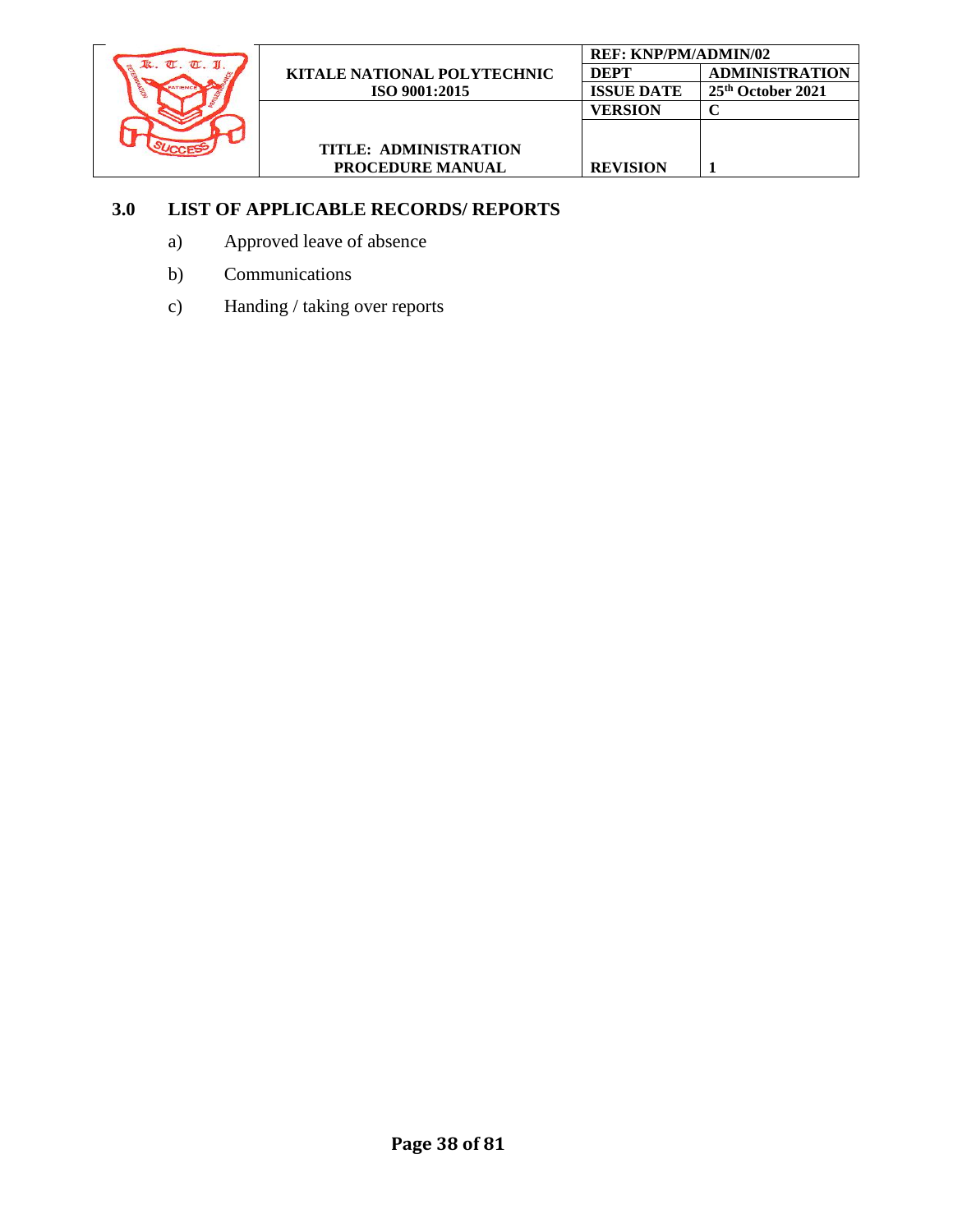

## **PROCEDURE NUMBER 9: REPROGRAPHY**

### **1.0 GENERAL**

## **1.2 PURPOSE**

The purpose of this procedure is to ensure that all reprographic activities within KNP are carried out efficiently and effectively.

### **1.3 SCOPE**

This procedure covers all reprographic activities in The Polytechnic.

#### **1.4 REFERENCE**

NONE

## **1.4 DEFINITION OF TERMS**

- **a) HOD-** Head of Department
- **b) CO –**Clerical Officer

## **1.5 PRINCIPAL RESPONSIBILITY**

The DP admin shall ensure that this procedure is followed and maintained.

## **1.6 INTERFACES/INTERACTIONS**

- c) All departments for cooperation and effectiveness
- d) HODs for approving reprography task from staff
- e) CO for recording reprography task in the register and performing the task

## **1.7 PERFORMANCE TARGET**

The performance shall be measured through the overall performance of the Department basing on;

| PERFORMANCE TARGET            | <b>MONITORING AND MEASUREMENT</b>                  |
|-------------------------------|----------------------------------------------------|
| Effectiveness in reprographic | printed/<br>Observe<br>the<br>quality<br>the<br>of |
|                               | photocopied/scanned/bound document                 |
|                               | Review customer feedback                           |
| <b>Timeliness</b>             | Review the time of receipt of the request against  |
|                               | the time of delivery of the reprographic document  |
|                               | in line with the stipulated timelines.             |
|                               | Review customer feedback                           |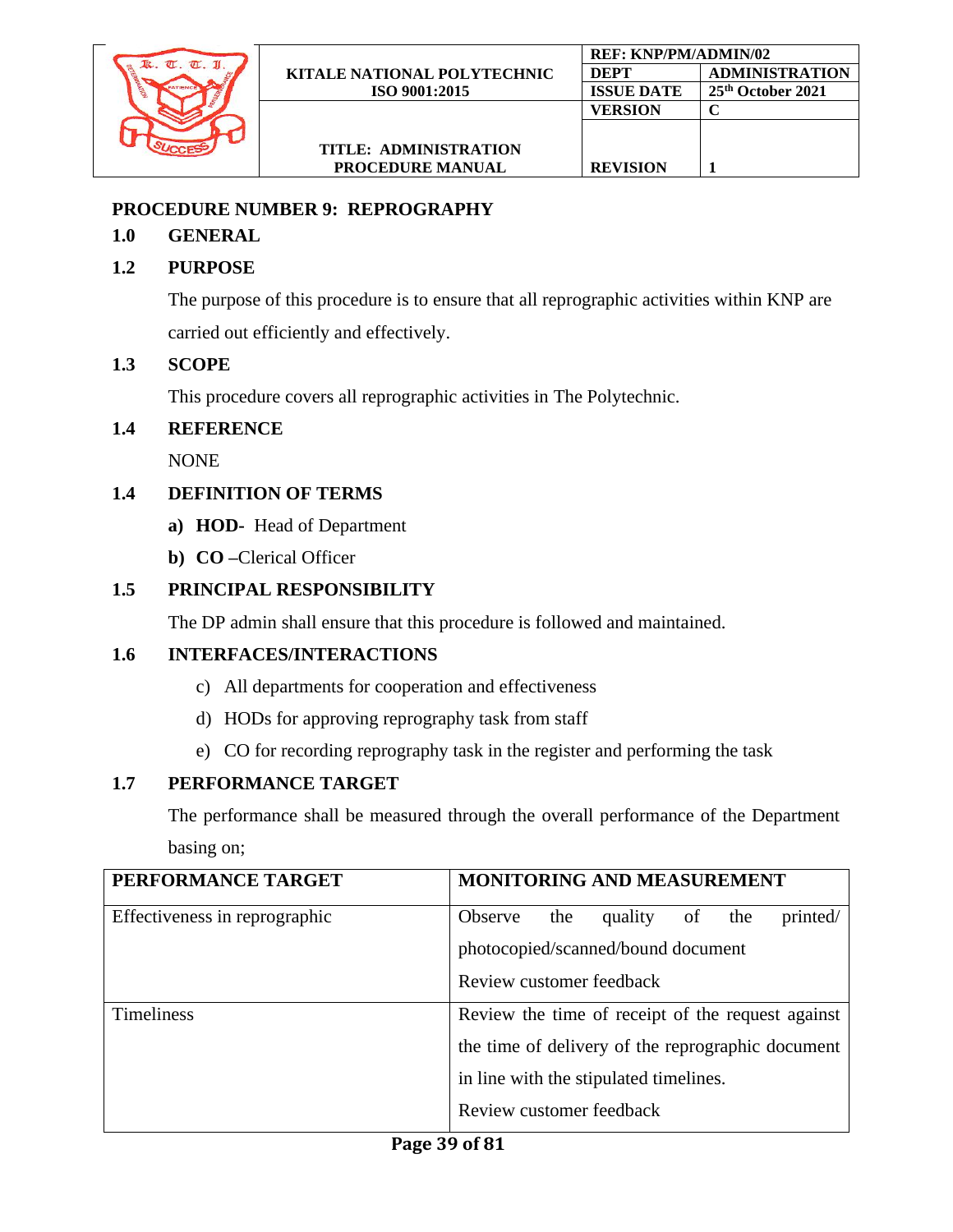

## **1.8 RESOURCES**

The resources to be used in the process are listed below:-

- a) Tools equipment and machines
- b) Personnel
- c) Funds
- d) Facilities/ infrastructure

#### **1.9 INPUTS AND OUTPUTS**

| <b>INPUTS</b>                    | <b>OUTPUTS</b>              |
|----------------------------------|-----------------------------|
| Printing papers                  | Printed documents           |
| Computers                        | Scanned documents           |
| Scanner                          | Photocopied documents       |
| Photograph machines              | Laminated documents         |
| Lamination and binding materials | Bound documents             |
| Request for reprography          | Filled reprography register |
| Reprography register             |                             |

#### **2.0 METHOD**

- 2.1 Reprography within The Polytechnic shall consist of the following activities
	- a) Printing and typing
	- b) Photocopying
	- c) Scanning
	- d) Photography
	- e) Lamination and binding
- 2.2 This procedure shall start with the requesting officer presenting a duly filled reprography request form to the respective HOD for approval
- 2.3 Upon receipt of the request form, the HOD shall approve guided by the following
	- a) Official documents only

## **Page 40 of 81**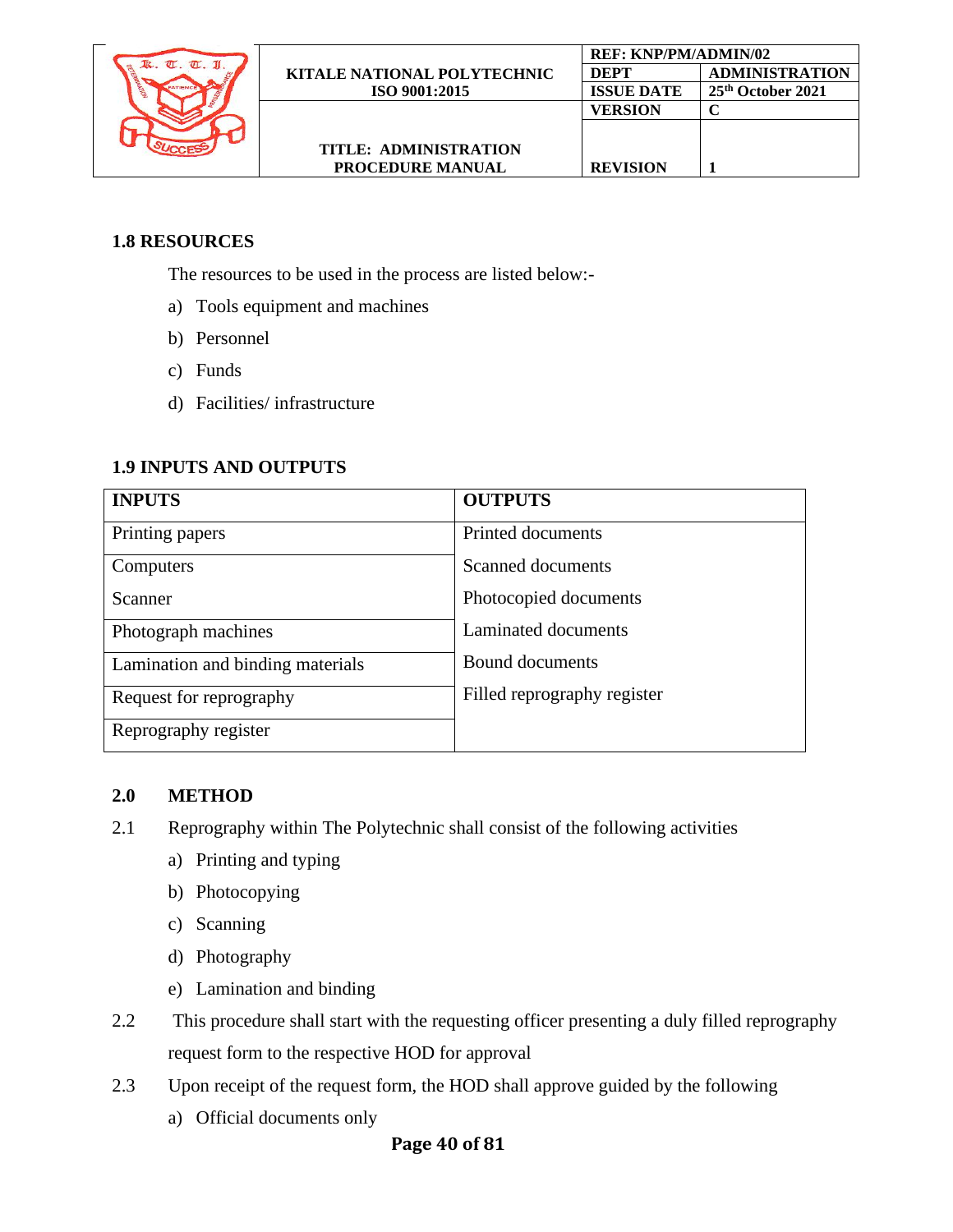

- b) Urgency of the task
- c) Size/volume of the task
- 2.4 In the event that the respective HOD fails to approve the reprographic request form it shall be returned to the requesting officer with recommendations. Upon approval the requesting officer shall then forward the form to the CO
- 2.5 Upon receipt of the task the CO shall record the task in the reprography register and perform the task on first come first served basis unless it's an urgent document as justified by the respective HOD.
- 2.6 The CO shall perform the task in a period not exceeding two days.
- 2.7 This procedure shall end upon the CO handing over the completed work to the requesting officer and ensure that they countersign upon receipt on the reprography register.

## **3.0 LIST OF APPLICABLE RECORDS/ REPORTS**

- a) Filled reprography register
- b) Requests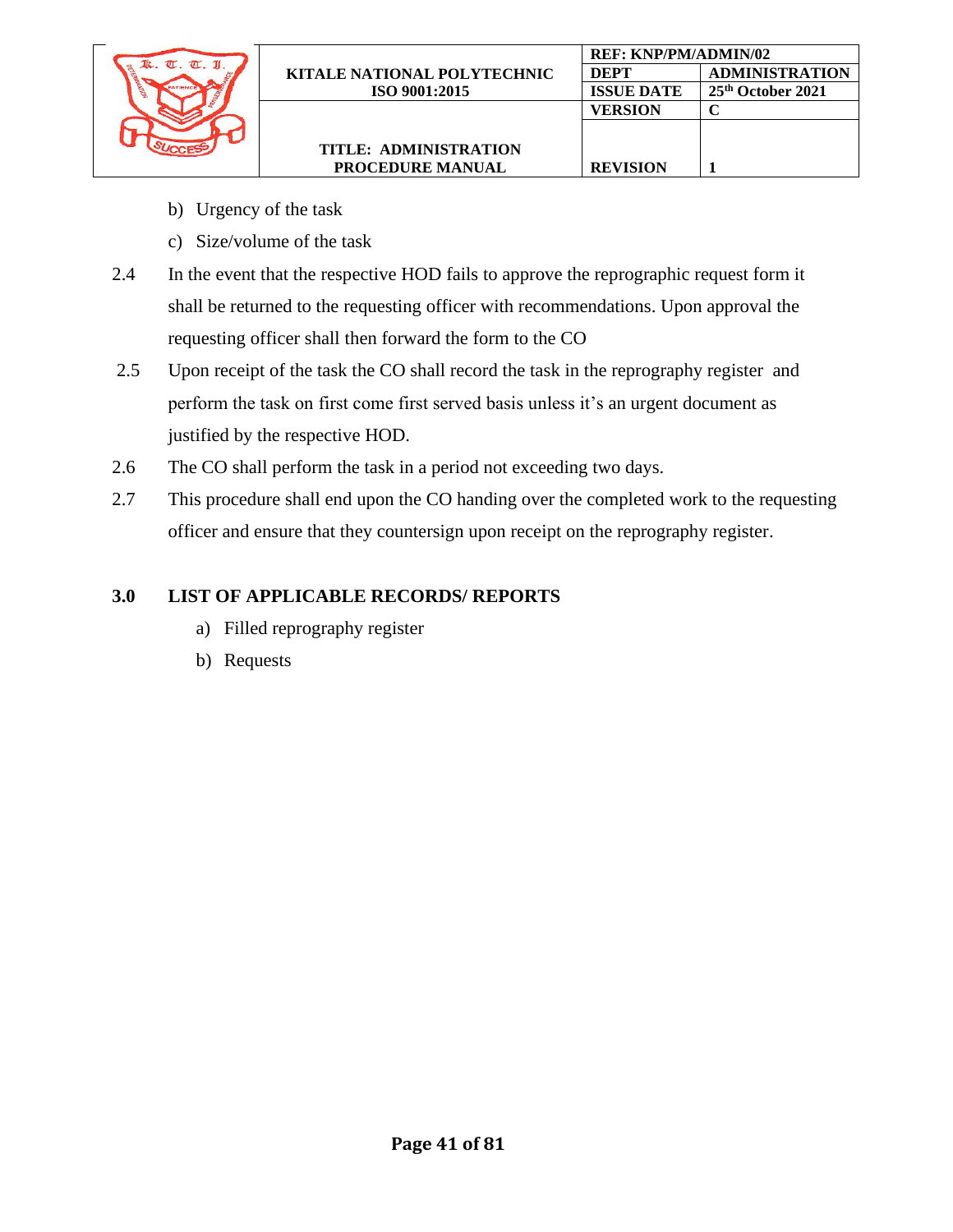

#### **PROCEDURE NUMBER 10: GENERAL CLEANING**.

#### **1.0 GENERAL**

## **1.1 PURPOSE**

The purpose of this procedure is to ensure timeliness and efficiency in compound cleaning within The Polytechnic.

### **1.2 SCOPE**

The procedure applies to all activities of compound cleaning within The Polytechnic.

### **1.3 REFERENCES**

- a) Occupational Health and Safety Guidelines (2008)
- b) KNP Health and Safety policy (2009)
- c) Current Public Health Guidelines

## **1.4 DEFINITION OF TERMS**

- a) M.O Maintenance Officer
- b) HOSG Head of section Grounds
- c) F.O –Finance Officer

## **1.5 PRINCIPAL RESPONSIBILITY**

The Registrar Administration shall ensure that this procedure is followed and maintained.

## **1.6 INTERFACES/INTERACTIONS**

- a) All departments for cooperation on cleanliness within their areas
- b) GS for preparation of a monthly schedule

c) MO for facilitating availability of copies of the monthly cleaning schedule to relevant officers for their information

#### **1.7 PERFORMANCE TARGET**

The performance shall be measured through the overall performance of the Department basing on;

| PERFORMANCE TARGET | <b>MONITORING AND MEASUREMENT</b>             |
|--------------------|-----------------------------------------------|
| Timely cleaning    | Review the cleaning schedule against cleaning |
|                    | records                                       |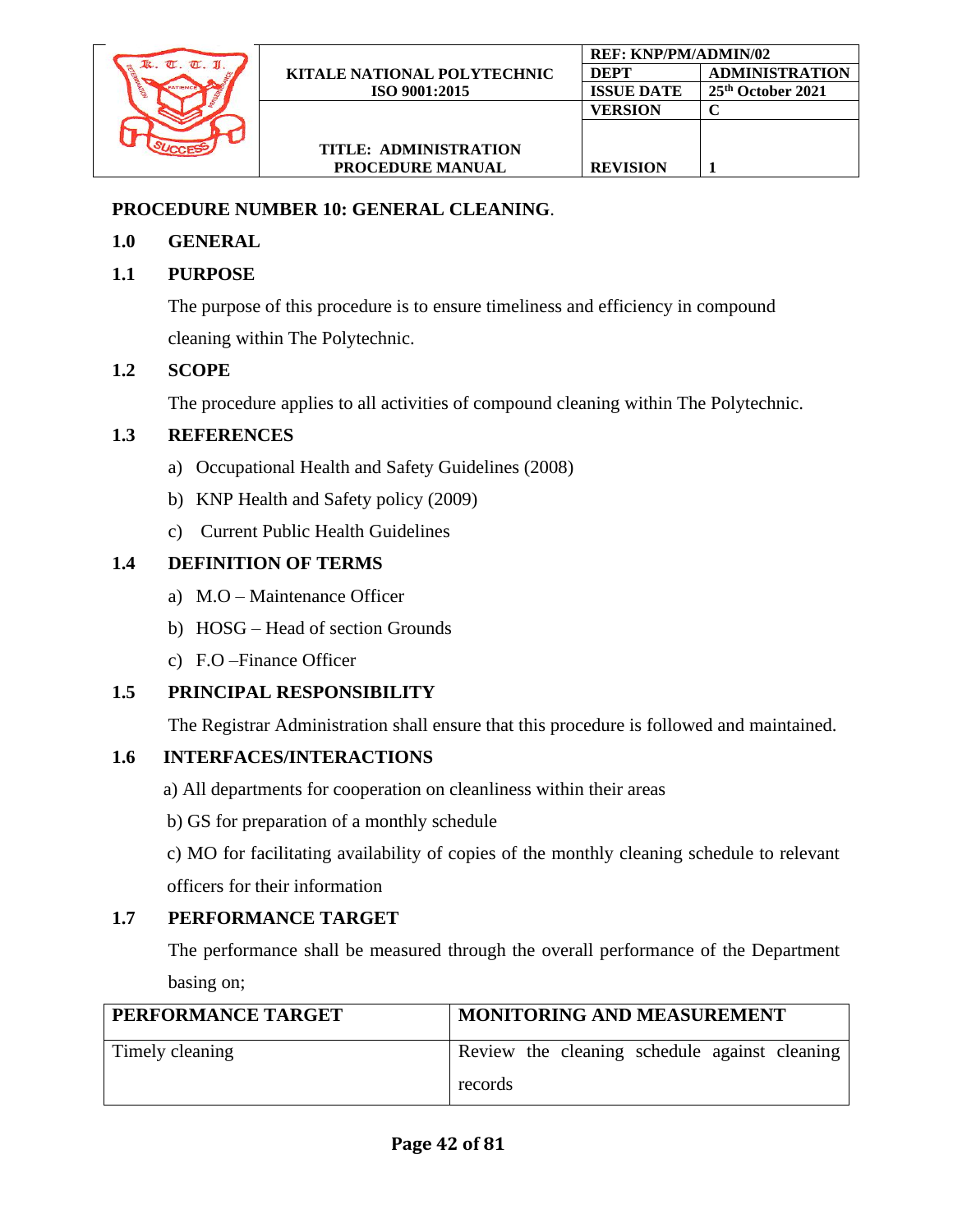|            |                                    | <b>REF: KNP/PM/ADMIN/02</b> |                               |
|------------|------------------------------------|-----------------------------|-------------------------------|
| $\sigma$ . | <b>KITALE NATIONAL POLYTECHNIC</b> | <b>DEPT</b>                 | <b>ADMINISTRATION</b>         |
|            | ISO 9001:2015                      | <b>ISSUE DATE</b>           | 25 <sup>th</sup> October 2021 |
|            |                                    | <b>VERSION</b>              |                               |
|            |                                    |                             |                               |
|            | TITLE: ADMINISTRATION              |                             |                               |
|            | <b>PROCEDURE MANUAL</b>            | <b>REVISION</b>             |                               |

| Effective cleaning | Physical observation of the cleaned areas. |
|--------------------|--------------------------------------------|
|                    | Review customers feedback                  |

#### **1.8 RESOURCES**

The resources to be used in the process are listed below:-

- a. Tools equipment and machines
- b. Personnel
- c. Funds
- d. Facilities/ Infrastructure

### **1.9 INPUTS AND OUTPUTS**

| <b>INPUTS</b>                     | <b>OUTPUTS</b>                              |
|-----------------------------------|---------------------------------------------|
| Cleaning schedule                 | Duly filled checklists and monthly cleaning |
| <b>Cleaners</b>                   | reports                                     |
| Duty rosters                      | Record of issuance of cleaning detergents   |
| Cleaning checklists               | and tools                                   |
| Cleaning equipment and detergents | Clean environment                           |
| Water                             |                                             |

#### **2.0 METHOD**

- 2.1 This procedure shall start with the HOSG preparing a monthly schedule for the compound cleanliness.
- 2.2 In preparing the schedule, the HOSG shall consider:
	- a) number of personnel
	- b) the workload
	- c) type of work
	- d) urgency
- 2.3 Upon preparation of the schedule, the HOSG shall forward the schedule to the HR for approval based on criteria in 2.2 above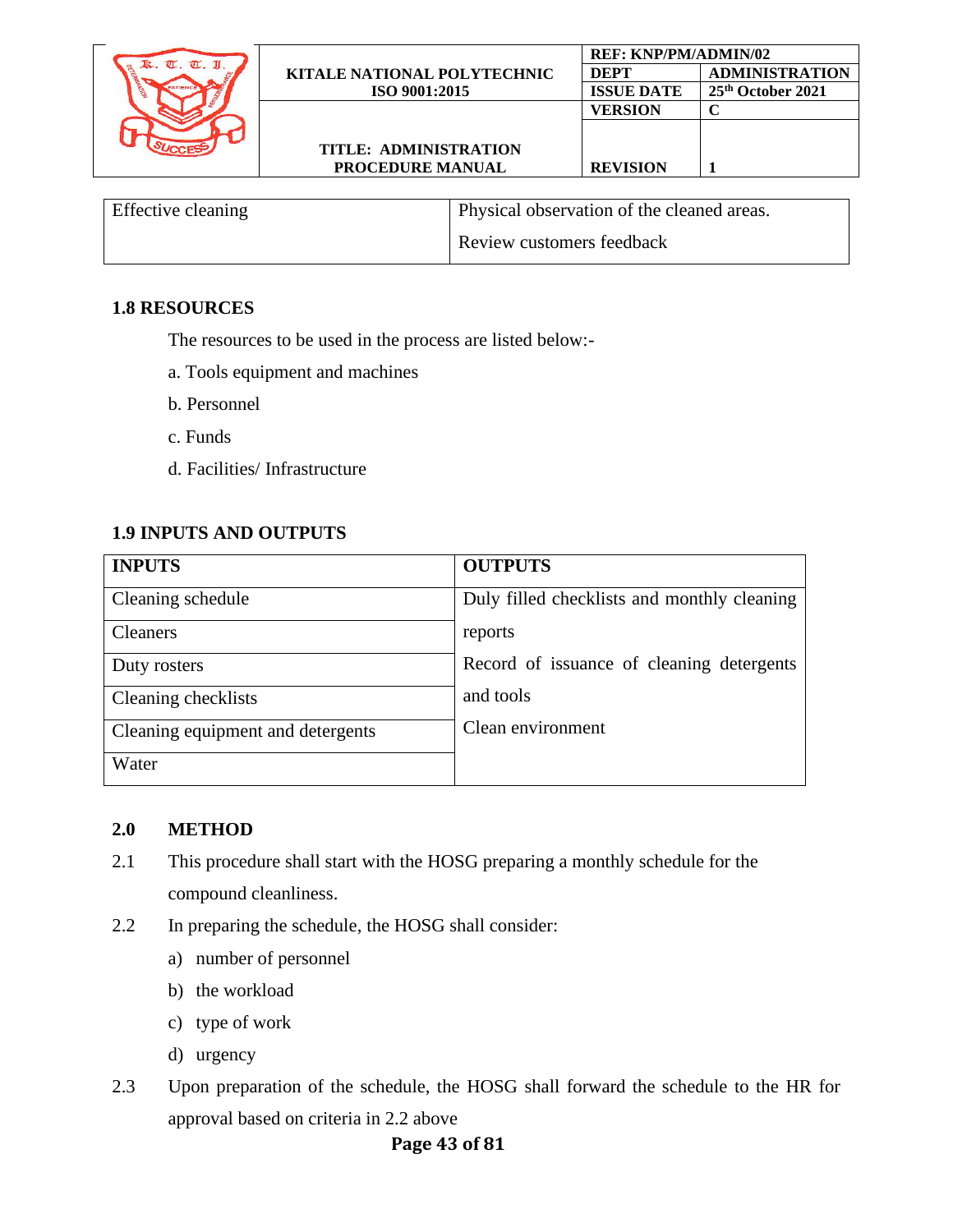

- 2.4 In the event that the HR does not approve, it shall be returned to the HOSG with recommendations
- 2.5 Upon approval, the GS shall reproduce copies of the same as per reprographic procedure and post the copies to the relevant notice boards.
- 2.6 The MO shall also ensure that the HR, FO, HOSG and the deputy principal get copies for information and references
- 2.7 Compound cleaning shall be conducted as per the schedule, and the HOSG shall ensure daily supervision and give progress report on weekly basis and this procedure shall be deemed complete.

## **3.0 LIST OF APPLICABLE RECORDS/ REPORTS**

- a) Duly filled checklists
- b) Monthly cleaning reports
- c) Record of issuance of cleaning detergents and tools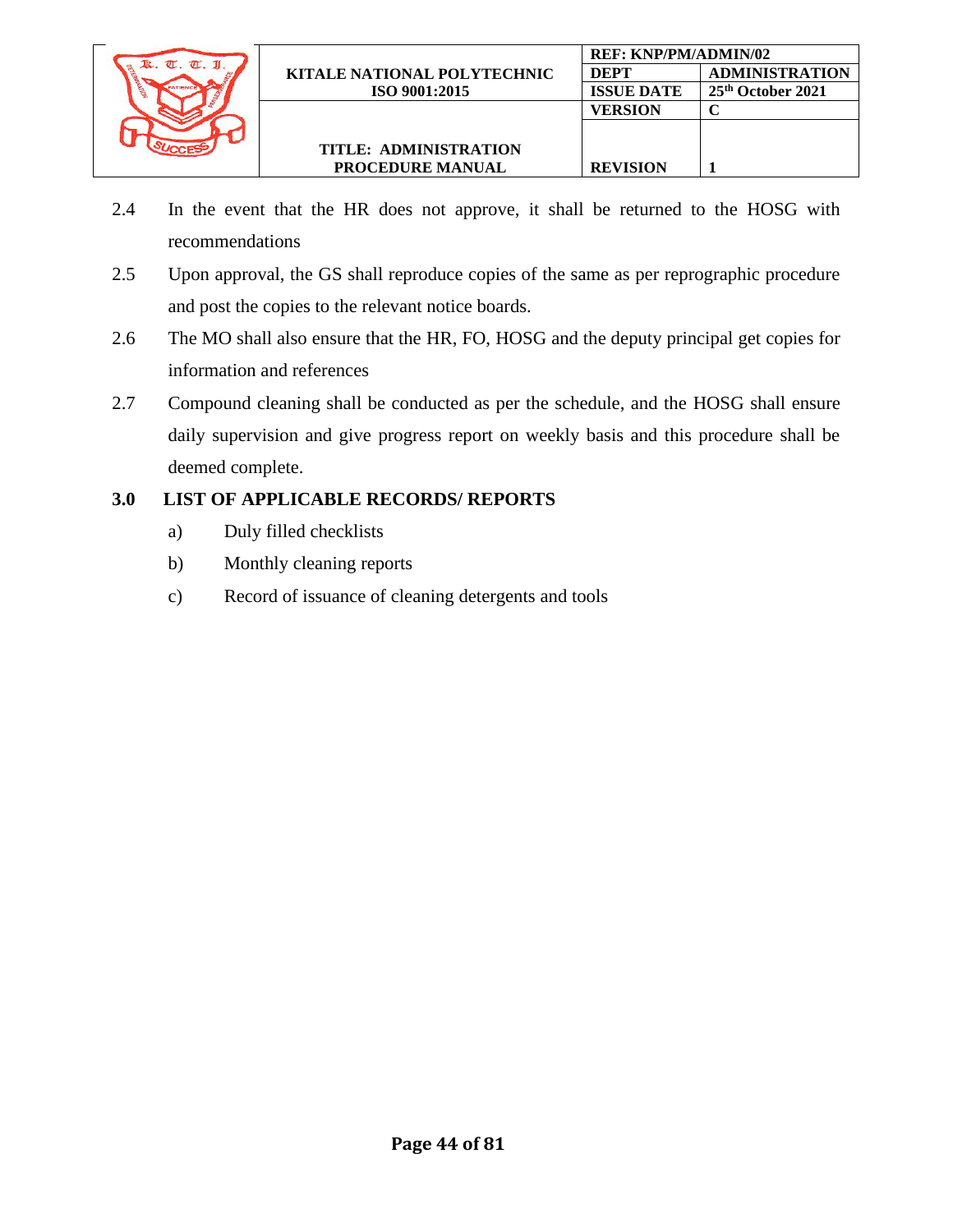

## **PROCEDURE NUMBER 11: SECURITY**

## **1.0 GENERAL**

## **1.1 PURPOSE**

The purpose of this procedure is to ensure effectiveness, efficiency and continuity in security of KNP.

## **1.2 SCOPE**

The procedure shall cover all security offered within The Polytechnic.

### **1.3 REFERENCES**

- a) Current guidelines on security
- b) Criminal procedure code cap 75

## **1.4 DEFINITION OF TERMS**

- a) CSO Chief Security Officer
- b) ACSO Assistant Chief Security Officer
- c) TKNP The Kitale National Polytechnic
- d) SO Security Officer

## **1.5 PRINCIPAL RESPONSIBILITY**

The Deputy Principal (Admin) shall ensure adherence to this procedure.

## **1.6 INTERFACES/INTERACTIONS**

- a) All departments and students for information on security matters
- b) CSO for ensuring availability of a duty roster in liaison with the supervisor of the outsourced company.

## **1.7 PERFORMANCE TARGET**

The performance shall be measured through the overall performance of the Department basing on;

| PERFORMANCE TARGET                  | MONITORING AND MEASUREMENT       |
|-------------------------------------|----------------------------------|
| 100% safety of persons and property | Review of daily occurrence book, |
|                                     | Signed visitors books and        |
|                                     | Constant review of cctv cameras. |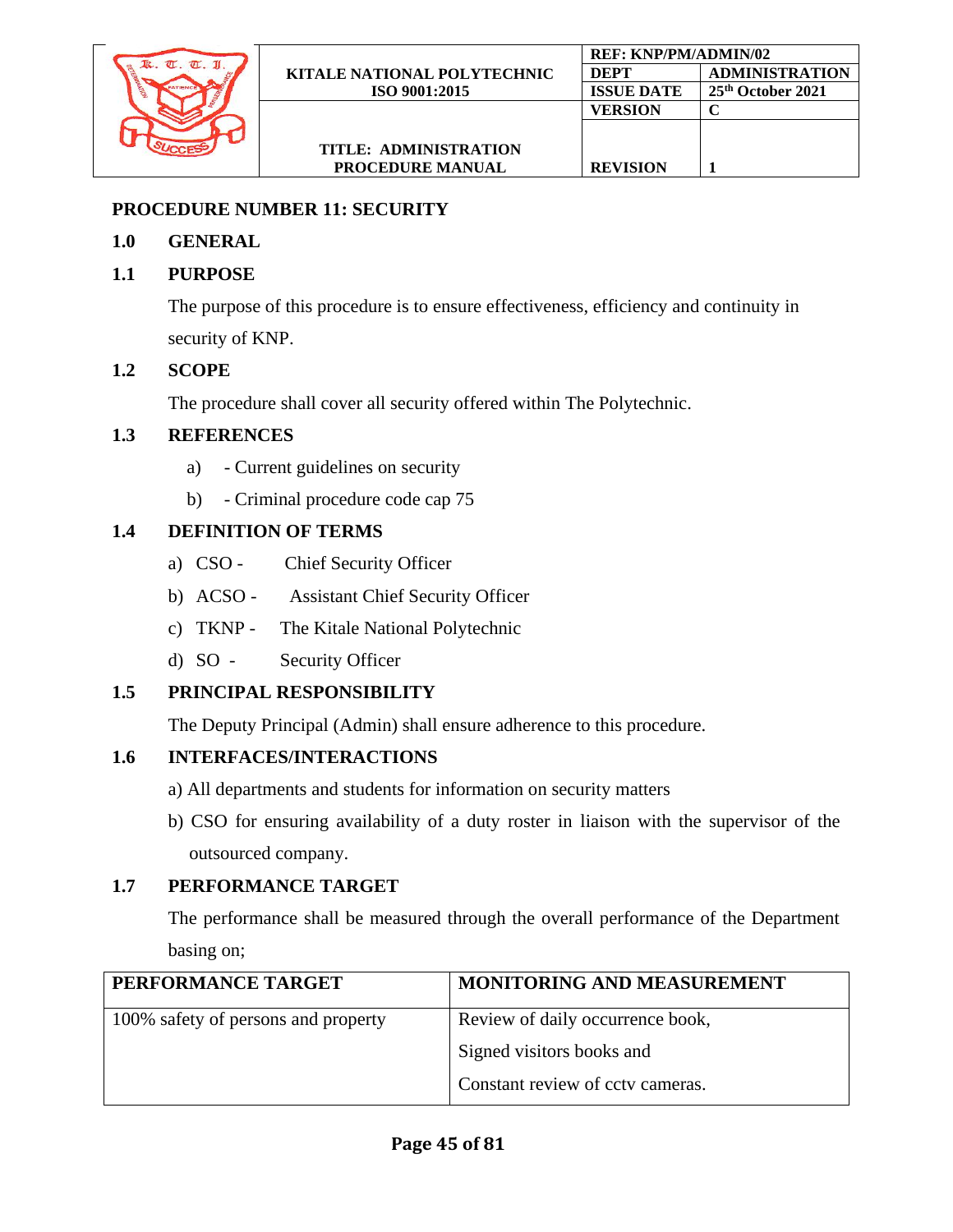

| Timely reporting of security incidences to | Review of the time of occurrence of the incidences |
|--------------------------------------------|----------------------------------------------------|
| relevant officers                          | against the time of reporting                      |

#### **1.8 RESOURCES**

The resources to be used in the process are listed below:-

- a) Tools equipment and machines
- b) Personnel
- c) Funds
- d) Facilities

## **1.9 INPUTS AND OUTPUTS**

| <b>INPUTS</b>                               | <b>OUTPUTS</b>                                 |
|---------------------------------------------|------------------------------------------------|
| Personnel                                   | insecurity incidences<br>Reported<br>the<br>in |
|                                             | occurrence book                                |
| Guidelines/requirements on security         | Filled visitors books                          |
| Equipment (24 police riot, metal detectors, | Record of investigations and security          |
| under search mirrors)                       | reports                                        |
| Occurrence books, visitors book             |                                                |

#### **2.0 METHOD**

- 2.1 This procedure shall begin with the CSO liaising with the supervisor of the outsourced company to ensure a duty roster is available by the third week of the preceding month.
- 2.2 The CSO shall then forward the duty roster to the D/p admin for information.
- 2.3 Security shall be offered as per the duty roster and shall be divided into:

#### **2.4 Security at the gate**

2.4.1 This activity shall begin upon arrival of a visitor at the main entrance to The Polytechnic. The S.O on duty shall request to know the nature of the visit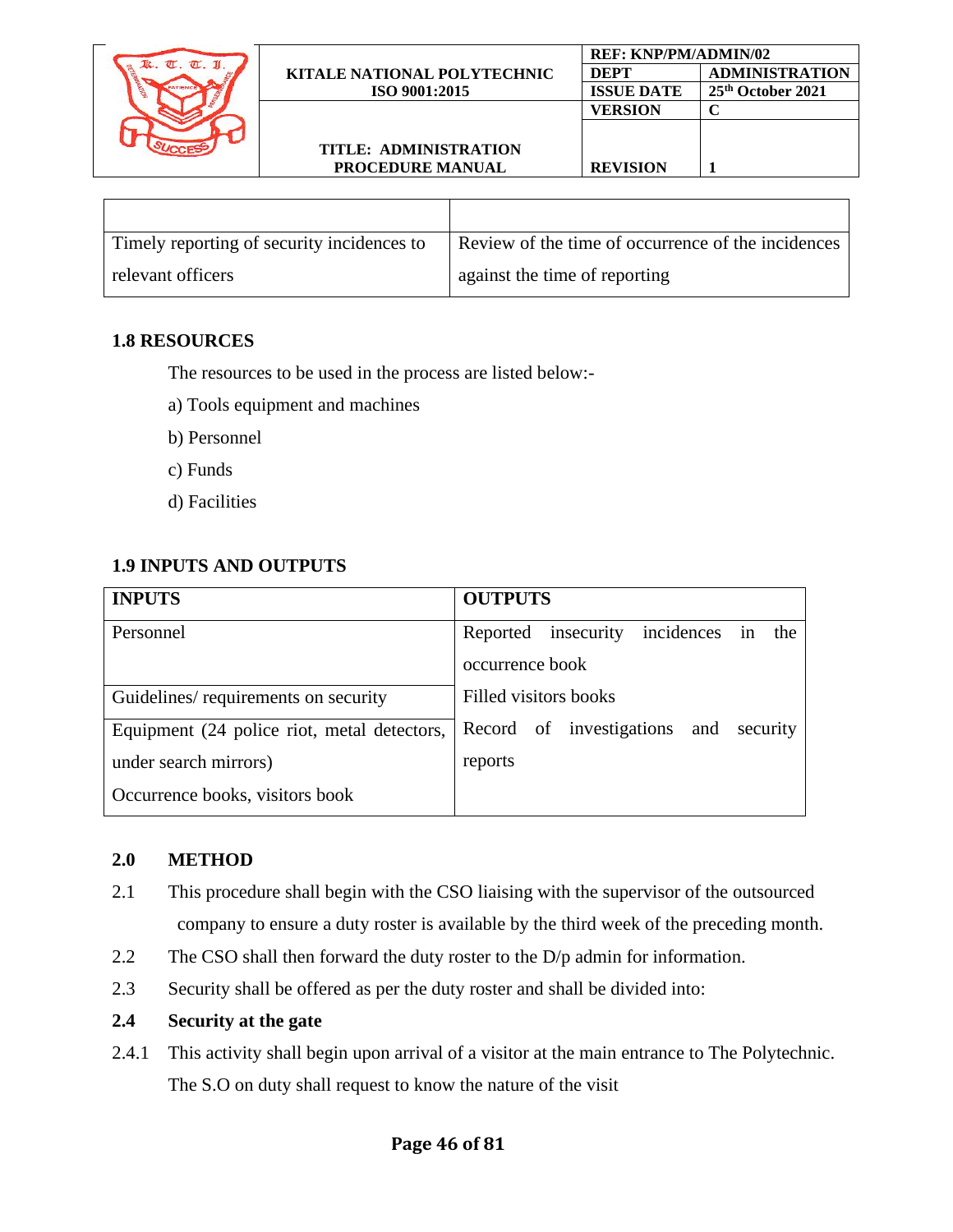

- 2.4.1 The S.O shall assess the nature of the visit and record in the visitor's book search the visitor and allow the visitor to proceed in.
- 2.4.2 In the event that the visitor has a vehicle, the visitor shall record the details as per 2.4.2 above and security officer inspect the vehicle and allow in. If the visitor has suspicious goods, the S.O. shall not allow them in.
- 2.4.3 For the visitors leaving The Polytechnic, the security officer shall re-inspect the vehicle, and if found to have unauthorized equipments/goods (without gate pass), the S.O shall enquire from the source, and if not authorized, the visitor shall be a suspect and arrested.
- 2.4.4 If the goods are authorized, the visitor shall sign out in the visitor's book and leave a copy of the gate pass and this activity shall be deemed complete.
- **2.5 Security at other areas**

The security officer shall report on duty 15 minutes to time to the authorized supervisor for briefing

- 2.5.1 The activity shall start upon the officer reporting to the assigned area of work.
- 2.5.2 Before any officer takes up duty, the two S.Os i.e. the incoming and the outgoing shall patrol the area to ascertain that everything is in order, explain to the incoming officer of any changes made and each of them sign in the personal occurrence.
- 2.5.3 In the event of a major occurrence, the authorized supervisor shall notify the CSO for action
- 2.5.4 If there is no major occurrence, the incoming officer shall take up the duty and this procedure shall be deemed complete.

# **3.0 LIST OF APPLICABLE RECORDS/ REPORTS**

- a) Filled occurrence book
- b) Filled visitors books
- c) Record of investigations
- d) Security reports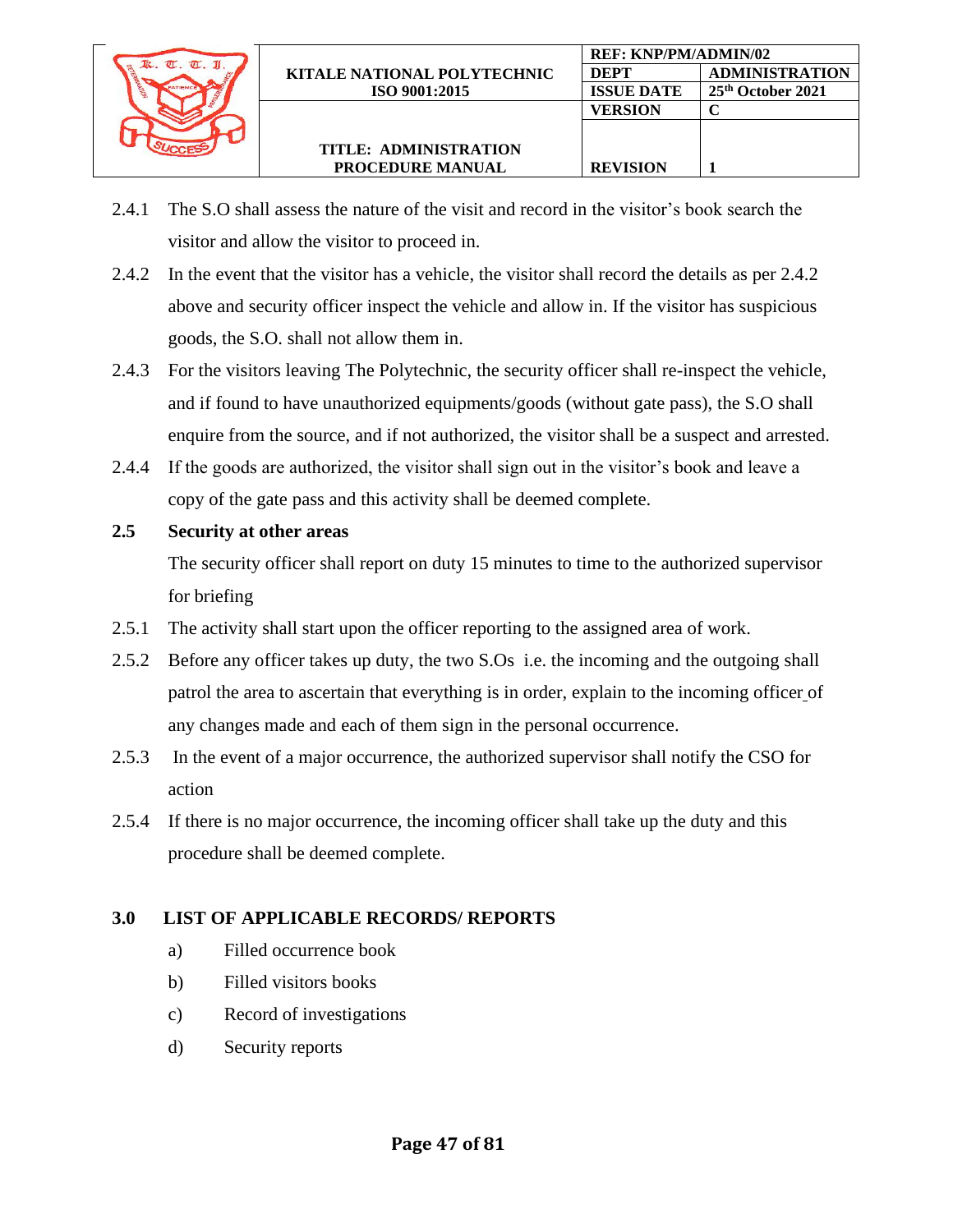

## **PROCEDURE NUMBER 12: CUSTOMER CARE**

## **1.0 GENERAL**

## **1.1 PURPOSE**

The purpose of this procedure is to ensure that customers are effectively and efficiently served at The Polytechnic.

### **1.2 SCOPE**

This procedure applies to customer care services at the entire Polytechnic.

### **1.3 REFERENCES**

 **NONE**

## **1.4 DEFINITION OF TERMS**

- a) Customer Any person who requires to be served at the institute
- b) KNP Kitale National Polytechnic
- c) D/P admin deputy principal administration

## **1.5 PRINCIPAL RESPONSIBILITY**

The deputy principal admin shall be responsible to ensure that this procedure is adhered to

## **1.6 INTERFACES/INTERACTIONS**

- a) Security for receipt of visitors, identification and direction
- b) Main reception for receiving visitors and directing them accordingly.
- c) All staff for effective customer care at their respective areas

## **1.7 PERFORMANCE TARGET**

The performance shall be measured through the overall performance of the Department basing on;

| PERFORMANCE TARGET         | <b>MONITORING AND MEASUREMENT</b>                               |
|----------------------------|-----------------------------------------------------------------|
| 100% recording of visitors | Review the visitors book at the gate                            |
| <b>Timeliness</b>          | Review the filled visitors books against the service<br>charter |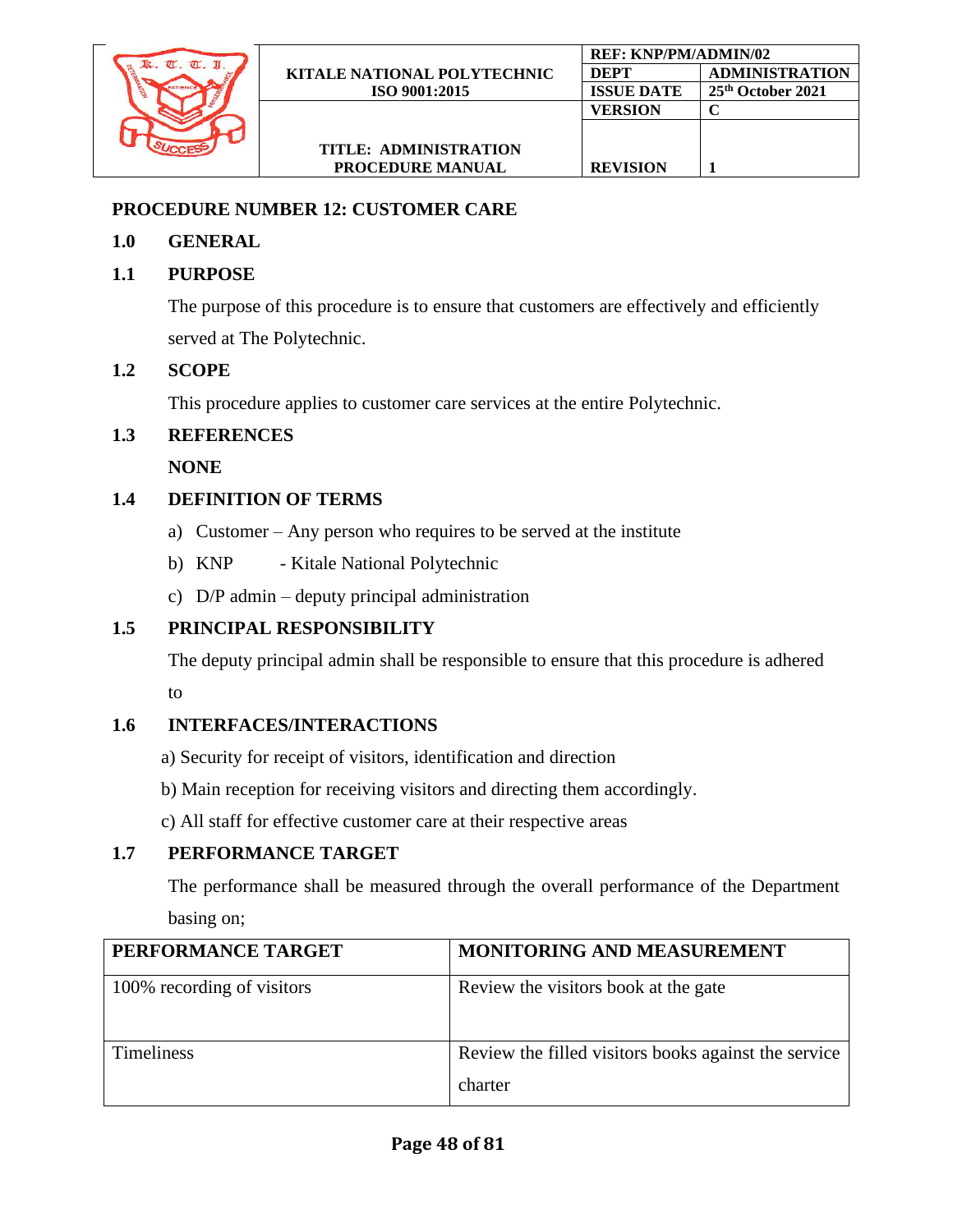

| Review customer feedback tool- compliments |
|--------------------------------------------|
| complaints                                 |

#### **1.8 RESOURCES**

The resources to be used in the process are listed below:-

- a. Stationary and machines
- b. Personnel
- c. Funds
- d. Facilities/ Infrastructure

#### **1.9 INPUTS AND OUTPUTS**

| <b>INPUTS</b>      | <b>OUTPUTS</b>           |
|--------------------|--------------------------|
| <b>Customers</b>   | Filled visitors books    |
| Visitors books     | Filled customer register |
| Customers register |                          |

#### **2.0 METHOD**

- 2.1 Customer care at KNP shall be offered /given at three strategic points which are;
	- a) At the main gate
	- b) At the reception office
	- c) At the various service points.

#### **2.2.0 CUSTOMER CARE AT THE MAIN GATE**

- 2.2.1 This procedure shall begin with the security personnel at the gate receiving visitors and handling them as per the security procedure in this manual
- 2.2.2 The following steps shall guide the security personnel on duty to receiving the visitors
	- a) Act promptly to receive the visitors
	- b) Respond to the visitors, warmly and respectively
	- c) Politely request the visitors to give their details in the visitors book
- 2.2.3 This shall be done to all visitors of KNP

#### **Page 49 of 81**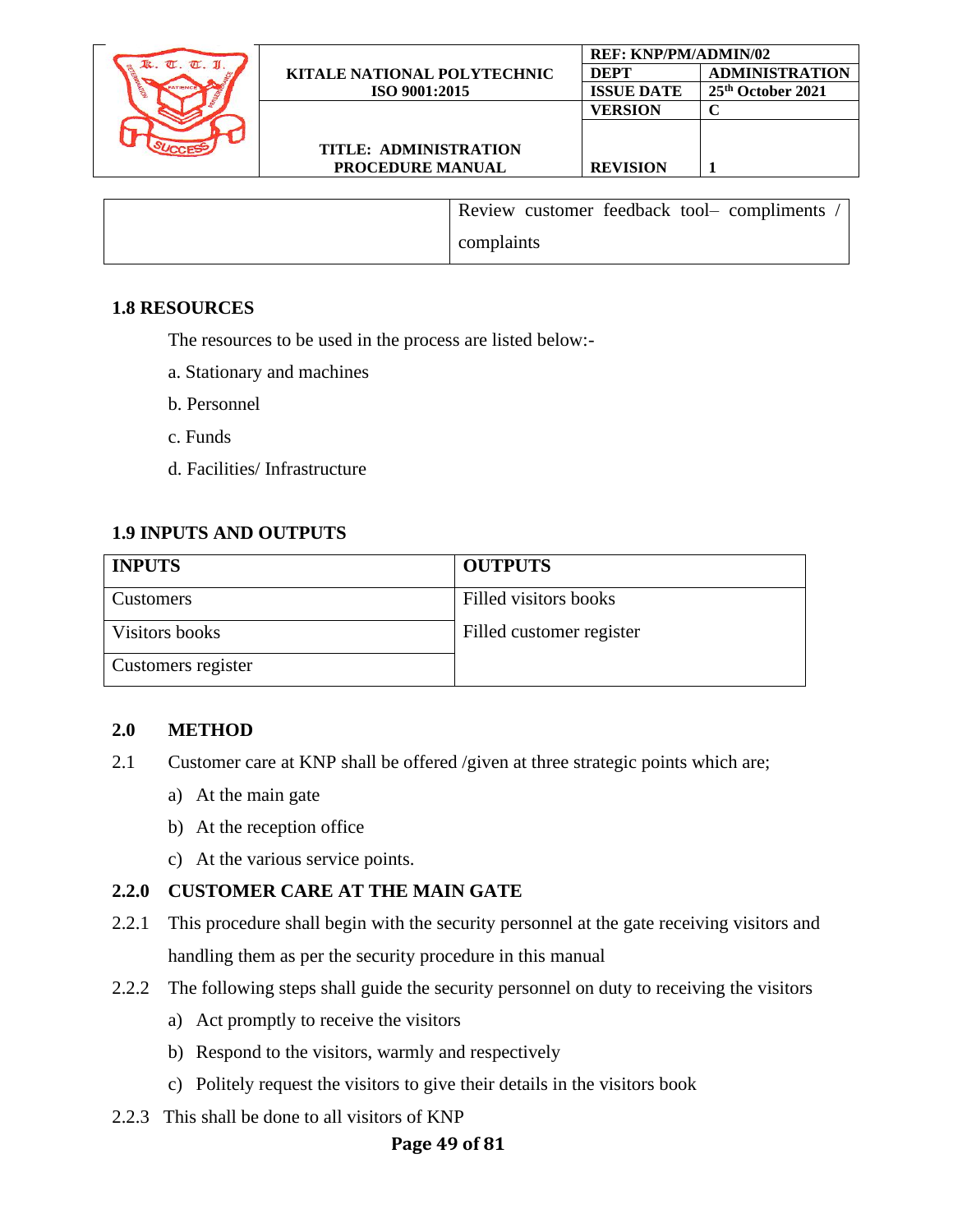

## **2.3 CUSTOMER CARE AT THE MAIN RECEPTION**

- 2.3.1 The receptionist shall receive the visitors and request the visitor to give their details in visitors' book.
- 2.3.3 The receptionist shall then direct the visitor to the relevant office
- 2.3.4 In the event that the visitor returns to the receptionist not served, she/he shall contact an alternative officer to adequately address the visitor and direct them to the officer

# **2.4 CUSTOMER CARE AT THE SERVICE POINTS**

- 2.4.1 At the various service points, the officer present shall receive the visitors, inquire the purpose of the visit, record details of the same in the customer care register and address the concern appropriately
- 2.4.2 In the event that the officer present is not able to address the concern, he/she shall contact an alternative officer and then direct the visitors to them.
- 2.4.3 The procedure shall be deemed complete upon the Visitor leaving after finally being cleared as per the security procedure in this manual

# **3.0 LIST OF APPLICABLE RECORDS/REPORTS**

- a) Filled visitors books
- b) Filled customer register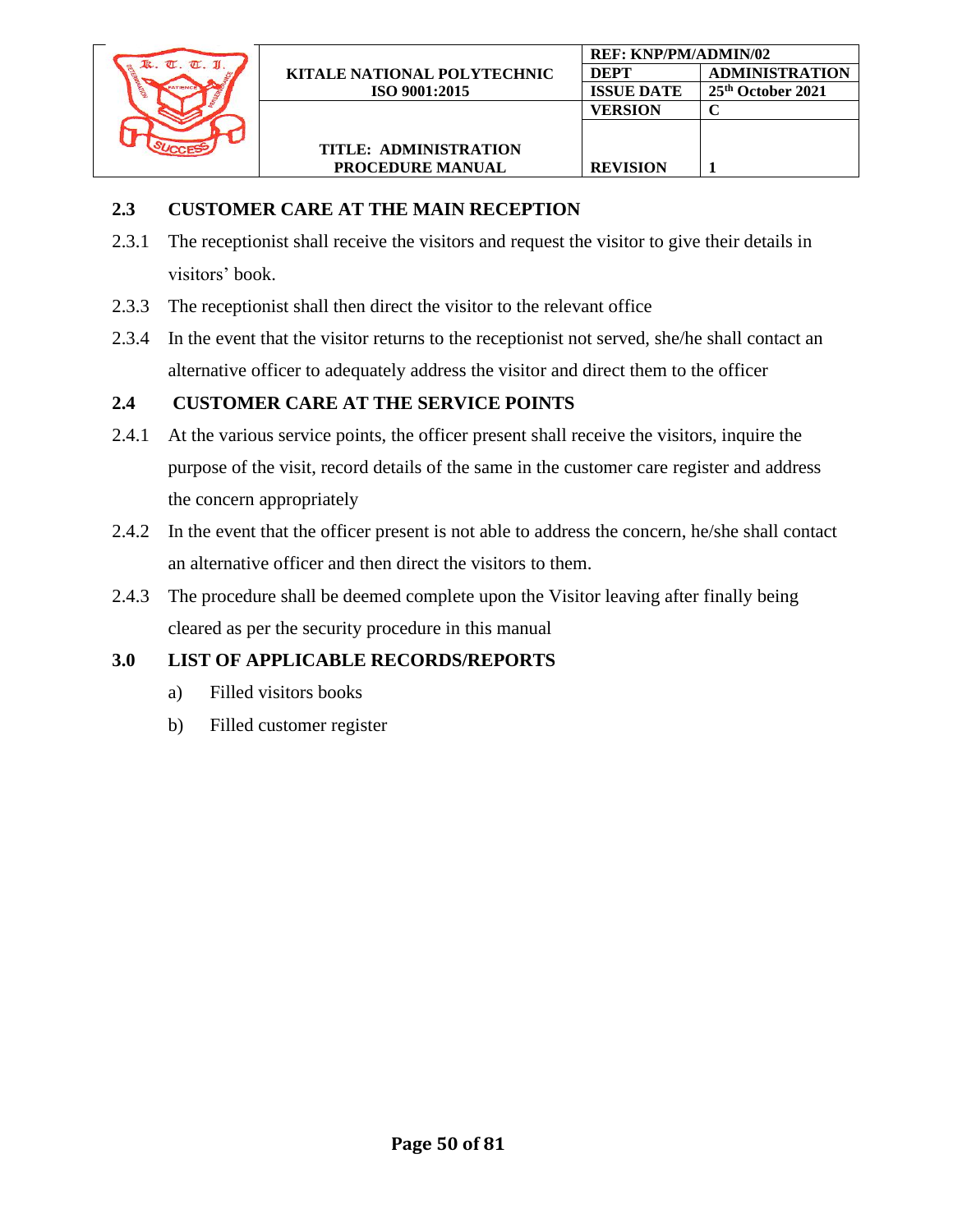

## **PROCEDURE NUMBER 13: MANAGEMENT OF TRANSPORT**

## **1.0 GENERAL**

# **1.1 PURPOSE**

The purpose of this procedure is to ensure effective and efficient management of transport in The Polytechnic.

# **1.2 SCOPE**

This procedure applies to the management of all transport activities at The Polytechnic.

# **1.3 REFERENCES**

- a) Traffic Act Cap 403
- b) MOE guidelines on transport 2008
- c) National Transport and Safety Authority (NTSA) Act
- d) NTSA Regulations

# **1.4 DEFINITION OF TERMS**

- a) D/P admin-Deputy Principal administration
- b) F.O- Finance Officer
- c) DDAB -Drivers Daily assignment Book
- d) M.O- Maintenance Officer
- e) TLB-Transport Logistics book

# **1.5 PRINCIPAL RESPONSIBILITY**

The Registrar Administration shall ensure that this procedure is adhered to.

# **1.6 INTERFACES/INTERACTIONS**

- a) Staff for booking for transport
- b) Drivers for recording transport events, determining necessary requirements for the journey and undertaking the assigned transport duties.
- c) Maintenance section for facilitating maintenance of vehicles.
- d) Finance section for facilitating fuelling of vehicles
- e) Procurement Office for procurement of fuel
- f) Academic HODs for availing Departmental transport schedules.
- g) Principal for availing information about the transport schedule for top management.

# **Page 51 of 81**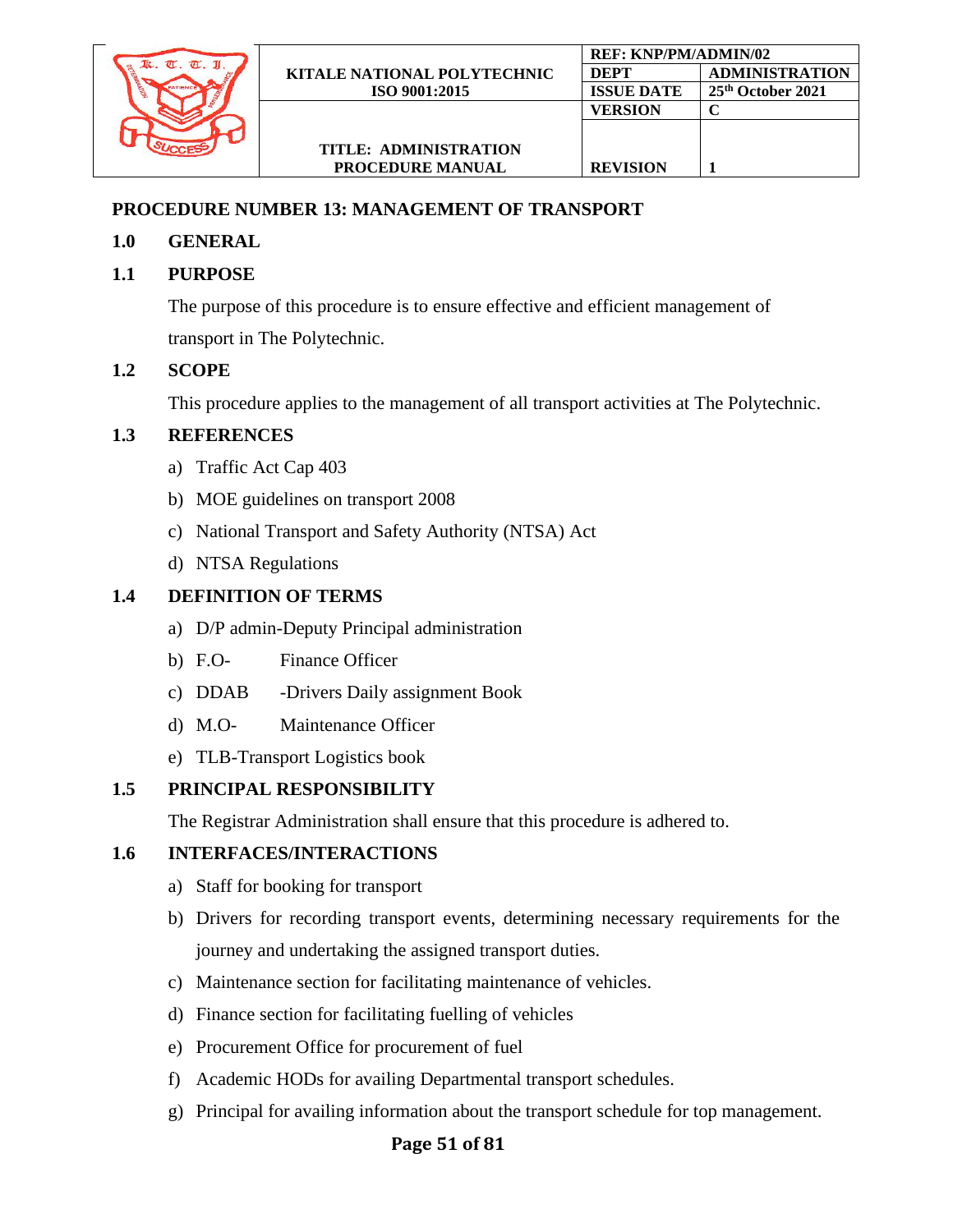

# **1.7 PERFORMANCE TARGET**

The performance shall be measured through the overall performance of the Department basing on;

| PERFORMANCE TARGET                   | MONITORING AND MEASUREMENT                       |
|--------------------------------------|--------------------------------------------------|
| Adherence to transport schedules     | Review of transport schedules (bus booking book, |
|                                      | road service license (RSL) and driver's daily    |
|                                      | assignment book)                                 |
| Timely repair and maintenance of the | Review maintenance records schedule and service  |
| vehicles                             | tag                                              |
| Adherence to statutory requirements  | Review of driver's license, police inspection    |
|                                      | stickers, insurance, speed governors, authority  |
|                                      | letter and complaint certificate.                |
| Cost effective transport             | Review of fuel consumption reports against the   |
|                                      | budget                                           |

# **1.8 RESOURCES**

The resources to be used in the process are listed below:-

- a) Tools equipment and machines
- b) Personnel
- c) Funds
- d) Facilities

# **1.9 INPUTS AND OUTPUTS**

| <b>INPUTS</b>                       | <b>OUTPUTS</b>                   |
|-------------------------------------|----------------------------------|
| Requisition for vehicle             | • Filled work ticket             |
| Work ticket                         | • Incident reports               |
| Repair and maintenance requisitions | • Report from driver for vehicle |
| Driver                              |                                  |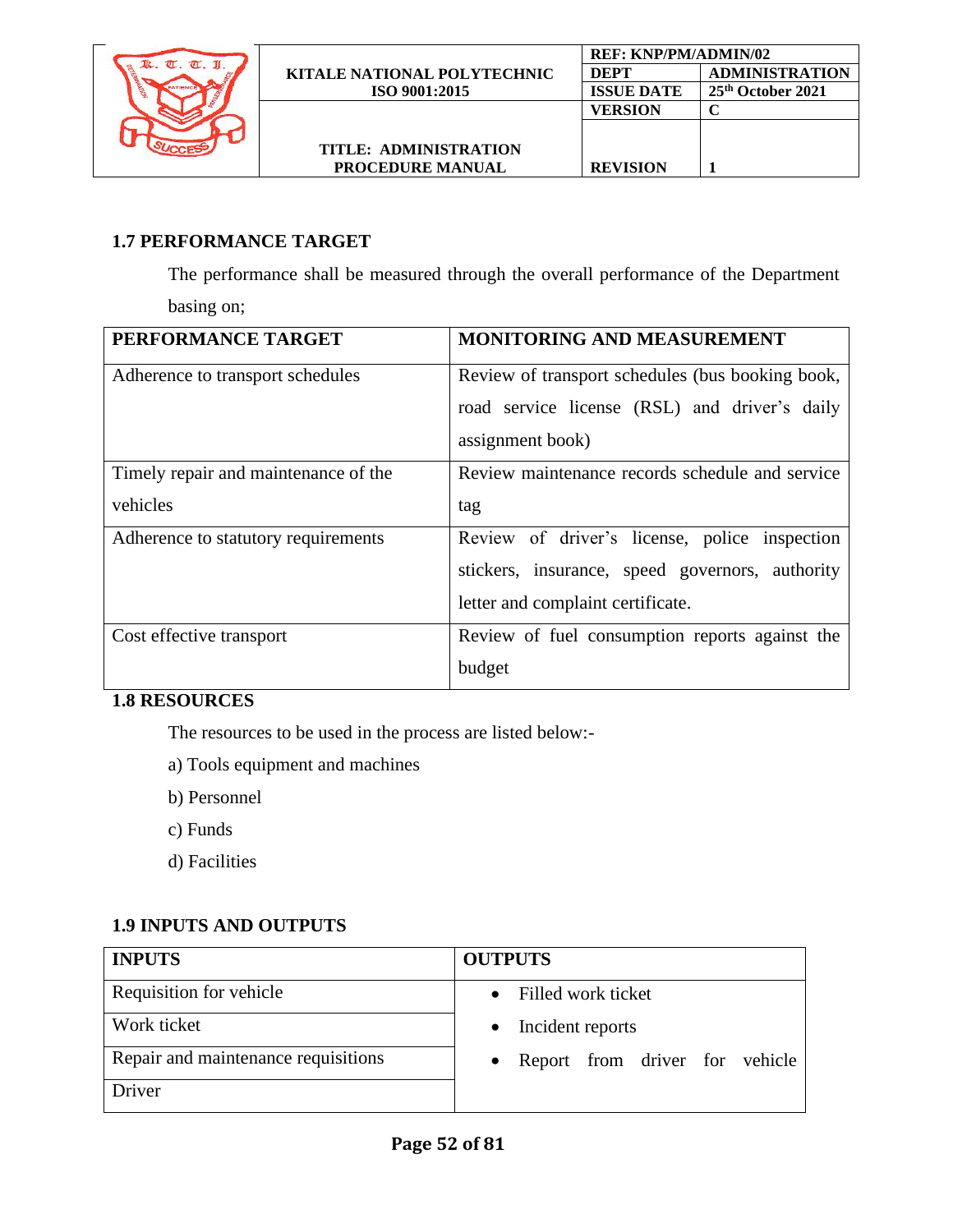|                                 |                                    |                                | <b>REF: KNP/PM/ADMIN/02</b> |                       |  |
|---------------------------------|------------------------------------|--------------------------------|-----------------------------|-----------------------|--|
| k. T. T. I.                     | <b>KITALE NATIONAL POLYTECHNIC</b> |                                | DEPT                        | <b>ADMINISTRATION</b> |  |
| <b>INDIA</b><br><b>PATIENCI</b> | ISO 9001:2015                      |                                | <b>ISSUE DATE</b>           | 25th October 2021     |  |
|                                 |                                    |                                | <b>VERSION</b>              | $\mathbf C$           |  |
|                                 | TITLE: ADMINISTRATION              |                                |                             |                       |  |
|                                 | PROCEDURE MANUAL                   |                                | <b>REVISION</b>             | 1                     |  |
|                                 |                                    |                                |                             |                       |  |
| Legal requirement               |                                    | defects                        |                             |                       |  |
| Fuel card                       |                                    | $\bullet$                      | Maintenance reports         |                       |  |
|                                 |                                    | <b>Filled TLB</b><br>$\bullet$ |                             |                       |  |
| Vehicle<br>repair               | maintenance<br>and                 | Updated<br>٠                   | vehicle                     | repair<br>and         |  |
| schedule/register               |                                    |                                | maintenance register        |                       |  |

Insurance cover

Driving license

#### **2.0 METHOD**

- **2.1** Transport at the institute shall be offered in the following categories:
	- a) Staff and student transport
	- b) Management staff
	- c) Goods and services transport
	- d) Repair and maintenance management(refer)

## **2.2 Staff and Student transport**

- 2.2.1 Any member of staff in need of transport facilities to execute special duties shall book for the same in the transport logistics book at the Registrar (Administration) office
- 2.2.2 The Registrar (Administration) shall avail information on the day's transport bookings as detailed in the T.L.B to the driver
- 2.2.3 The driver shall record the events from the Registrar (Administration) instructions and T.L.B to the driver's daily assignment book
- 2.2.4 The driver shall then determine all the necessary requirements for the journey guided by the following
	- a) Fuel requirements
	- b) Service repair and maintenance requirements as determined by the service tag and the general condition of the vehicle.
	- c) Validity and statutory documents i.e. insurance certificate, inspection certificate, and driving License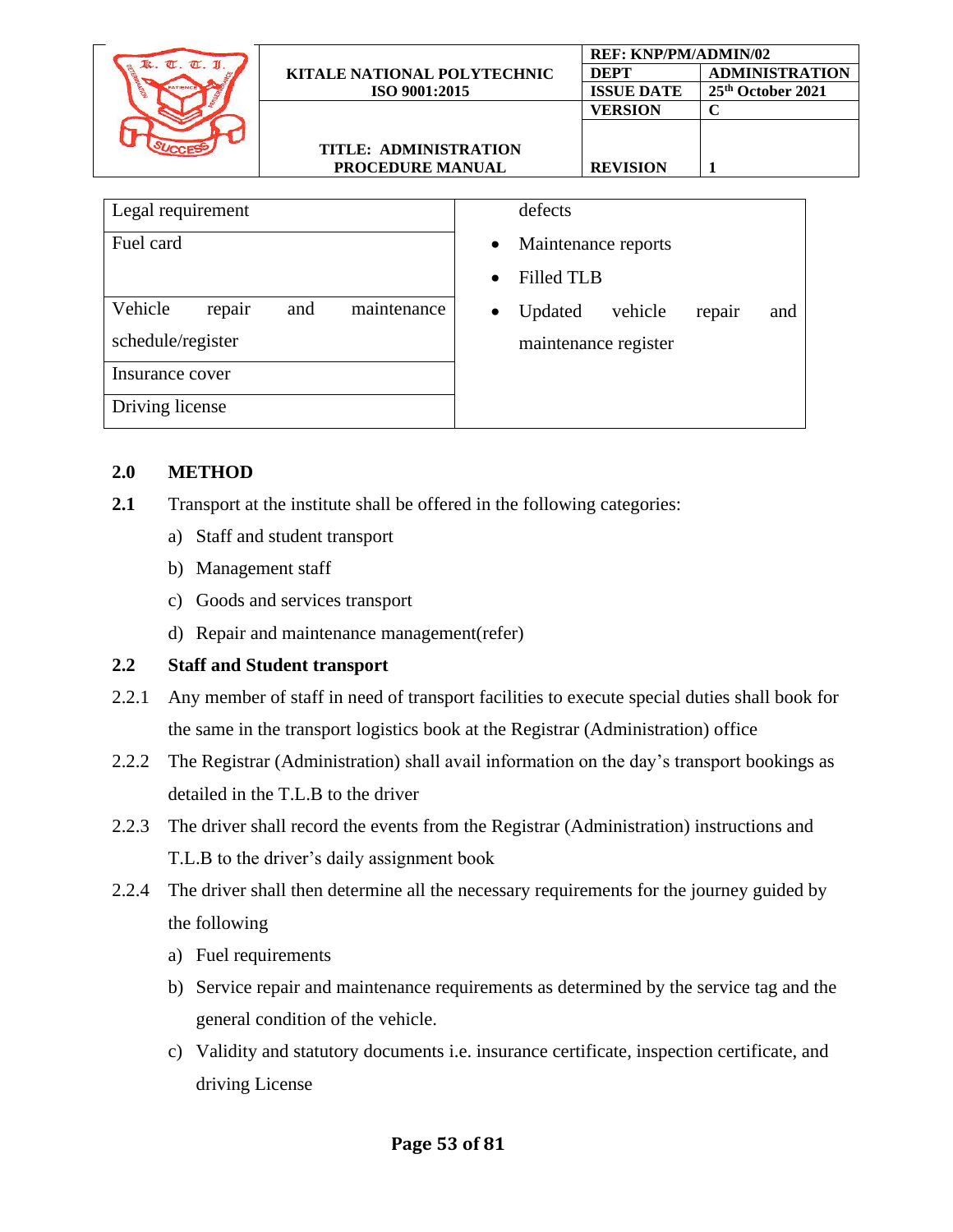

**REVISION 1**

- 2.2.5 If any of the above in 2.2.4. is required, the driver shall inform the Registrar (Administration) on the identifications required immediately for appropriate action
- 2.2.6 In the case of repair and maintenance, the Registrar (Administration) shall inform the M.O to raise a requisition as per the requisition procedure in the procurement procedures manual on the same.
- 2.2.7 The M.O shall make the requisition 2.2.6 above and ensure that the requirements in 2.2.4 are met before the journey proceeds
- 2.2.8 For fuelling and statutory requirements, the Registrar (Administration) in liaison with the P.O shall ensure that these are adequately addressed.
- 2.2.9 The driver shall liaise with the user and make all necessary arrangements which include:
	- a) Time of departure
	- b) Number of passengers
	- c) Expected time back
	- d) Places of visit
- 2.2.10 The driver shall ensure that the journey is authorized by the authorizing officers as indicated in the work ticket by signing against it. This activity shall be deemed complete upon departure and return of the driver and recording the mileage covered in the work ticket.

#### **2.3 Top management staff**

- 2.3.1 The activity shall start with the principal's driver reporting at the principal's office to take up the daily diary's assignment at the beginning of every day.
- 2.3.2 The principal shall avail information about the transport schedule.
- 2.3.3 The principal's driver shall then record the daily assignments on his/her daily assignment book
- 2.3.4 The principal's driver shall determine all necessary requirements of the journey's as per 2.2.4
- 2.3.5 In the event that the above requirements are determined the driver shall raise a requisition as per the requisition number 4 in the procurement procedures manual.
- 2.3.6 This activity shall then proceed as per steps2.2.6 to 2.2.8

#### **Page 54 of 81**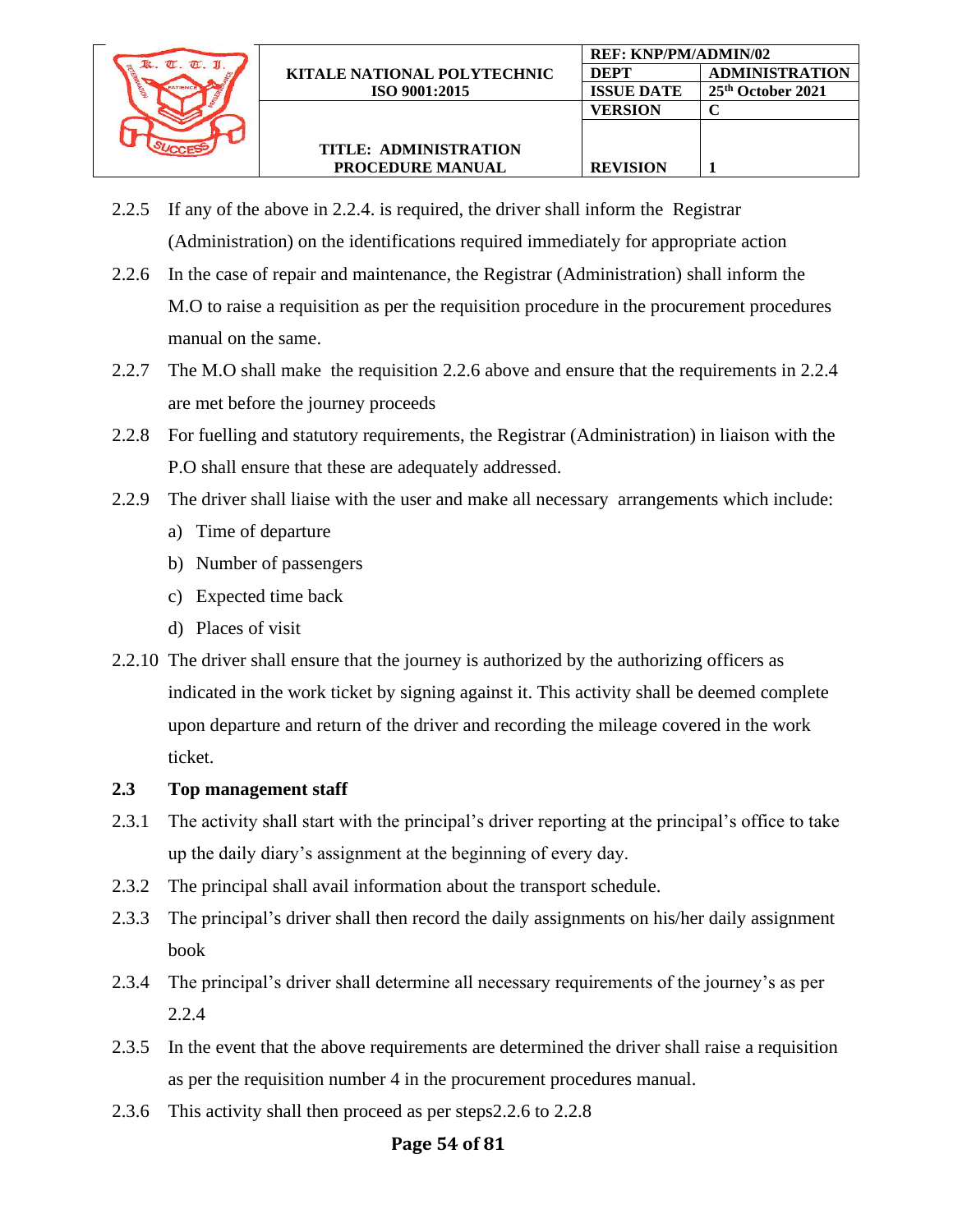

- 2.4.1 This activity shall involve the transport of goods to and from The Polytechnic to the designated areas
- 2.4.2 It shall begin with the user booking for transport at the Registrar (Administration) office

**REF: KNP/PM/ADMIN/02**

**VERSION C**

**REVISION 1**

**DEPT ADMINISTRATION ISSUE DATE 25th October 2021**

- 2.4.3 The Registrar (Administration) shall record the user application in the TLB and immediately communicating the same to the concerned drivers as per procedure on internal communication upon the driver reporting to the D/P's admin office.
- 2.4.4 The driver shall record the daily assignment in the DDAB
- 2.4.1 The driver shall then determine all necessary requirements of the journey as per step Number 2.2.4 and prepare for the journey as per step number 2.2.5 to 2.2.10.
- 2.4.2 The driver shall liaise with the Registrar (Administration) to prepare the gate permit as per the procedure on security number 11 in this manual for all outgoing goods
- 2.4.3 The activity shall be deemed complete upon the driver having the delivery book signed by the recipient.
- **2.5 Repair and maintenance management**

This shall be done as per the procedure on repair and maintenance in this manual

2.6 The procedure shall be deemed complete upon the M.O. ensuring all defects are rectified

#### **3.0 LIST OF APPLICABLE RECORDS/ REPORTS**

- a) Filled work ticket
- b) Incident reports
- c) Report from driver for vehicle defects
- d) Maintenance reports
- e) Filled TLB
- f) Updated vehicle repair and maintenance register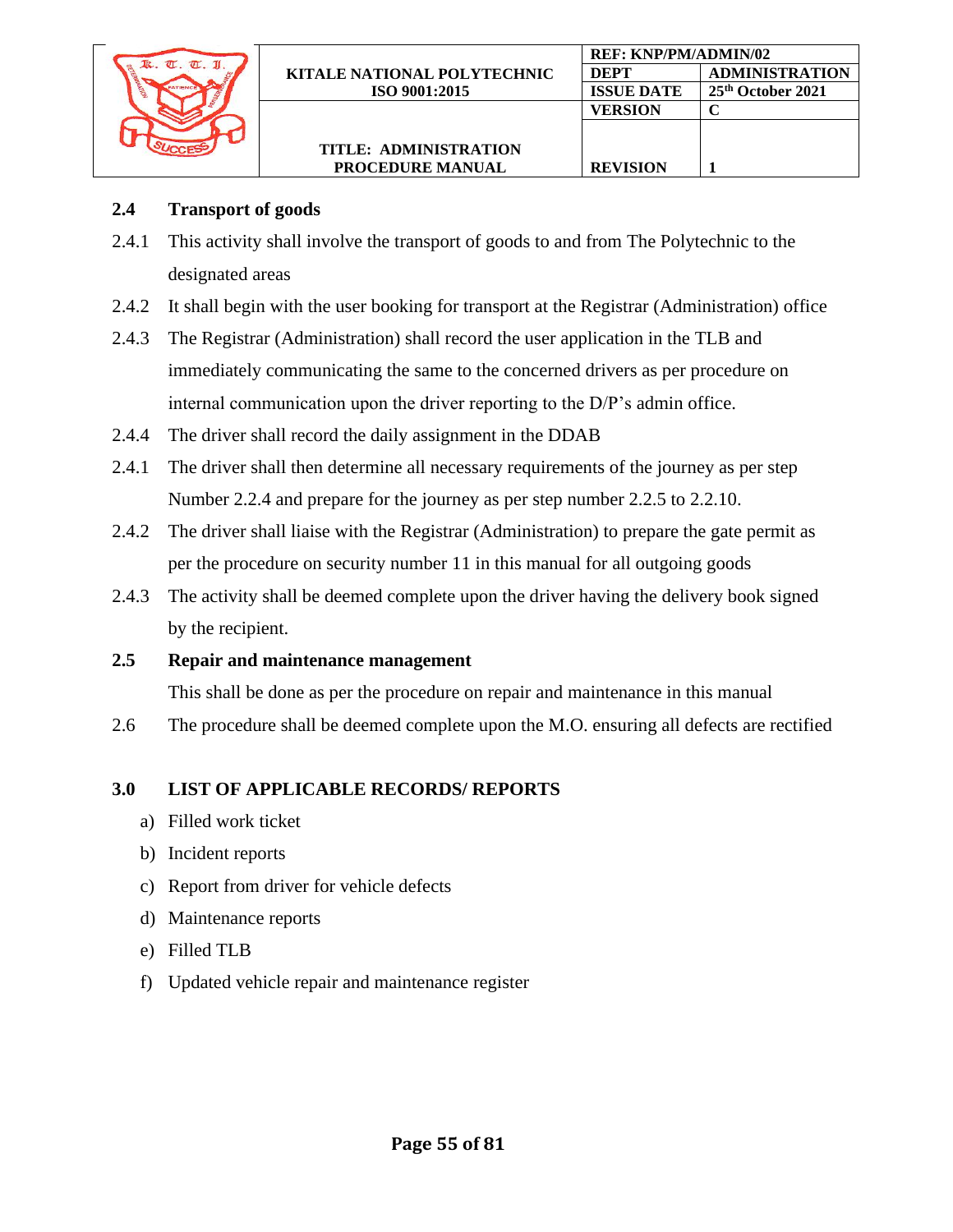

# **PRCEDURE NUMBER 14: CUSTOMER COMPLAINTS AND COMPLIMENTS**

## **1.0 GENERAL**

# **1.1 PURPOSE**

The purpose of this procedure is to ensure effective and efficient handling of customer complaints and compliments in KNP.

## **1.2 SCOPE**

This procedure shall apply to all handling of customer complaints and compliments within KNP

## **1.3 REFERENCE**

a) The National Public Complaints Guidelines

## **1.4 DEFINITION OF TERMS**

NONE

## **1.5 THE PRINCIPAL RESPONSIBILITY**

The Deputy Administration shall ensure that this procedure is adhered to:

## **1.6 INTERFACES/INTERACTIONS**

- a) All departments for effective analysis of customer feedback
- b) All students for collection of information
- c) Filing procedure for guidance in regard to filing of complaints/compliments

## **1.7 PERFORMANCE TARGET**

The performance shall be measured through the overall performance of the department basing on;

| PERFORMANCE TARGET                          | MONITORING AND MEASUREMENT                                |
|---------------------------------------------|-----------------------------------------------------------|
| All complaints received are resolved timely | Review complements and complaints register                |
| and in a satisfactory manner                | against evidence of resolution and the service<br>charter |
| 100% recording of all complaints/           | Review complaints register                                |
| complements                                 |                                                           |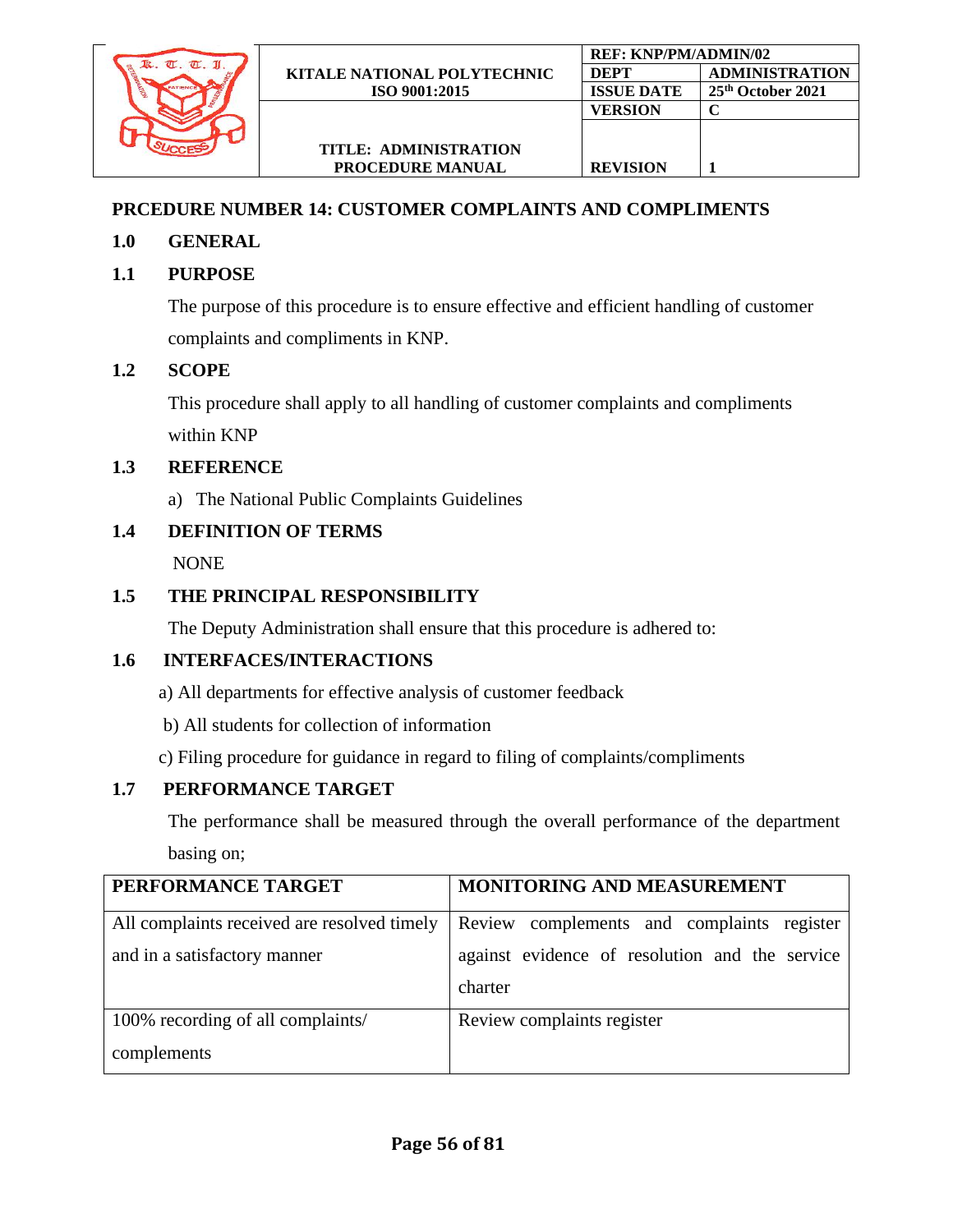

## **1.8 RESOURCES**

The resources to be used in the process are listed below:-

- a) Tools equipment and machines
- b) Personnel
- c) Funds
- d) Facilities

### **1.9 INPUTS AND OUTPUTS**

| <b>INPUTS</b>                   | <b>OUTPUTS</b>                       |
|---------------------------------|--------------------------------------|
| Customers                       | Satisfied customers                  |
| Complaints/Compliments register | <b>Quality service</b>               |
| Stationary                      | Evidence of analysis                 |
| Personnel                       | Record of complaints and complements |
|                                 | Communications                       |
|                                 | Progress reports                     |

## **2.0 METHOD**

## **2.1 COMPLAINTS**

- 2.1.1 The procedure shall start with a customer raising a complaint through suggestions boxes or by writing to the chairperson of the public complaints committee.
- 2.1.2 Upon receipt of the complaint it shall be filed in the complaints file by the chairman of the committee.
- 2.1.3 The chairman of the public complaints shall classify the complaints accordingly
- 2.1.4 The chairman shall convene a meeting within two weeks depending on the gravity or urgency of the matter.
- 2.1.5 The committee shall resolve the complaints within their mandate and consult the principal where need arises.
- 2.1.6 Upon consultation and resolution the committee shall take necessary action and inform the complainant in writing.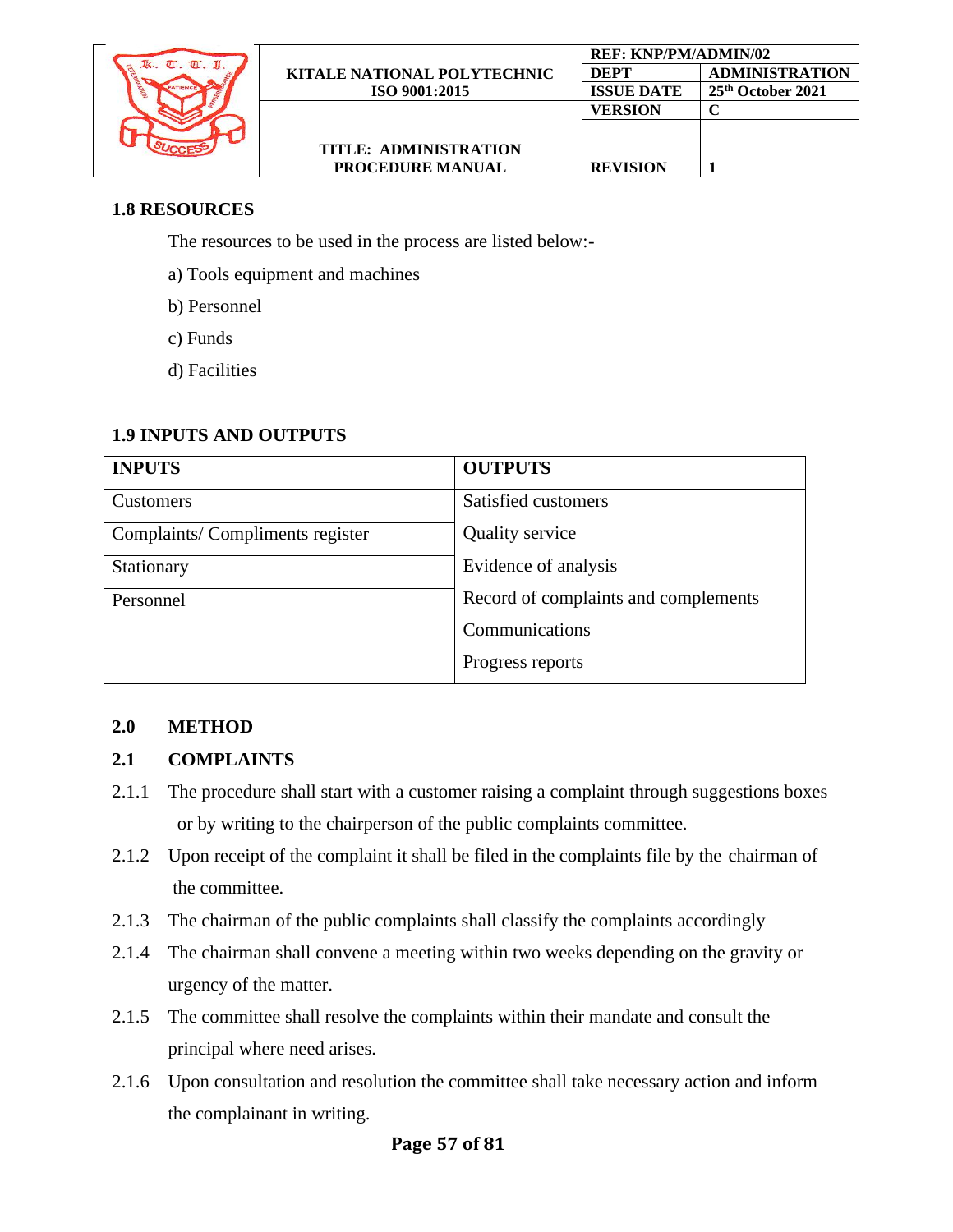

2.1.7 If the complainant is not satisfied with the resolution of the committee, the committee shall liaise with CAJ on the matter.

**REVISION 1**

2.1.8 In the event of the customer being satisfied with the resolution, the activity shall be deemed complete.

### **2.2.0 COMPLIMENTS**

- 2.2.1 This procedure shall start with the chairman receiving compliments from the public or customers in form of
	- a) Letters
	- b) Cards
	- c) Suggestions
- 2.2.2 Upon receipt the chairman shall file the compliments as per the filing procedure of KNP in this manual.
- 2.2.3 The principal shall direct the chairman of the committee to acknowledge the serving officer and forward the report for reference, appraisal and filing as per the filing procedure in this manual.

## **3.0 LIST OF APPLICABLE RECORDS/REPORTS**

- a) Evidence of analysis
- b) Record of complaints and complements
- c) Communications
- d) Progress reports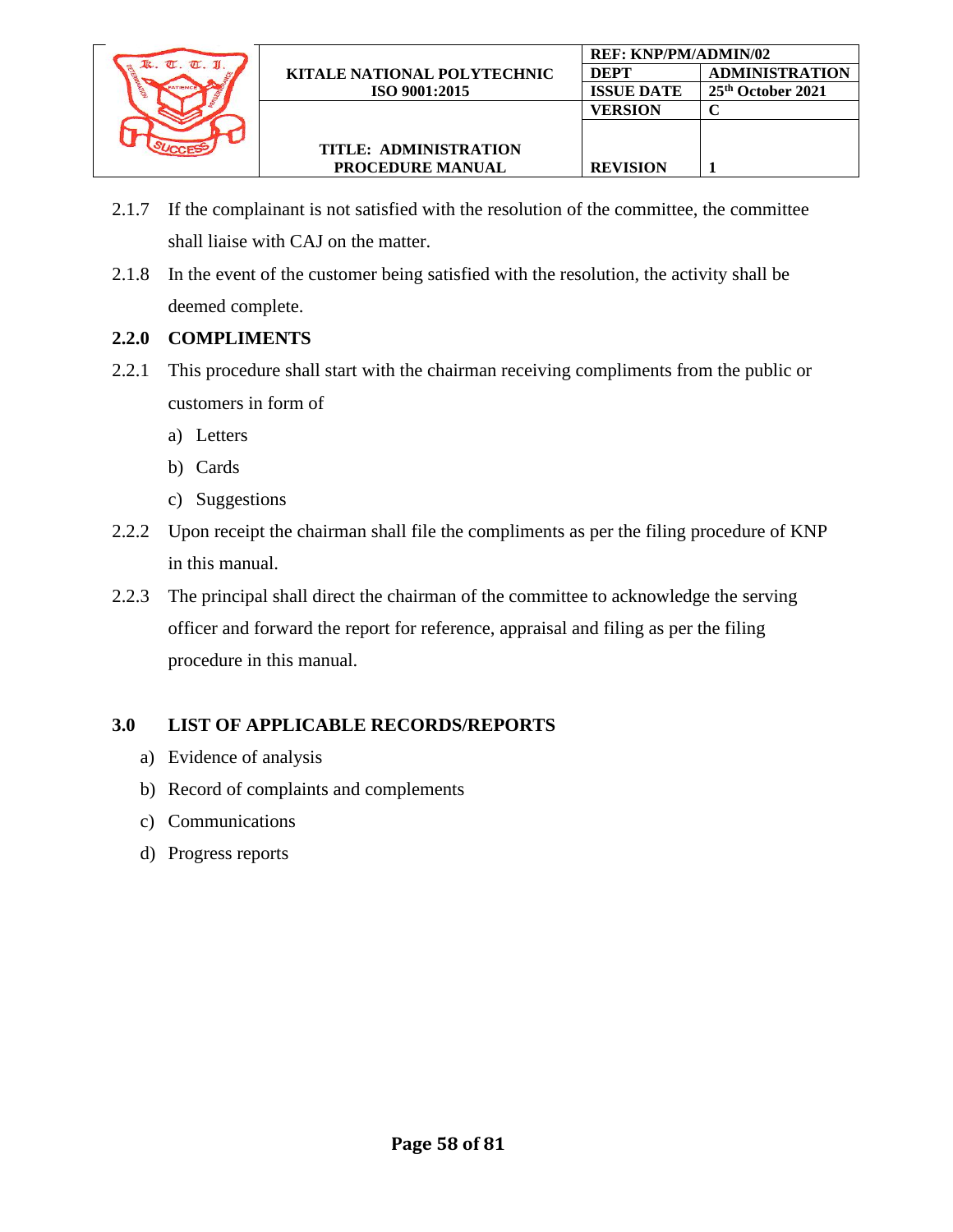

# **PROCEDURE NUMBER 16: STAFF HOUSING ALLOCATION**

- **1.0 GENERAL**
- **1.1 PURPOSE**

To ensure the process of house allocation is done effectively and efficiently.

# **1.2 SCOPE**

This procedure applies to the allocation of staff houses in KNP.

# **1.3 REFERENCES**

- a) KNP Housing Rules and Regulations
- b) BOG staff terms of service
- c) TSC- schemes of service

# **1.4 DEFINITION OF TERMS**

- a) KNP –Kitale National Polytechnic
- b) FO Finance Officer
- c) DP ADMIN Deputy Principal administration
- d) HAC- housing allocation committee
- e) MO Maintenance officer

# **1.5 PRINCIPAL RESPONSIBILITY**

The Deputy Principal administration shall ensure that this procedure is followed and maintained.

# **1.6. INTERFACES/INTERACTIONS**

- a) Store section for inspection of vacant houses
- b) Finance department for surcharging officers as per recommendations
- c) Maintenance section for repair of houses as per recommendations

# **1.7 PERFORMANCE TARGET**

The performance shall be measured through the overall performance of the Department basing on;

| PERFORMANCE TARGET                                                                     | <b>MONITORING AND MEASUREMENT</b> |  |  |  |  |
|----------------------------------------------------------------------------------------|-----------------------------------|--|--|--|--|
| 100% adherence to the KNP housing policy   Review applications, approvals, evidence of |                                   |  |  |  |  |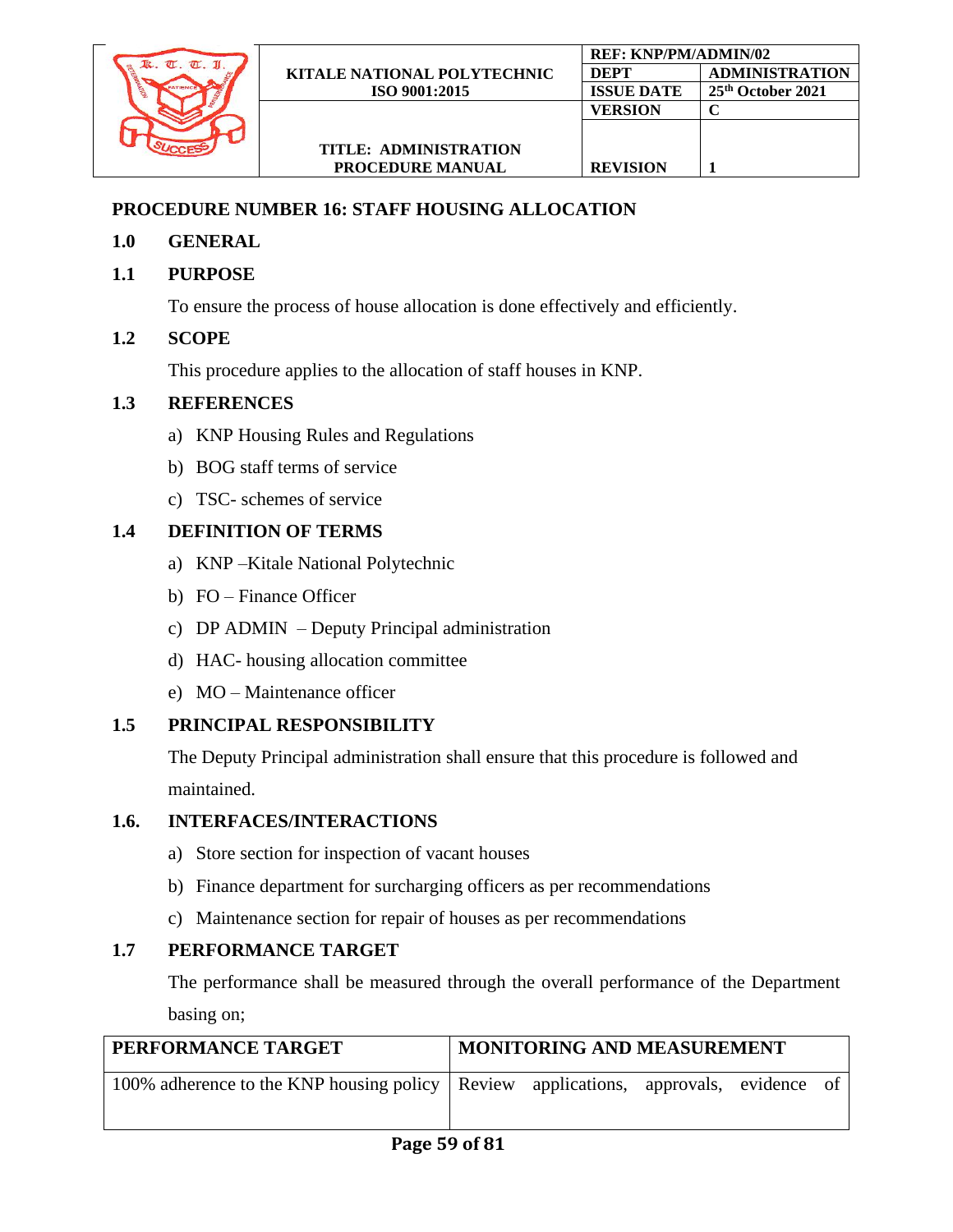

**PROCEDURE MANUAL**

| surcharging against the provisions in the housing |
|---------------------------------------------------|
| policy.                                           |
| <b>Review Customers' feedback</b>                 |

#### **1.8 RESOURCES**

The resources to be used in the process are listed below:-

- a) Tools equipment and machines
- b) Personnel
- c) Funds
- d) Facilities

### **1.9 INPUTS AND OUTPUTS**

| <b>INPUTS</b>             | <b>OUTPUTS</b>                   |
|---------------------------|----------------------------------|
| Vacant houses             | Vacant house inspection report   |
| Personnel                 | Filled house applications        |
| House application form    | Taking over certificates         |
| House occupation register | Updated store inventory          |
| Stationary                | Filled house occupation register |
|                           | Record of surcharging            |
|                           | Communications                   |
|                           | Minutes of committee meetings    |

### **2.0 METHOD**

- **2.1** This procedure shall start when a house falls vacant as a result of the occupant informing the HAC chair of the intended vacation
- **2.2** Upon receiving information about a vacant house to be, the chairman HAC shall instruct the stores keeper to inspect the house and give clearance to the outgoing staff.
- 2.3 In the event that something is missing or vandalized the store keeper shall record and cost the item
- **2**.4 The store keeper shall then forward the results of the inspection to the chairman HAC, who shall instruct the F.O to surcharge the outgoing officer before clearance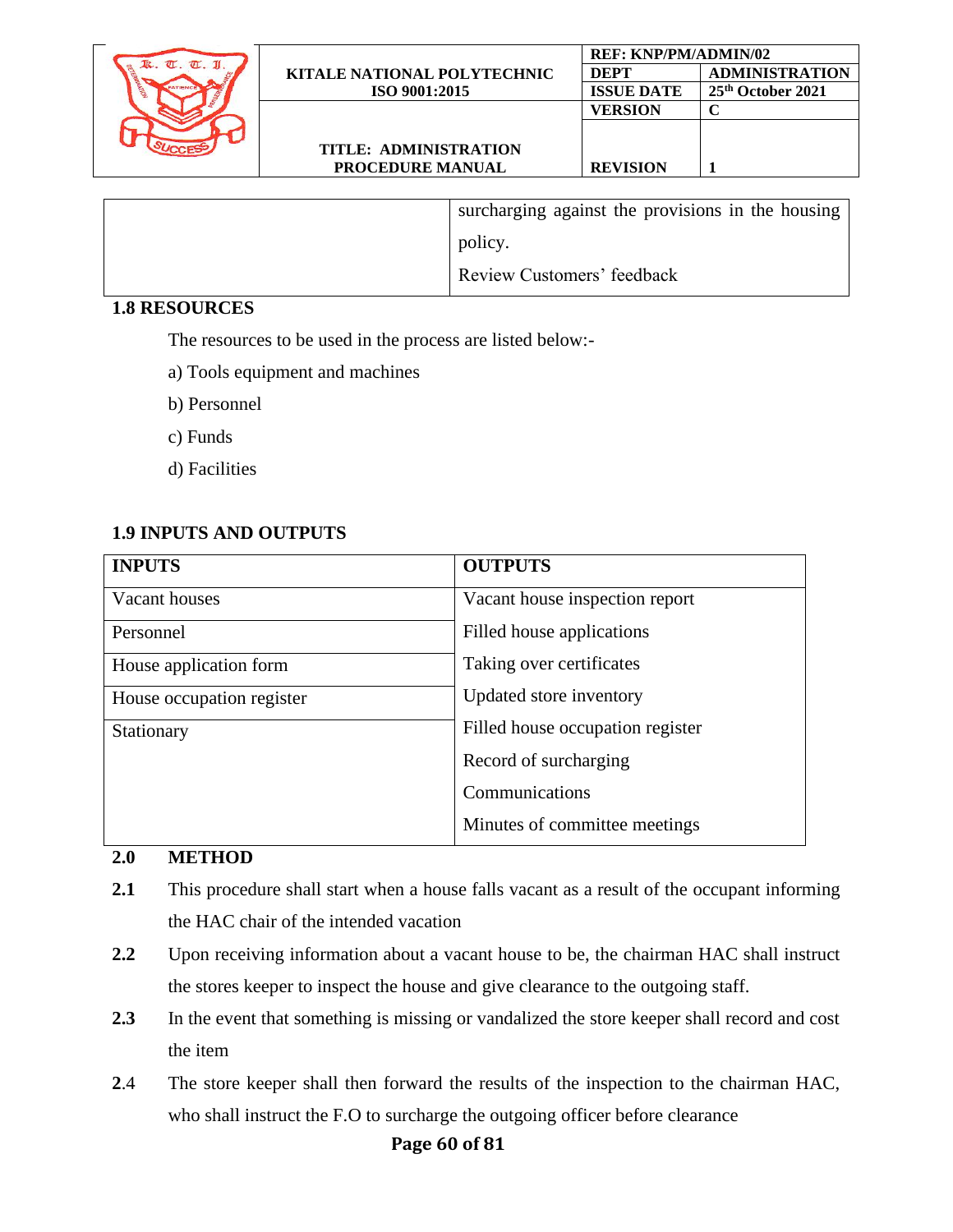

- **2**.5 The Chairman HAC shall in liaison with the M.O ensure repair of the house as per repair and maintenance procedure in this manual
- **2**.6 The chairman HAC shall then declare the house vacant as per internal communications procedure in this manual for interested staff to apply.
- **2**.7 Upon receipt of the duly filled application and convene a meeting of the committee to allocate house based on the scoring. This shall be done upon lapse of the deadline.
- **2**.8 The chairman shall then communicate as per internal communication procedure number 1 in this manual to the applicant who has been awarded the house within a week.
- **2**.9 The person awarded the house in liaison with the store keeper shall then ensure that everything is okay as per the inventory. Upon concurrence the winner of the house shall sign the inventory and taking over certificate and also sign KNP housing rules and regulation.
- **2**.10 This procedure shall be deemed complete upon the staff being handed over the key upon signing of the house occupation register.

## **3.0 LIST OF APPLICABLE RECORDS / REPORTS**

- a) Vacant house inspection report
- b) Filled house applications
- c) Taking over certificates
- d) Updated store inventory
- e) Filled house occupation register
- f) Record of surcharging
- g) Communications
- h) Minutes of committee meetings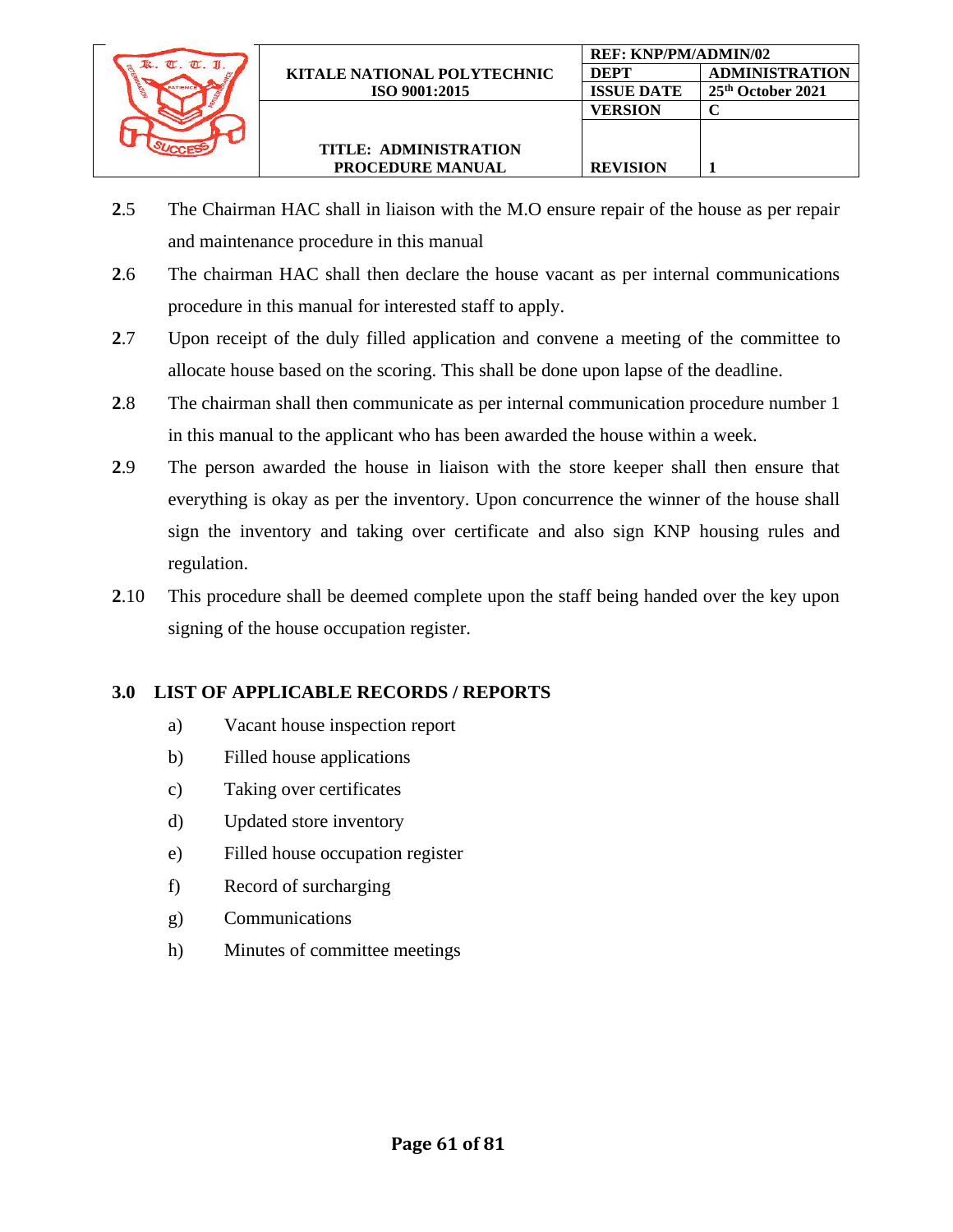

## **PROCEDURE NUMBER 17: PC DOCUMENT PREPARATION, IMPLEMENTATION AND EVALUATION**

## **1.0 GENERAL**

## **1.1 PURPOSE**

The purpose of this procedure is to ensure timely and effective Preparation,

Implementation and Evaluation of FY PC document at the Polytechnic.

## **1.2 SCOPE**

This procedure applies to all the preparation, implementation and evaluation of FY PC document.

## **1.3 REFERENCES**

- a) FY Annual PC Guidelines.
- b) FY KNP Budget
- c) FY KNP Procurement Plan
- d) KNP Strategic Plan
- e) FY Commissions Guidelines
- f) Reporting Manual

## **1.4 TERMS DEFINITIONS**

- a) KNP Kitale National Polytechnic
- b) FY Financial Year
- c) PC Performance Contract
- d) PCC Performance Contracting Coordinator
- e) PSPMMU –Public Service performance management and Monitoring Unit
- f) QAO Quality Assurance Officer
- g) ARCC Audit Risk and Compliance Committee
- h) GPCIS Government Performance contracting Information System

## **1.5 PRINCIPAL RESPONSIBILITY**

The Performance Contracting Coordinator (PCC) shall be responsible to ensure that this procedure is followed.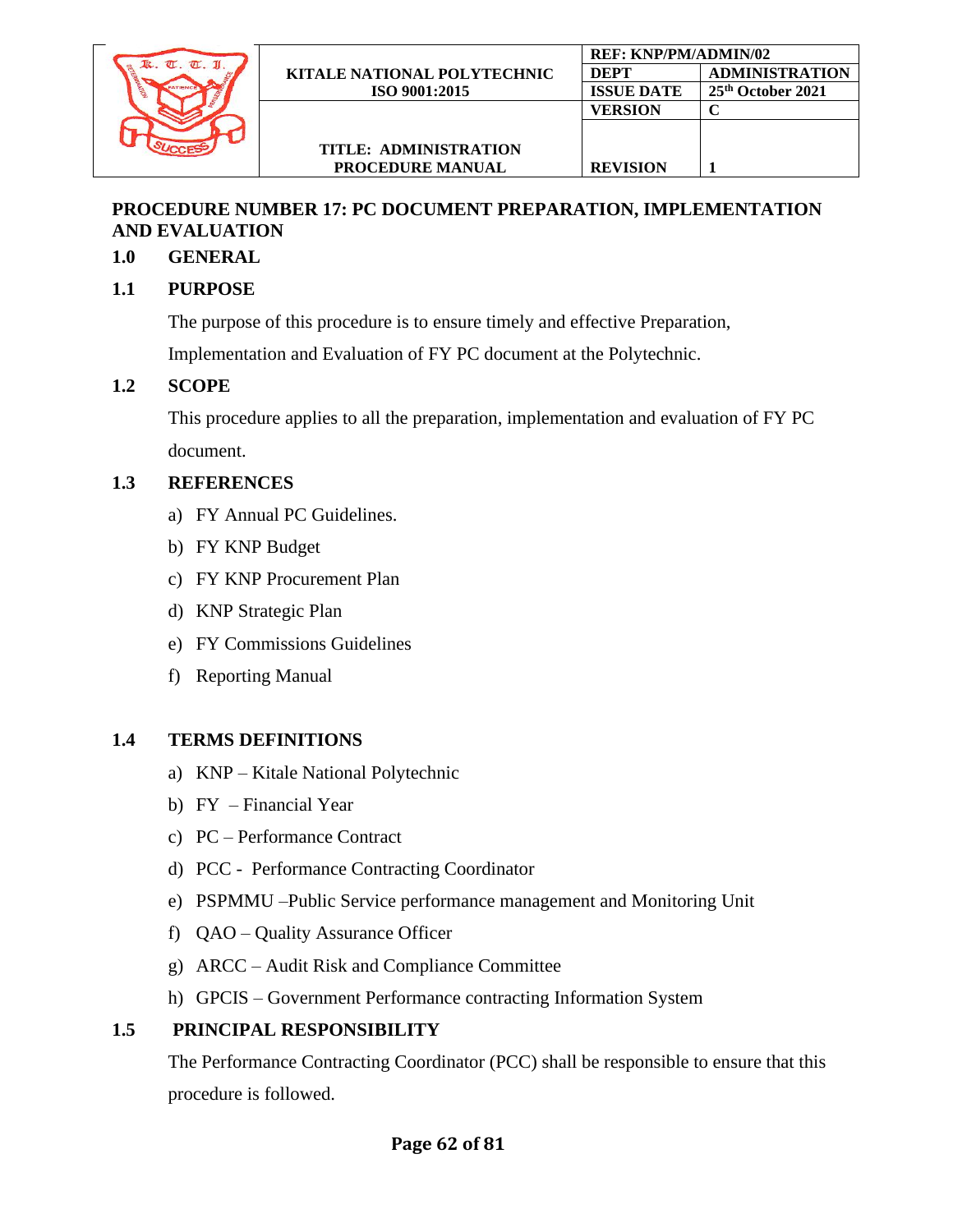

# **1.6 INTERFACES/INTERACTIONS**

- a) Procurement officer for provision of stationery
- b) Communication procedure for guidance in regards to communication
- c) Target holders, for setting and submission of PC targets.

# **1.7 PERFORMANCE TARGET**

The performance shall be measured through the overall performance of the performance Contracting basing on;

| PERFORMANCE TARGET        | MONITORING AND MEASUREMENT                                                                                           |
|---------------------------|----------------------------------------------------------------------------------------------------------------------|
| Submission of set targets | Check dates in the PC circulars submission<br>against stipulated and Review of moderation tools<br>against set dates |
|                           | Review of reports submission and received<br>feedback.                                                               |
|                           | Review of final PC score                                                                                             |

# **1.8 RESOURCES**

The resources to be used in the process are listed below:-

- a) Printing machine
- b) Computers
- c) Cabinets
- d) Stationery
- e) Personnel

# **1.9 INPUTS AND OUTPUTS**

| <b>INPUTS</b>                           | <b>OUTPUTS</b>      |
|-----------------------------------------|---------------------|
| <b>PC</b> preparation                   |                     |
| -KNP FY approved Budget,                | -Signed PC document |
| -KNP FY Approved Procurement Budget, -- |                     |
| -FY PC Guidelines,                      |                     |
| -Current Circulars,                     |                     |
| -Signed KNP Strategic plan              |                     |
| -Approved targets                       |                     |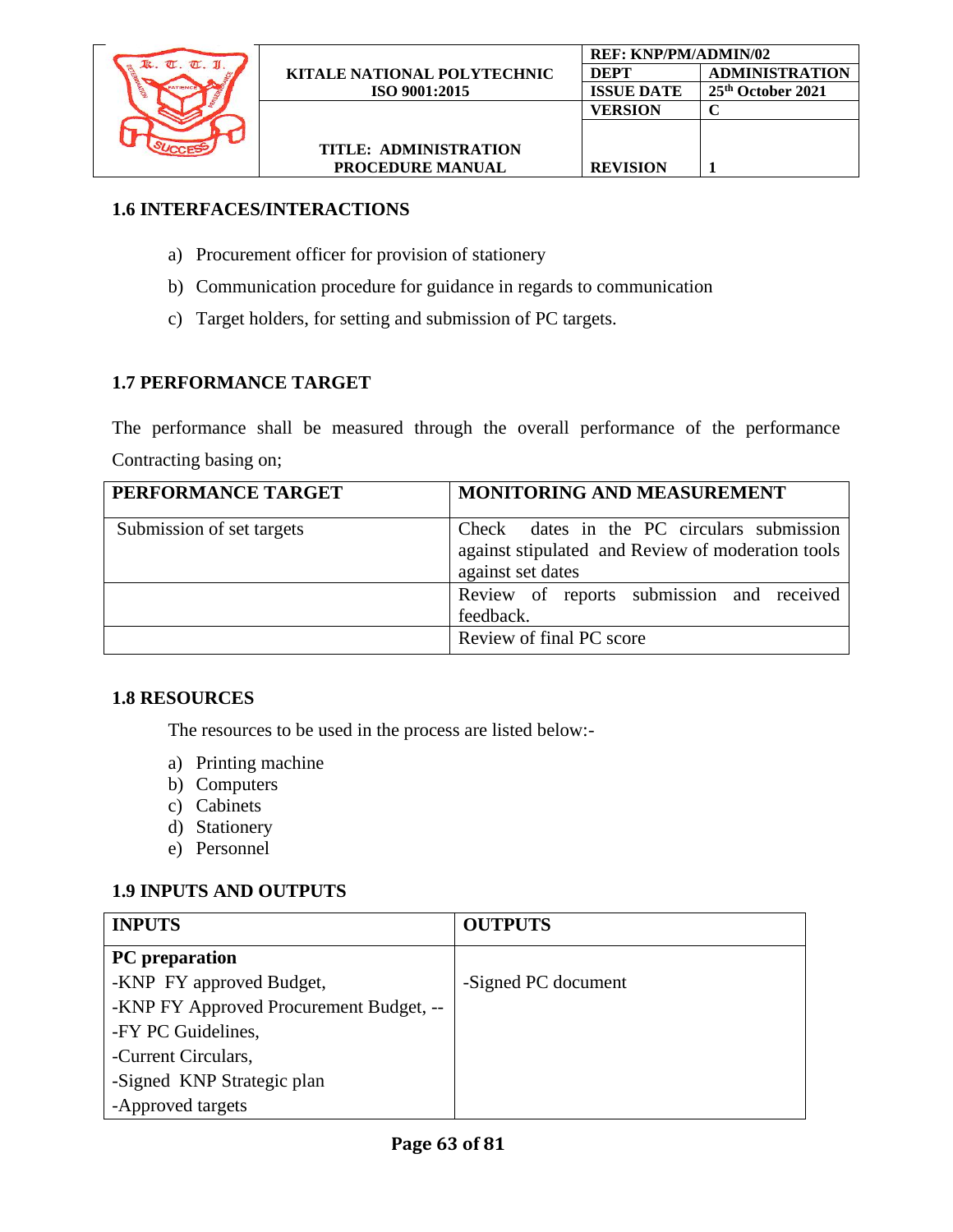| R. T. T. I.                          |                                 |                                | <b>REF: KNP/PM/ADMIN/02</b> |                       |
|--------------------------------------|---------------------------------|--------------------------------|-----------------------------|-----------------------|
|                                      | KITALE NATIONAL POLYTECHNIC     |                                | <b>DEPT</b>                 | <b>ADMINISTRATION</b> |
|                                      | ISO 9001:2015                   |                                | <b>ISSUE DATE</b>           | 25th October 2021     |
|                                      |                                 |                                | <b>VERSION</b>              | $\mathbf C$           |
|                                      |                                 |                                |                             |                       |
|                                      | <b>TITLE: ADMINISTRATION</b>    |                                |                             |                       |
|                                      | PROCEDURE MANUAL                |                                | <b>REVISION</b>             | 1                     |
|                                      |                                 |                                |                             |                       |
| Implementation                       |                                 |                                | Performance Reports         |                       |
|                                      | Guidelines from Commissions     |                                |                             |                       |
|                                      |                                 | <b>Annual Reports</b><br>a)    |                             |                       |
|                                      | Approved Work-Plans templates   | <b>Quarterly Reports</b><br>b) |                             |                       |
|                                      |                                 |                                |                             |                       |
| <b>Approved Reporting Templates</b>  |                                 |                                |                             |                       |
| <b>Evaluation</b>                    |                                 |                                |                             |                       |
| - KNP FY approved Budget,            |                                 |                                |                             |                       |
| -KNP FY Approved Procurement Budget, |                                 |                                |                             |                       |
| -FY PC Guidelines,                   |                                 | -Performance Report Score      |                             |                       |
| -Current Circulars,                  |                                 |                                |                             |                       |
| -Signed KNP Strategic plan           |                                 |                                |                             |                       |
| - Self Evaluation score sheet        |                                 |                                |                             |                       |
| -Quarterly AND Annual performance    |                                 |                                |                             |                       |
| extracted from the GPCIS             |                                 |                                |                             |                       |
|                                      | -Variable evidences for the FY. |                                |                             |                       |

#### **2.0 METHOD**

- 2.1 This procedure shall start upon receiving the PC guidelines from the PSPMMU for the indicated FY as per the internal communication procedure to remind target holders of targets submission.
- 2.1.2 In issuing the notice, the PCC shall be informed by the PC guidelines.
- 2.1.3 Upon receipt of this communication, the respective Target holders shall bring the notice to the attention of the departmental staff and Committee members.

## **2.2 PC PREPARATION**

- 2.2.1 The respective Target holders shall then
	- a) Guided by the PC guidelines read through the instructions that should be followed by the end of the FY.
	- b) Prepare draft targets for the committee.
	- c) Produce a draft copy of the questions
	- d) Prepare a marking scheme for the draft questions.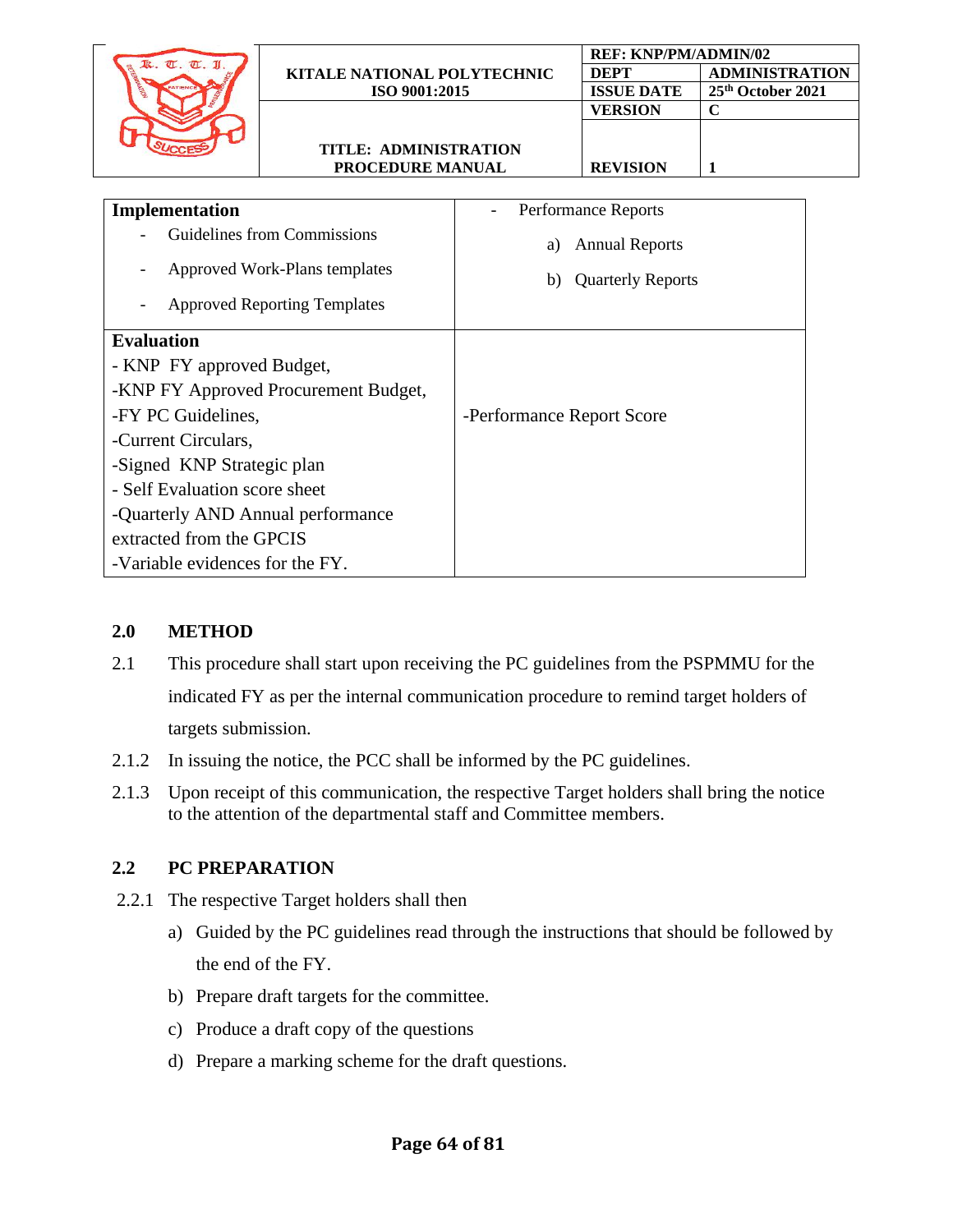

**REF: KNP/PM/ADMIN/02**

**VERSION C**

**REVISION 1**

**DEPT ADMINISTRATION ISSUE DATE 25th October 2021**

- 2.2.3 The PCC shall record receipt of the same by recording in the draft Target Register.
- 2.2.4 The PCC shall communicate to all target holders the date of meeting 10 days before PC Committee meeting.
- 2.2.5 The PCC shall prepare the draft copy for the PC Committee meeting.
- 2.2.6 Upon expiry of 10 days the PCC shall present the draft document to the PC Committee meeting under the guidance of the principal as the chairman.
- 2.2.7 The PCC prepares the Final agreed targets.
- 2.2.8 The PCC shall then submit the soft copy and hard copy of the draft document to the principal one week upon making corrections of the draft copy document.
- 2.2.9 The Principal shall communicate to all ARCC Members 5 days before the meeting.
- 2.2.10 Upon receipt of this communication, the principal shall bring the notice to the attention of the ARRC Members and the Full KNP Council 7 days before the meeting for adoption. If the PC draft document meets the requirements described in 2.1 above, the Full KNP Council shall adopt and approve the draft document for negotiation.

## **2.3 NEGOTIATIONS OF PC DOCUMENT**

- 2.3.1 This procedure shall start upon receiving the communication from the MOE for the indicated FY as per the internal communication procedure to remind institutions of the negotiation procedure, requirement and date of meeting.
- 2.3.2 Upon receipt of this communication, the principal shall bring the notice to the attention of the KNP Negotiation and Vetting Committee 10 days before the scheduled day of Negotiation process.
- 2.3.3 If the PC draft document meets the requirements described in 2.1 above, the MOE shall adopt and approve the Institutional draft document for vetting process.
- 2.3.4 Upon approval of the Institutional draft document by the Negotiation Panel the Chairman/lady shall forward the received agreed Negotiated document, signed minutes of deliberations in softcopies to the PSPMMU for vetting process.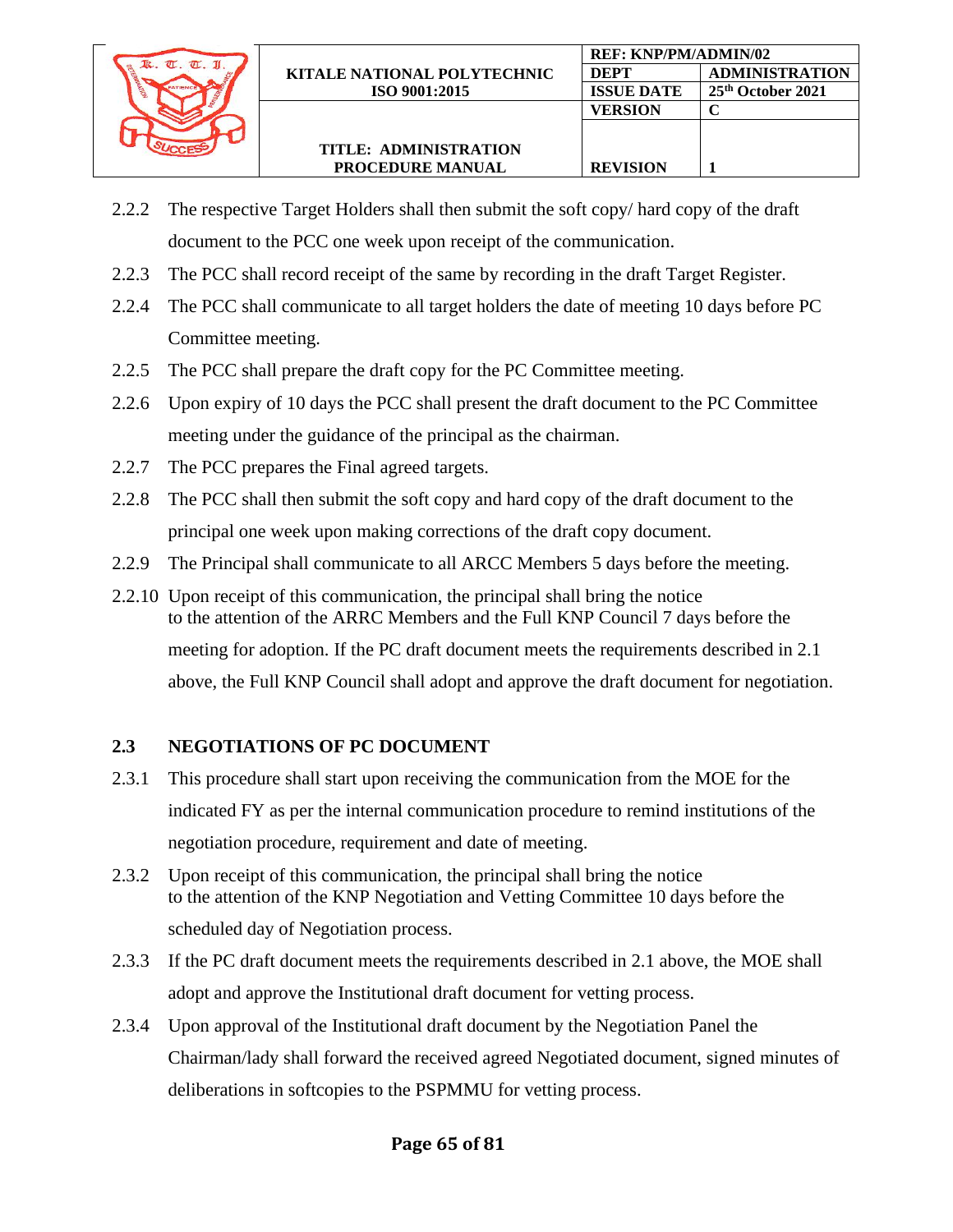

2.3.5 The PCC shall upload the approved negotiated PC document to the PSPMMU online system as per the given Manual for Vetting process.

**REF: KNP/PM/ADMIN/02**

**VERSION C**

**REVISION 1**

**DEPT ADMINISTRATION ISSUE DATE 25th October 2021**

## **2.4 VETTING OF PC DOCUMENT**

- 2.4.1 This procedure shall start upon receiving the communication from the PSPMMU for the indicated FY as per the internal communication procedure to remind institutions of the Vetting process, requirement and date of meeting.
- 2.4.2 Upon receipt of this communication, the principal shall bring the notice to the attention of the KNP Negotiation and Vetting Committee 7 days before the scheduled day of Vetting process.
- 2.4.3 If the KNP PC vetted document meets the requirements described in 2.1 above, the PSPMMU shall adopt and approve the Institutional vetted document for Review process.
- 2.4.4 Upon approval of the Institutional vetted document by the Vetting Panel the Chairman/lady shall forward the received agreed Vetted document in softcopies to the PSPMMU and the PCC shall update the changes online for Review process.

## **2.5 REVIEW**

- 2.5.1 Upon approval of the Institutional reviewed document by the PSPMMU Review Panel the Chairman/lady shall forward the agreed Reviewed document to PSPMMU for signing process.
- 2.5.2 The KNP PCC shall download and prepared a physical binded copy of the reviewed PC document for the FY for signing Purposes.

## **2.6 SIGNING OF PC DOCUMENT**

- 2.6.1 This procedure shall start upon receiving the communication from the PSPMMU for the indicated FY as per the internal communication procedure to remind institutions of the Signing Process.
- 2.6.2 Upon receipt of this communication, the Principal shall bring the notice

## **Page 66 of 81**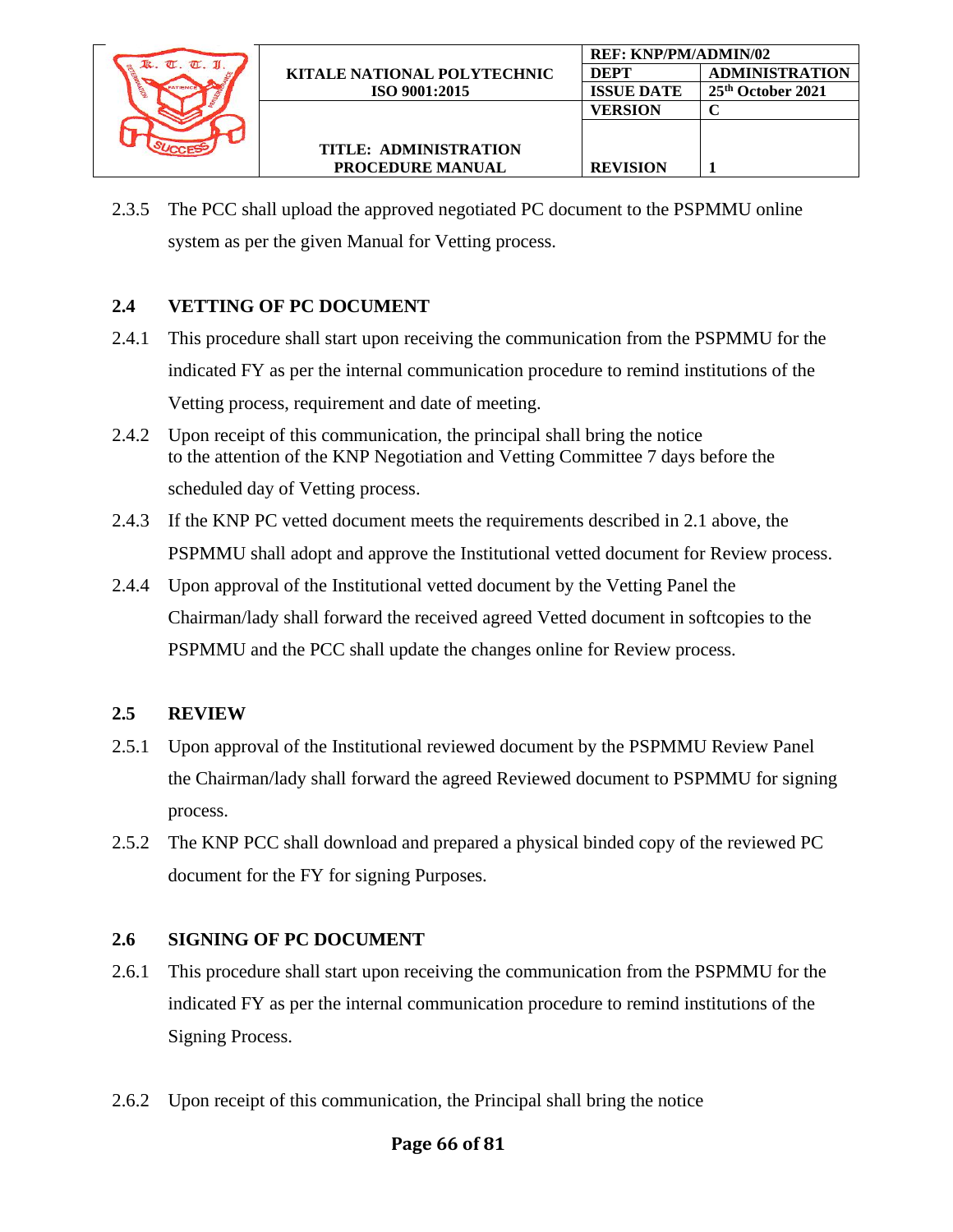

 to the attention of the KNP Negotiation and Vetting Committee 10 days before the scheduled day of signing process. The procedure shall be deemed complete when the Reviewed PC document is presented for signing.

## **2.7 PC IMPLEMENTATION**

The procedure shall start with the PCC Circulating the signed FY PC document to all the target holders for purpose of implementation.

- 2.7.1 The target holder will organize quarterly meetings to deliberate on the sub targets within the FY and prepare quarterly reports then submit 3 days after the end of every quarter to the principal to allow the PC coordinator to compile and prepare quarterly reports for the Polytechnic Council Committee deliberations.
- 2.7.2 The PCC shall take 4 days to compile and submit the Quarterly Performance reports through the Online system before the end of every Quarter.
- 2.7.3 The PCC will update the principal 5 days after the end of every quarter on status of performance report submission.
- 2.7.4 This Activity will end after performance report submissions to allow the PCC prepare Physical files every quarter as the Polytechnic awaits Evaluation process.

## **2.8 EVALUATION AND MODERATION**

- 2.8.1 This procedure shall start upon receiving the PC circular from the PSPMMU for the indicated FY as per the internal communication procedure to remind target holders of Evaluation and Moderation Process.
- 2.8.2 Upon receipt of this communication, the principal shall bring the notice to the attention of the KNP Negotiation and Vetting Committee 7 days before the scheduled day of Evaluation and moderation process.
- 2.8.3 If the KNP PC Reviewed document meets the requirements described in 2.1 above, the PSPMMU shall scrutinize the evidences, Moderate the self-Evaluation score and sign the Institutional Final score sheet for ranking process.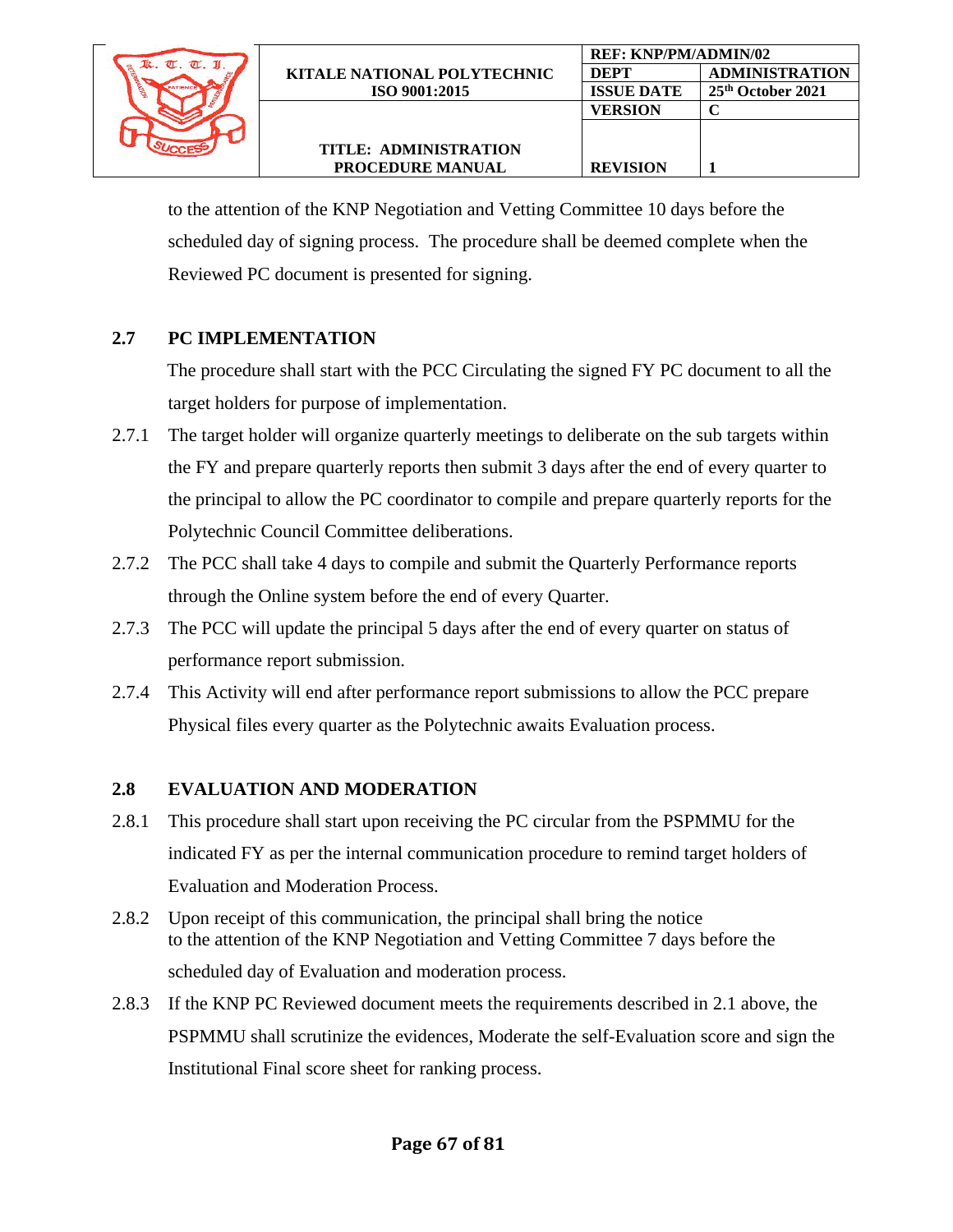

- 2.8.4 Upon signing of the institutional Final score sheet the PSPMMU Panel shall forward the PC ranking scores to the Principal Secretary for release to the Public.
- 2.8.5 Once the Final score is release to the Public the process deemed complete and the cycle starts again for the next FY.

### **3.0 LIST OF APPLICABLE RECORDS AND REPORTS**

- a) Annual and quarterly Reports.
- b) Self-Evaluation score Report
- c) FY Evaluation Reports by the PSPMMU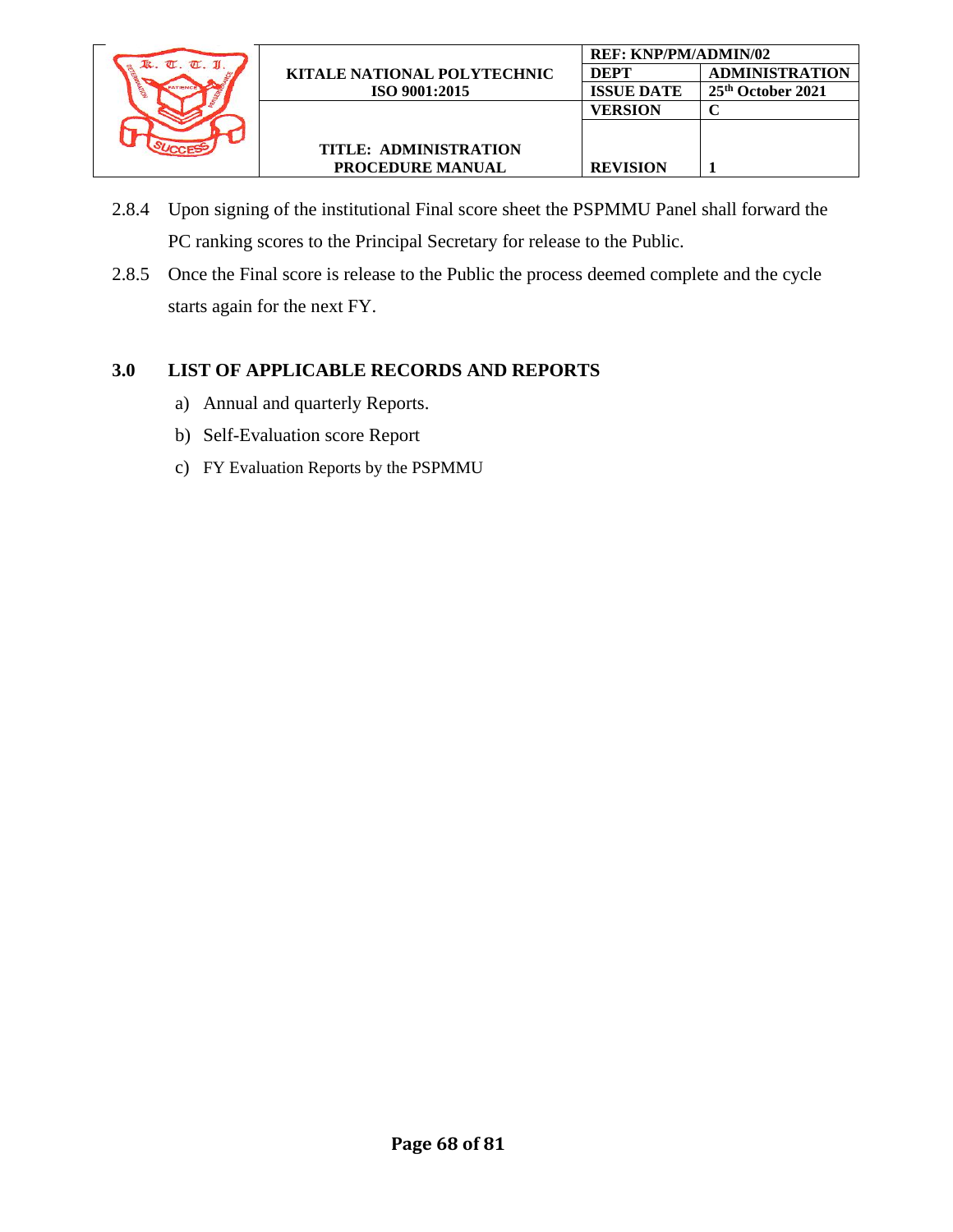

## **PROCEDURE NUMBER 18: CLEARANCE OF STAFF AND STUDENTS**

- **1.0 GENERAL**
- **1.1 PURPOSE**

This procedure is to ensure effective and efficient clearance of staff and students at KNP

# **1.2 SCOPE**

This procedure applies to clearance of all staff and students of KNP

# **1.3 REFERENCES**

- a) PSC code of conduct
- b) Current Workers manual from the ministry of labor
- c) KNP Academic policy (2018 revised edition)
- d) KNP rules and regulations

# **1.4 DEFINITION OF TERMS**

- a) H.O.D- Head of department
- b) D/P Admin Deputy Principal administration
- c) PSC- Public Service Commission

# **1.5 PRINCIPAL RESPONSIBILITY**

The D/P Admin shall ensure that this procedure is strictly adhered to.

# **1.6 INTERFACES/INTERACTIONS**

- a) All departments/ sections for clearance of exiting staff
- b) Principal for final clearance of exiting staff and issuance of a letter of release
- c) Lecturers for clearance of final year students
- d) Registrar for endorsement of cleared forms for final year students
- e) D/P Academics for endorsement of cleared forms and issuance of a release letter to cleared students.

# **1.7 PERFORMANCE TARGET**

The performance shall be measured through the overall performance of the Department basing on;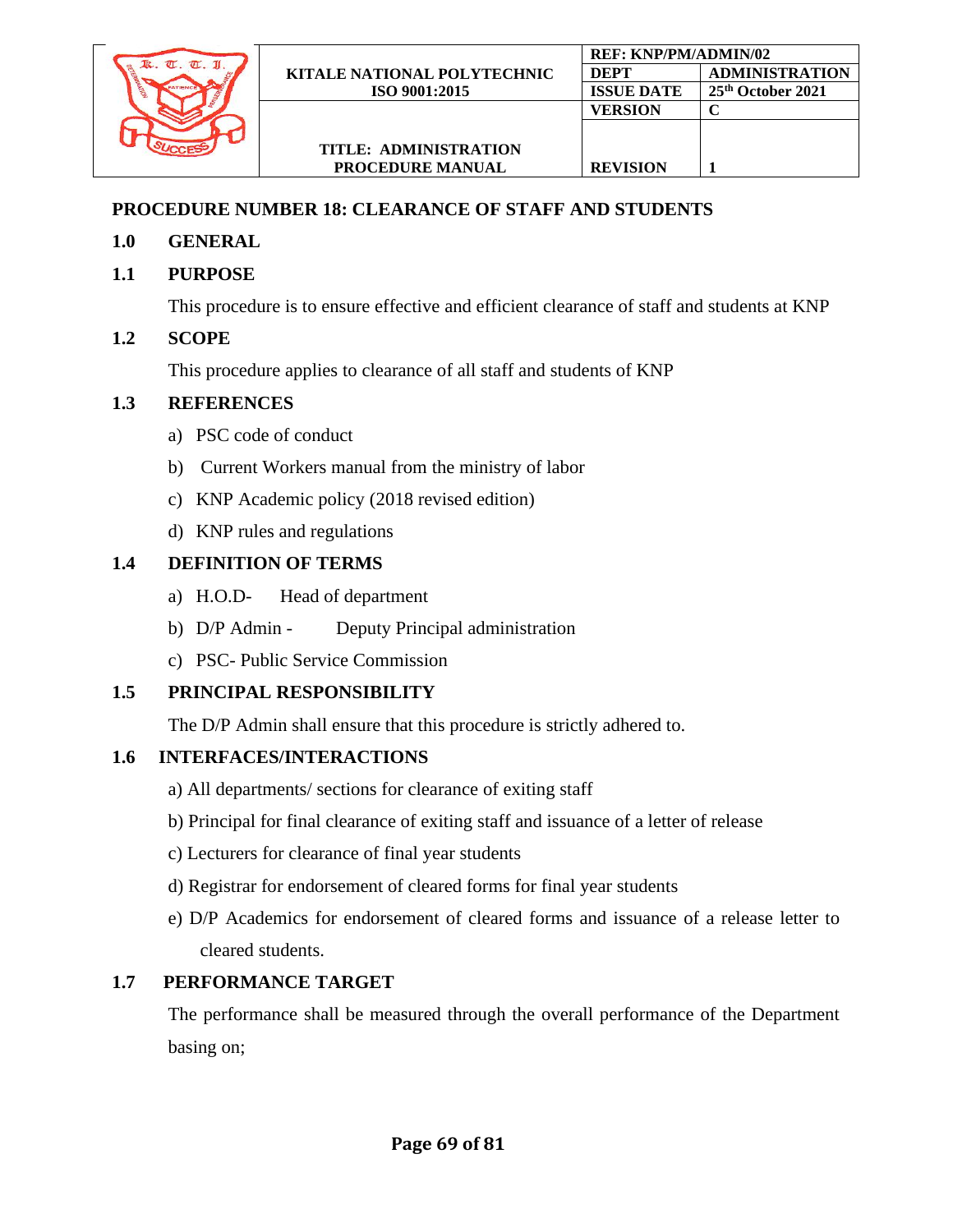

| <b>TITLE: ADMINISTRATION</b> |
|------------------------------|
| <b>PROCEDURE MANUAL</b>      |

| PERFORMANCE TARGET                       | MONITORING AND MEASUREMENT                     |
|------------------------------------------|------------------------------------------------|
| 100% clearance by relevant departments   | Review the dully filled clearance forms        |
| Returning of all the Polytechnic's items | Review the clearance forms against the list of |
| possessed by the existing staff/students | items returned and financial records           |

#### **1.8 RESOURCES**

The resources to be used in the process are listed below:-

- a) Tools Equipment and Machines
- b) Personnel
- c) Funds
- d) Facilities

### **1.9 INPUTS AND OUTPUTS**

| <b>INPUTS</b>                | <b>OUTPUTS</b>              |
|------------------------------|-----------------------------|
| <b>Blank</b> clearance forms | Filled clearance forms      |
| Existing staff/students      | Release letter              |
| Stationary                   | <b>Leaving Certificates</b> |
|                              | Communications              |
|                              | Evidence of items returned  |
|                              | Financial records           |

#### **2.0 METHOD**

#### **2.1.0 Clearance of staff**

2.1.1 This procedure shall commence upon a member of staff presenting himself/herself to the principal's secretary and requesting for clearance forms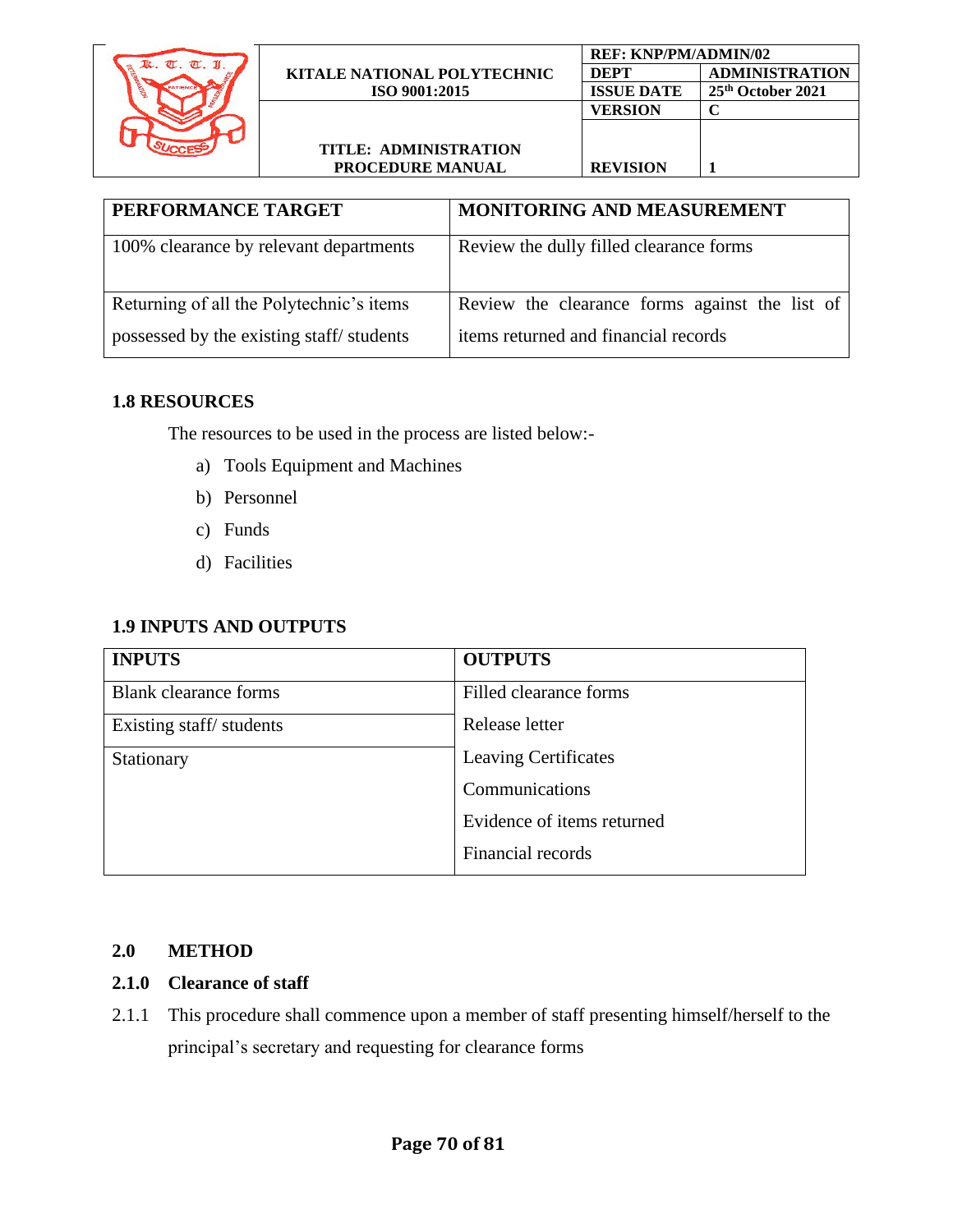

- 2.1.2 The member of staff shall then forward the clearance to the various HOD s and sections for clearance. The departments in clearance shall consider pending work and institute property. In the event of the above not being met the staff member is not cleared.
- 2.1.3 Upon clearance by all the HODs and HOS the members of staff shall finally forward the clearance to the principal for final clearance as per criteria in 2.1.2
- 2.1.4 The procedure shall be deemed complete upon the principal giving a release letter to the member of staff.

## **2.2 Clearance of discontinued students**

2.2.1 This activity shall start when the student has been discontinued and issued with clearance form by the D/P acad.

The student shall have the form duly filled.

2.2.2 This activity shall be deemed complete when the student receives a release letter from the DP acad.

## **2.3 Clearance for the final year students**

- 2.3.1 This activity shall commence one week before start of final examinations when the registrar shall prepare and forward the clearance forms for final year students to the respective HOD
- 2.3.2 The HOD shall avail the file containing the clearance forms to the respective teachers and HOS to clear the students guided by the criteria in 2.2.2 above.
- 2.3.3 The HOD shall then forward the file containing signed clearance forms to the registrar as per internal communication for endorsement of the cleared forms and further endorsement by the D/P acad.
- 2.3.4 The forms not cleared shall not be endorsed until fully cleared.
- 2.3.5 The registrar shall communicate to the HOD for further communication to cleared students to pick their leaving certificates from the registrar and the procedure shall be deemed complete.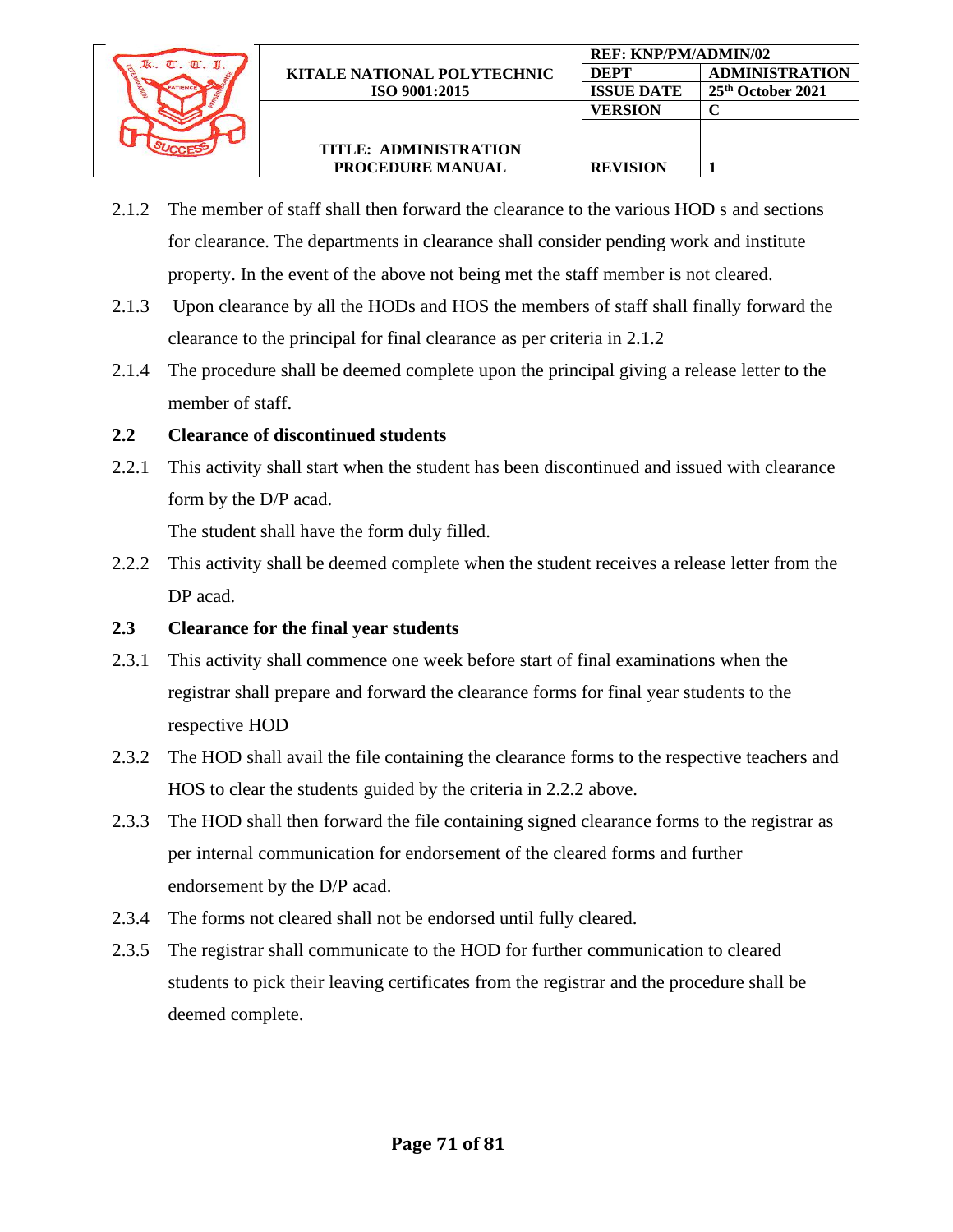

## **3.0 LIST OF APPLICABLE RECORDS/REPORTS**

- a) Filled clearance forms
- b) Release letter
- c) Leaving Certificates
- d) Communications
- e) Evidence of items returned
- f) Financial records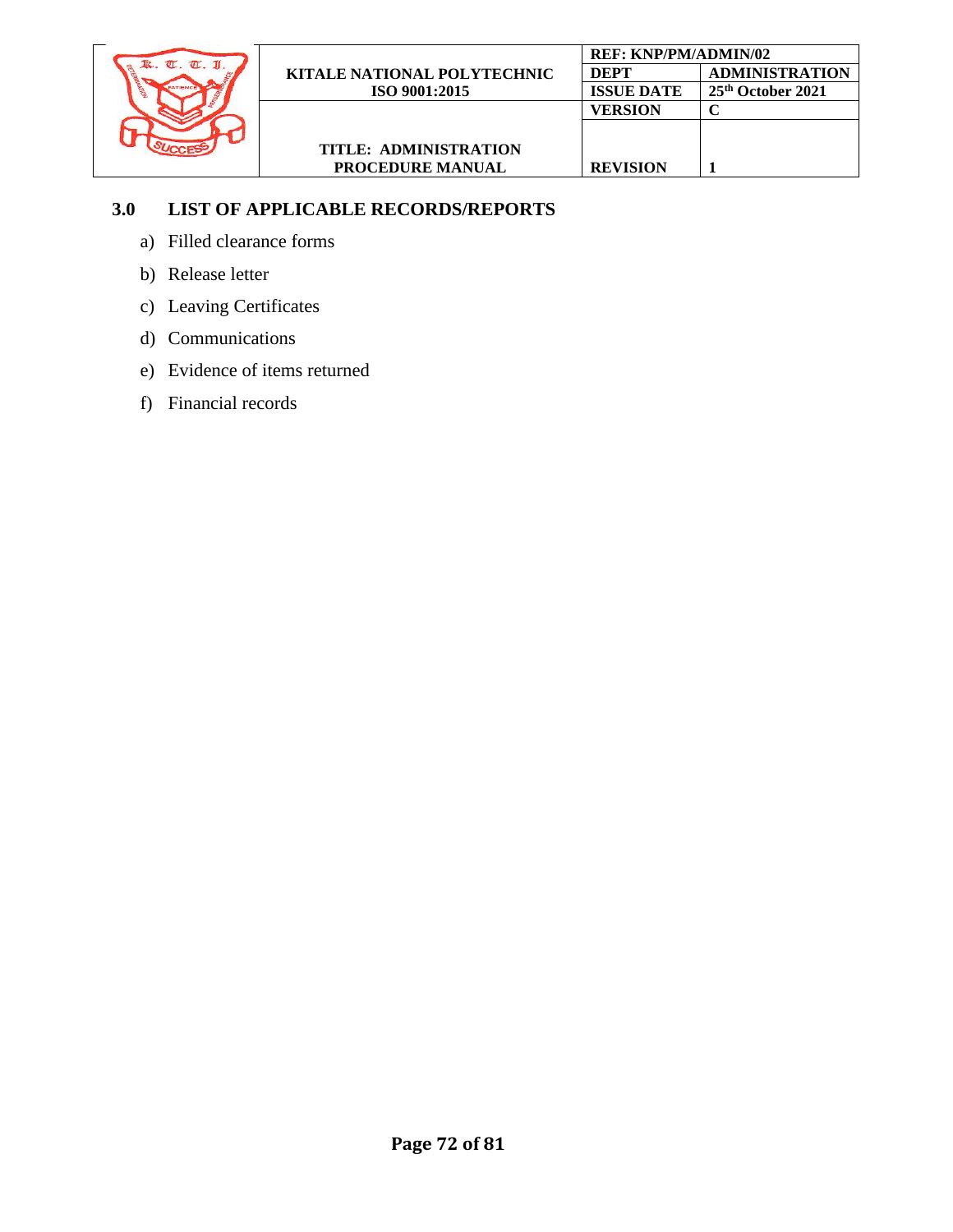

**PROCEDURE MANUAL**

#### **PROCEDURE NUMBER 19: HANDLING OF ATTACHEES AND TEACHING PRACTICE TEACHERS**

#### **1.0 GENERAL**

#### **1.1 PURPOSE**

The purpose of this procedure is to ensure efficient and effective attachment of attaches and teaching practice lecturers to the Polytechnic,

#### **1.2 SCOPE**

This procedure applies to all attaches and teaching practice teachers to the Polytechnic

#### **1.3 REFERENCES**

- a) PSC code of ethics
- b) PSC code of regulations

#### **1.4 TERMS DEFINITION**

a) ILO – Industrial Liaison Officer

### **1.5 PRINCIPAL RESPONSIBILITY**

The ILO on attaches and Deputy Academics on teaching practice, shall ensure this Procedure is followed and maintained.

#### **1.6 INTERFACES/INTERACTIONS**

#### **1.7 PERFORMANCE TARGET**

The performance shall be measured through the overall performance of the Department basing on;

| PERFORMANCE TARGET | <b>MONITORING AND MEASUREMENT</b> |
|--------------------|-----------------------------------|
|                    |                                   |
|                    |                                   |
|                    |                                   |

#### **1.8 RESOURCES**

The resources to be used in the process are listed below:-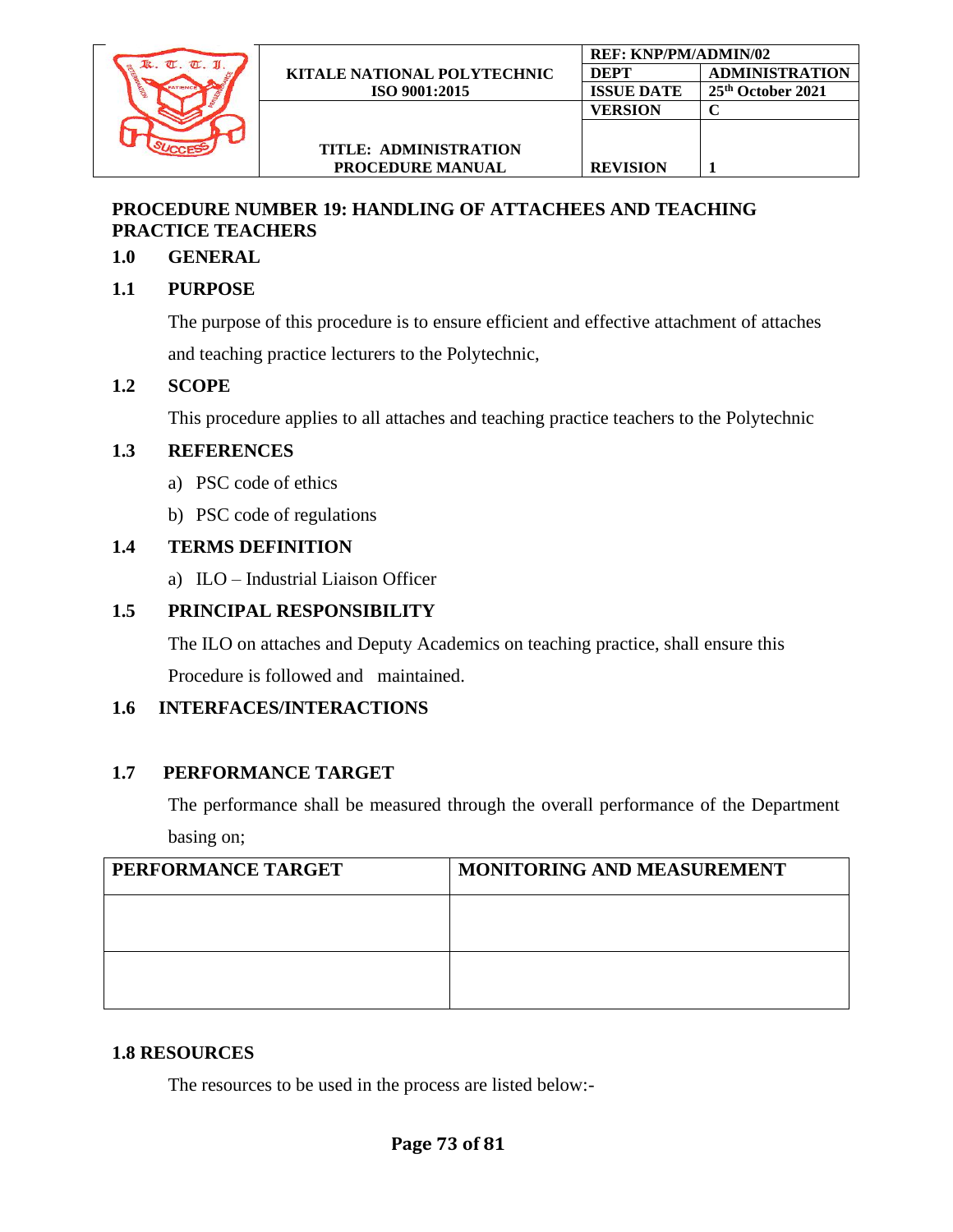

# **1.9 INPUTS AND OUTPUTS**

| <b>INPUTS</b>              | <b>OUTPUTS</b>         |
|----------------------------|------------------------|
| <b>Application Letters</b> | Attachment reports     |
| Logbooks                   | Recommendation letters |
| <b>Insurance Covers</b>    |                        |

## **2.0 METHOD**

- 2.1.1 This procedure shall start upon the receipt of attachés application for industrial attachment at the POLYTECHNIC as per external communication procedure number 2 in the operations manual.
- 2.1.2 The ILO shall liaise with the HODs of the respective department to ascertain the availability of vacancies.
- 2.1.3 If the vacancy is not available the ILO shall communicate the unavailability to the applicants as per the external communication procedure number 2 in the general operations procedures manual.
- 2.1.4 If the vacancy is available the ILO shall communicate to the applicant of the same. The ILO shall indicate the requirement as follows
	- a) date of reporting
	- b) duration of the attachment period
	- c) availability /non availability of accommodation
	- d) presentation of insurance policy cover on reporting
	- e) Terms and conditions.

## **2.2 REPORTING**

- 2.2.1 The attaché shall report to the receptionist where he/she shall be directed according to the institution's procedure on customer care at the reception.
- 2.2.2 The ILO shall take the attaché to the respective department and introduce the attaché.
- 2.2.3 The attaché shall be oriented to the regulations and working procedure of the department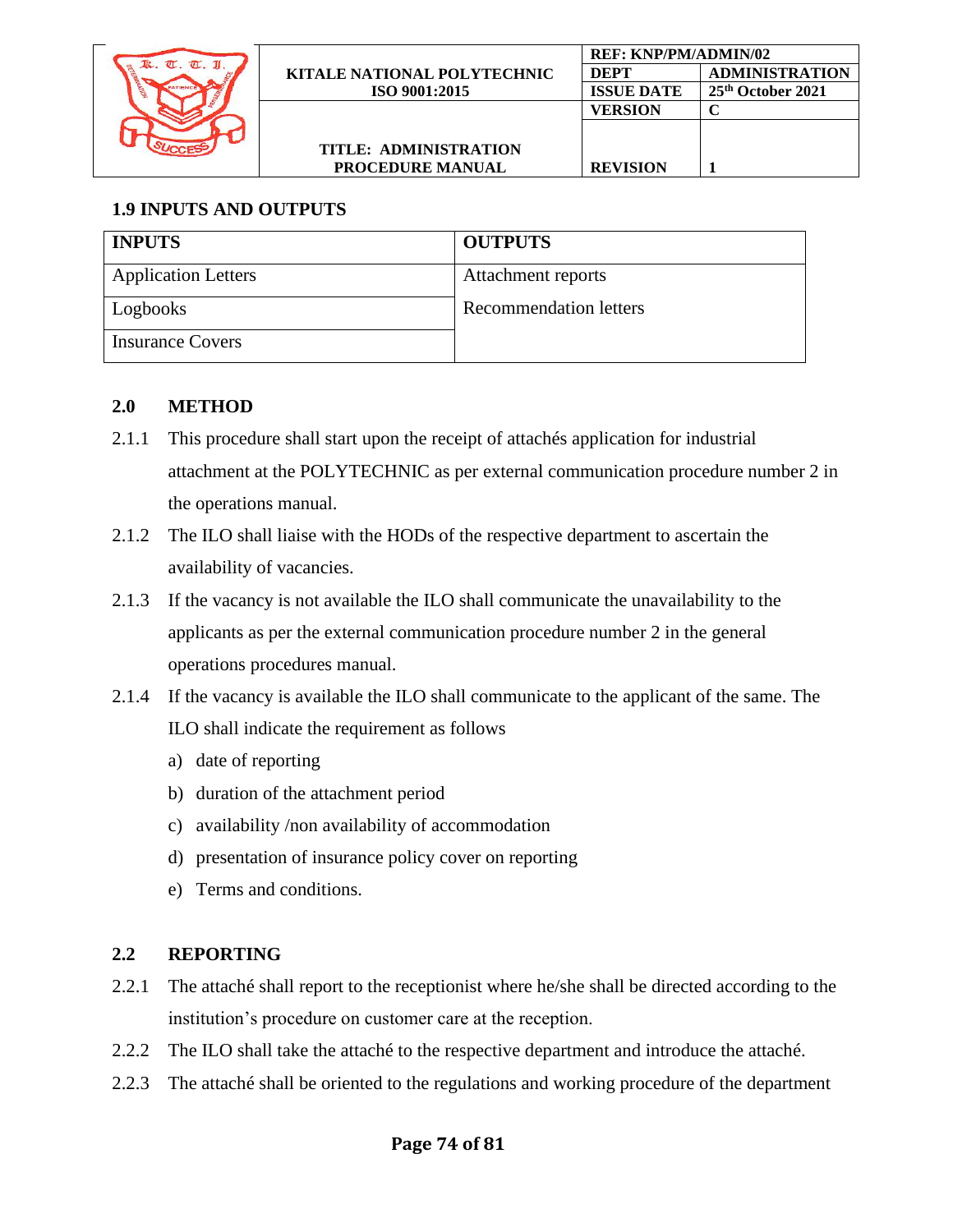

- 2.2.4 The attaché shall be required to record the daily activities in the log book. The log book shall be assessed and signed at least once a week. by the respective supervisor.
- 2.2.5 Upon completion of the attachment period, the respective HOD shall write a recommendation letter for the attaché and confidential letter to the respective institutions where applicable.
- 2.2.6 The attaché shall be required to perform clearance as per clearance of students' procedure and this activity shall be deemed complete.

### **3.0 LIST OF APPLICABLE RECORDS/REPORTS**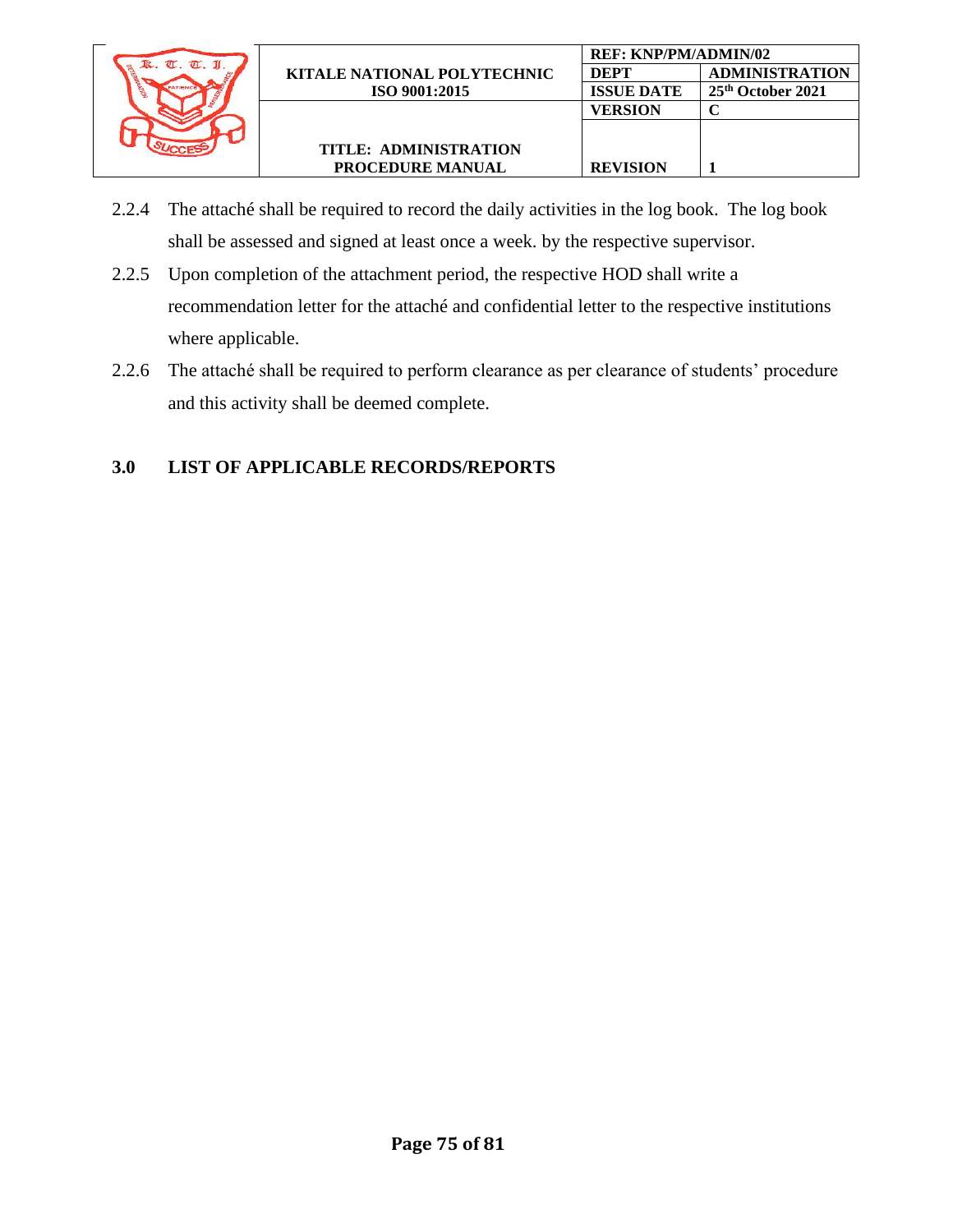

### **PROCEDURE NUMBER 20: POLICY FORMULATION/ REVIEW**

### **1.0 GENERAL**

### **1.1 PURPOSE**

The purpose of the procedure is to ensure effectiveness, efficiency, consistency, transparency and uniformity in the formulation and review of The Polytechnic's policies**.**

### **1.2 SCOPE**

The procedure applies to the formulation and review of policies, student's constitutions and regulations in The Polytechnic.

### **1.3 REFERENCES**

- a) Relevant Government policies
- b) Government Agencies policies
- c) Constitution of Kenya, 2010

### **1.4 TERMS AND DEFINITIONS**

C.E.O **–** Chief Executive Officer

## **1.5 PRINCIPAL RESPONSIBILITY**

The Principal shall ensure this procedure is adhered to.

### **1.6 INTERFACES/INTERACTIONS**

- a) Principal facilitate and coordinate the formulation and review of The Polytechnic's policies
- b) Governing Council- facilitate and approve the formulation and review of the policies
- c) Policy formulation committee to review and draft the new policy
- d) Implementers adopt and implement the reviewed policy

### **1.7 PERFORMANCE TARGET**

The performance shall be measured through the overall performance of the Department basing on;

| PERFORMANCE TARGET              | <b>MONITORING AND MEASUREMENT</b>       |  |  |  |  |
|---------------------------------|-----------------------------------------|--|--|--|--|
| Adherence to legal requirements | See evidence of approval by the Council |  |  |  |  |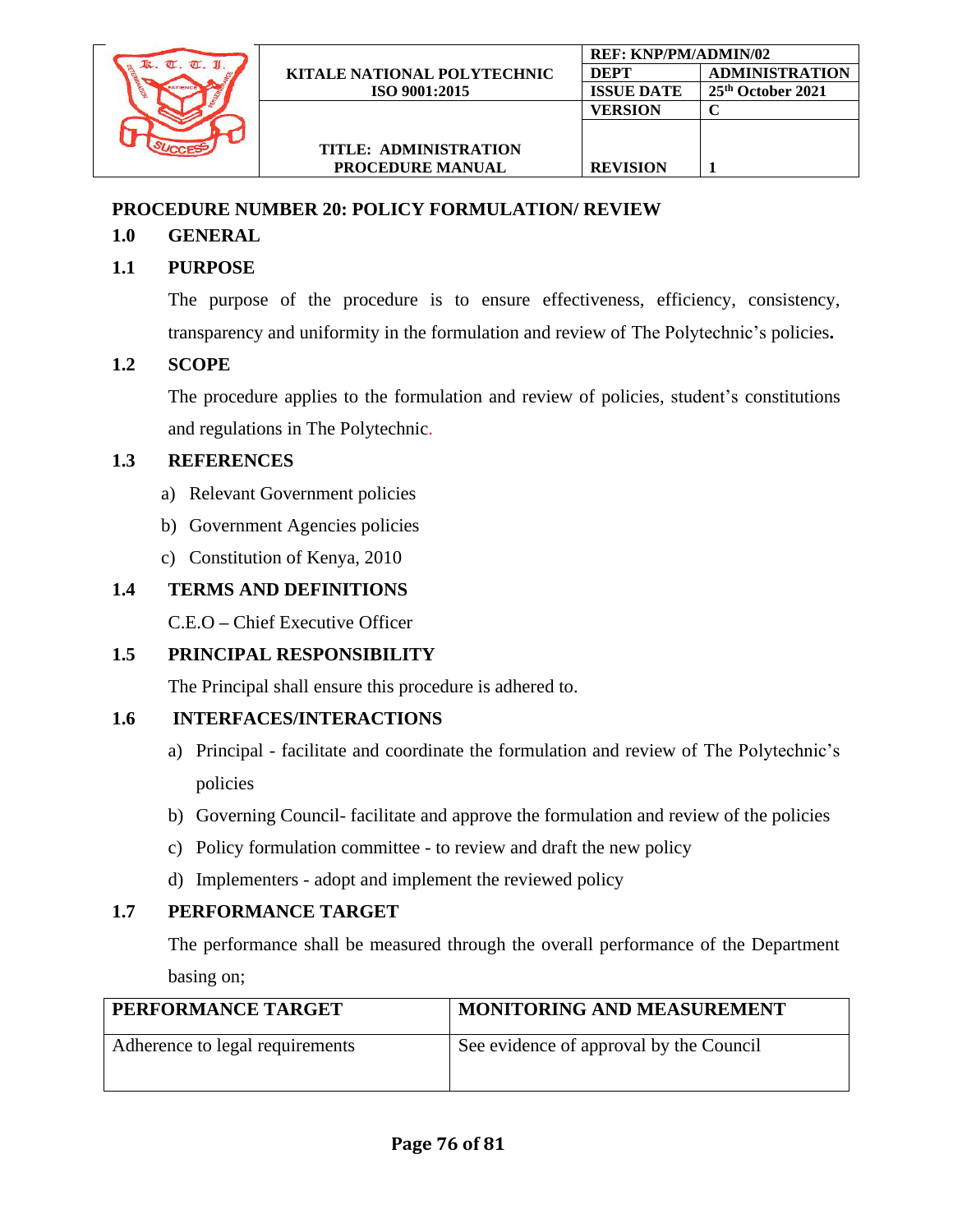|       |                                    | <b>REF: KNP/PM/ADMIN/02</b> |                               |
|-------|------------------------------------|-----------------------------|-------------------------------|
| $\pi$ | <b>KITALE NATIONAL POLYTECHNIC</b> | DEPT                        | <b>ADMINISTRATION</b>         |
|       | ISO 9001:2015                      | <b>ISSUE DATE</b>           | 25 <sup>th</sup> October 2021 |
|       |                                    | VERSION                     |                               |
|       |                                    |                             |                               |
|       | TITLE: ADMINISTRATION              |                             |                               |
|       | <b>PROCEDURE MANUAL</b>            | <b>REVISION</b>             |                               |
|       |                                    |                             |                               |

| Clarity of policy |          | See evidence of review of draft policy and |  |  |  |
|-------------------|----------|--------------------------------------------|--|--|--|
|                   | approval |                                            |  |  |  |

#### **1.8 RESOURCES**

The resources to be used in the process are listed below:-

- a) Funds
- b) Personnel

#### **1.9 INPUTS AND OUTPUTS**

| <b>INPUTS</b>                   | <b>OUTPUTS</b>             |
|---------------------------------|----------------------------|
| Personnel                       | Approved policy            |
| Funds                           | Comments                   |
| Stationery and office equipment | Evidence of implementation |
| Identified needs/requests       |                            |
| Current policy                  |                            |

#### **2.0 METHOD**

- 2.1 This procedure shall start with C.E.O identifying the need to formulate or review a policy initiated by any of the following:
	- a) Government Policy
	- b) Stakeholder Input
	- c) Corporations Strategic Plan
- 2.2 Upon need identification, the Principal shall constitute a committee for policy formulation/review guided by:
	- a) Relevance of the officers
	- b) Guidelines as applicable
	- c) Competence and experience
- 2.3 The committee shall prepare a draft policy document and submit it to the Principal for approval.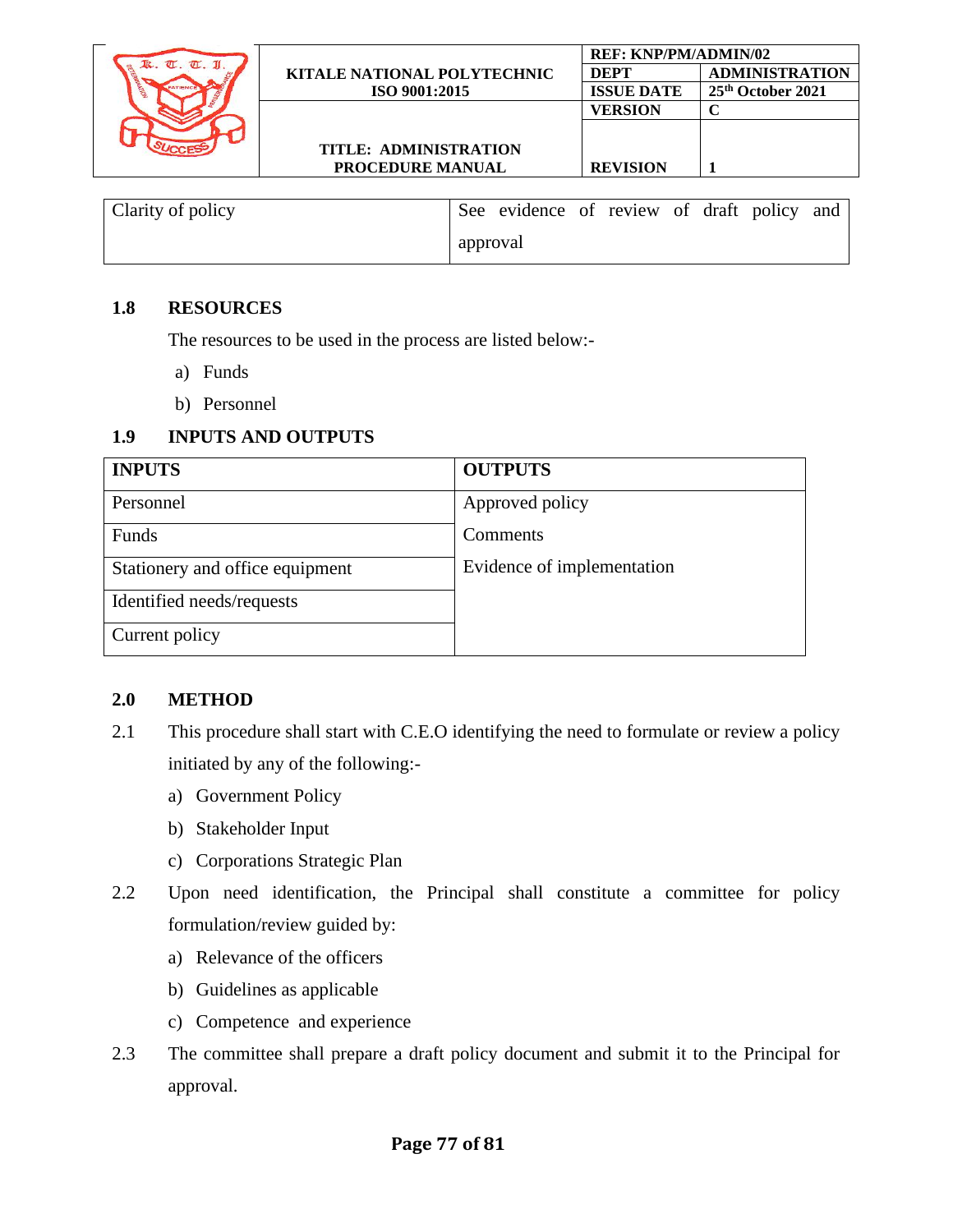

- 2.3 In the event of disapproval of the draft policy the Principal shall return the draft to the committee with recommendations.
- 2.4 Upon approval of the draft the Principal shall circulate it to the stake holders requesting for their inputs within a period of not more than two weeks from the date of the circular.
- 2.5 Upon receipt of the inputs the Principal shall convene a Policy review/formulation committee meeting to come up with a final draft within a period of one week.
- 2.6 Upon finalization, the draft policy shall be presented to the Council for approval.
- 2.7 In approving the policy, the Council shall consider:
	- a) Relevance
	- b) Current approved Budget
	- c) Government Policies
	- d) Guidelines where applicable
- 2.8 In the event of disapproval, the Council shall make recommendations and return it to the policy committee for review and resubmission.
- 2.7 Upon approval by the Council the policy shall be launched and distributed to the various stakeholders for implementation.
- 2.9 This procedure shall be deemed complete when the policy is distributed to all applicable stakeholders for implementation

### **3.0 LIST OF APPLICABLE RECORDS/REPORTS**

- a) Approved policy
- b) Feedback reports
- c) Implementation reports
- d) Record of circulation
- e) Review reports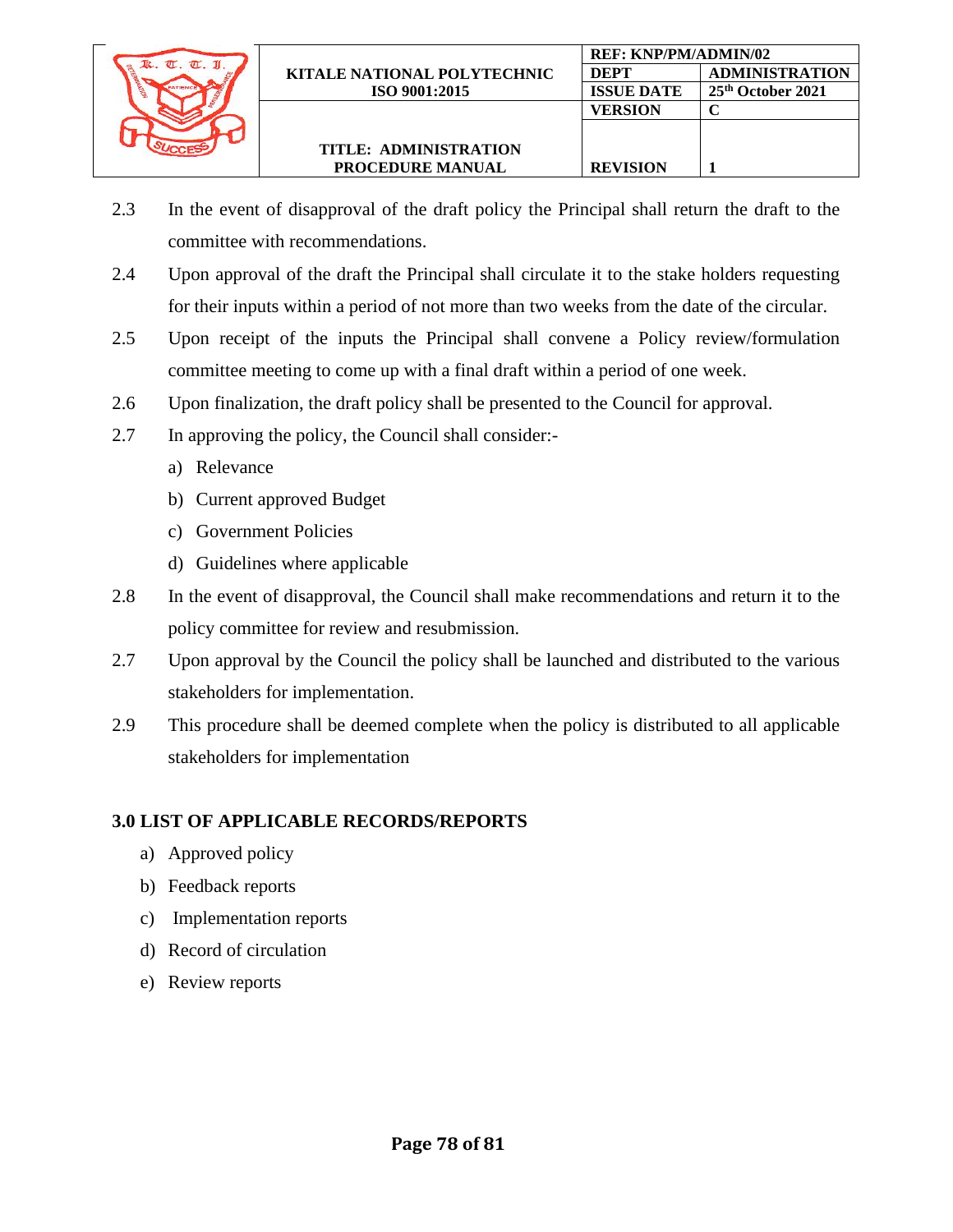

### **PROCEDURE NUMBER 21: STAFF APPRAISAL AND AWARDS**

### 1.0 **GENERAL**

## 1.1 **PURPOSE**

The purpose of this procedure is to ensure that the PSC staff are effectively appraised and Motivated and enable a higher level of staff participation.

## 1.2 **SCOPE**

This procedure shall cover Public Service staff.

## 1.3 **TERMS DEFINITION**

- a) GC Governing Council.
- b) DP admin Deputy Principal Administration
- c) HOD Head of Department
- d) HOS Head of Section
- e) HRO Human resource officer
- f) AC Awards committee

### 1.4 **REFERENCE**

- a) Current Kitale National Polytechnic terms and conditions of service.
- b) Public Service Code of Ethics and Conducts (2003)
- c) Employment Act.

## **1.5 PRINCIPAL RESPONSIBILITY**

Deputy Principal Administration shall ensure that this procedure is strictly adhered.

### **1.6 INTERFACES/INTERACTIONS**

- a) HODs/HOSs to facilitate appraisal of staff in their department /section
- b) Finance Officer, to budget for the outcome of the performance appraisals
- c) The Principal for approval of the appraisal reports and for information in regards to its implementation
- d) Communication of procedures for guidance and regards to communication

# **1.7 PERFORMANCE TARGET**

The performance shall be measured through the overall performance of the Department basing on;

## **MONITORING AND MEASUREMENT**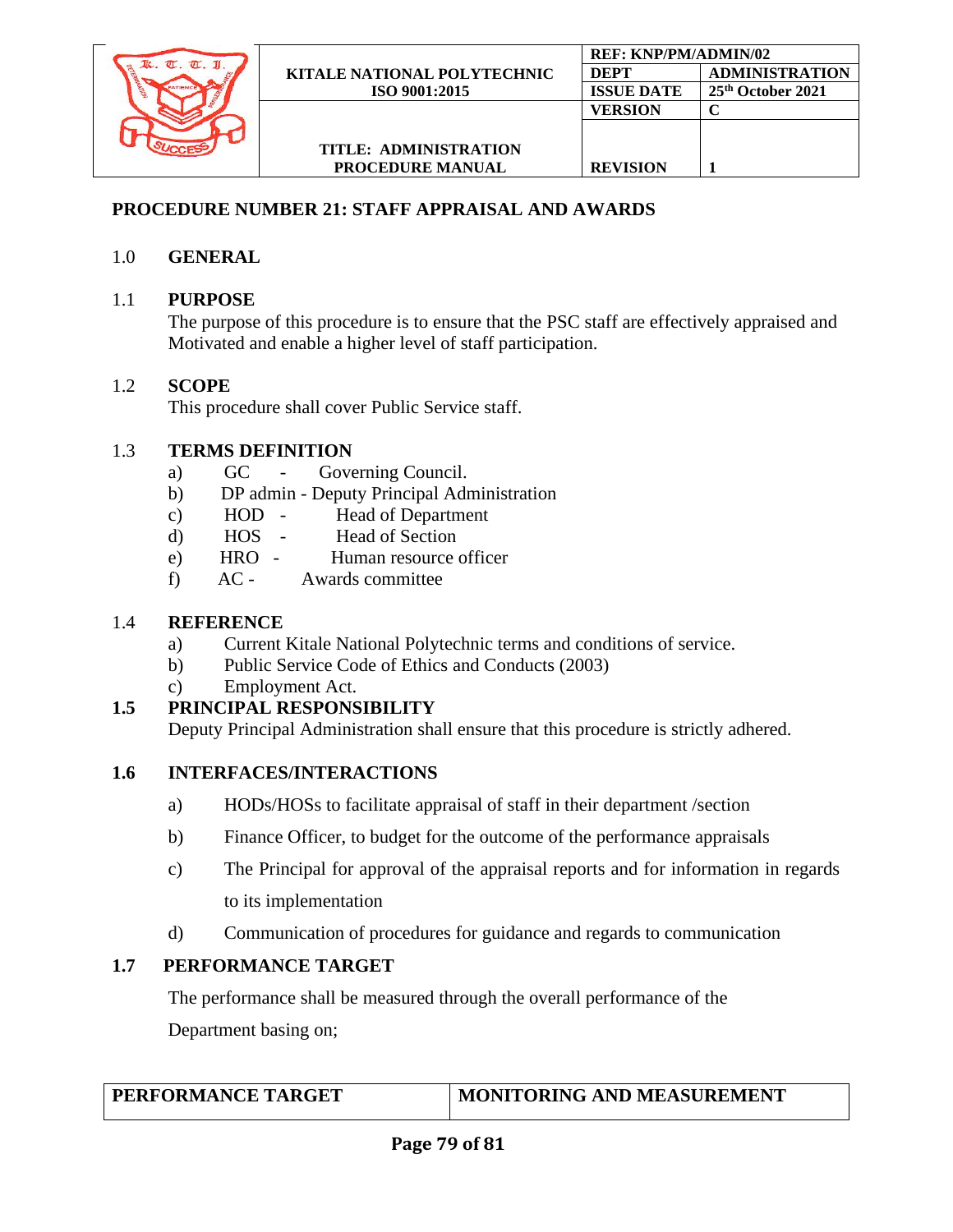

| Timely appraisal | Review appraisal report against the timeliness in |
|------------------|---------------------------------------------------|
|                  | the PSC HR Policy                                 |

### **1.8 RESOURCES**

The resources to be used in the process are listed below:-

- a) Tools, equipment and machines
- b) Personnel
- c) Funds/resources
- d) Facilities

## **1.9 INPUTS AND OUTPUTS**

| <b>INPUTS</b>             | <b>OUTPUTS</b>       |
|---------------------------|----------------------|
| Appraisal forms           | Recommendations made |
| Employee job descriptions | Appraisal repots     |
| Set targets               | <b>Action</b> taken  |
| Staff to be appraised     | Communication        |

## **2.0 METHOD**

# **2.1. Appraisal of KNP COUNCIL staff.**

2.1.1 The procedure shall start with the Deputy Principal issuing the appraisal forms to

HOD/HOS.

- 2.1.2 The HOD/HOS shall issue the forms to the staff in their respective sections to fill in as per the PSC appraisal schedule.
- 2.1.3 All PSC employees' shall be expected to fill the forms within seven (7) working days and return them to the HOD who will in turn forward them to Dp Admin.
- 2.1.4 Upon examining the forms, the DP Admin shall summarize the appraisal reports and forward to the awards committee for further consideration.
- 2.1.5 The DP Admin shall forward the appraisal forms to the PSC HRO with recommendations.
- 2.1.6 The procedure shall be deemed complete when the awards committee acknowledging receipt of the award list from the DP Admin.

### **Page 80 of 81**